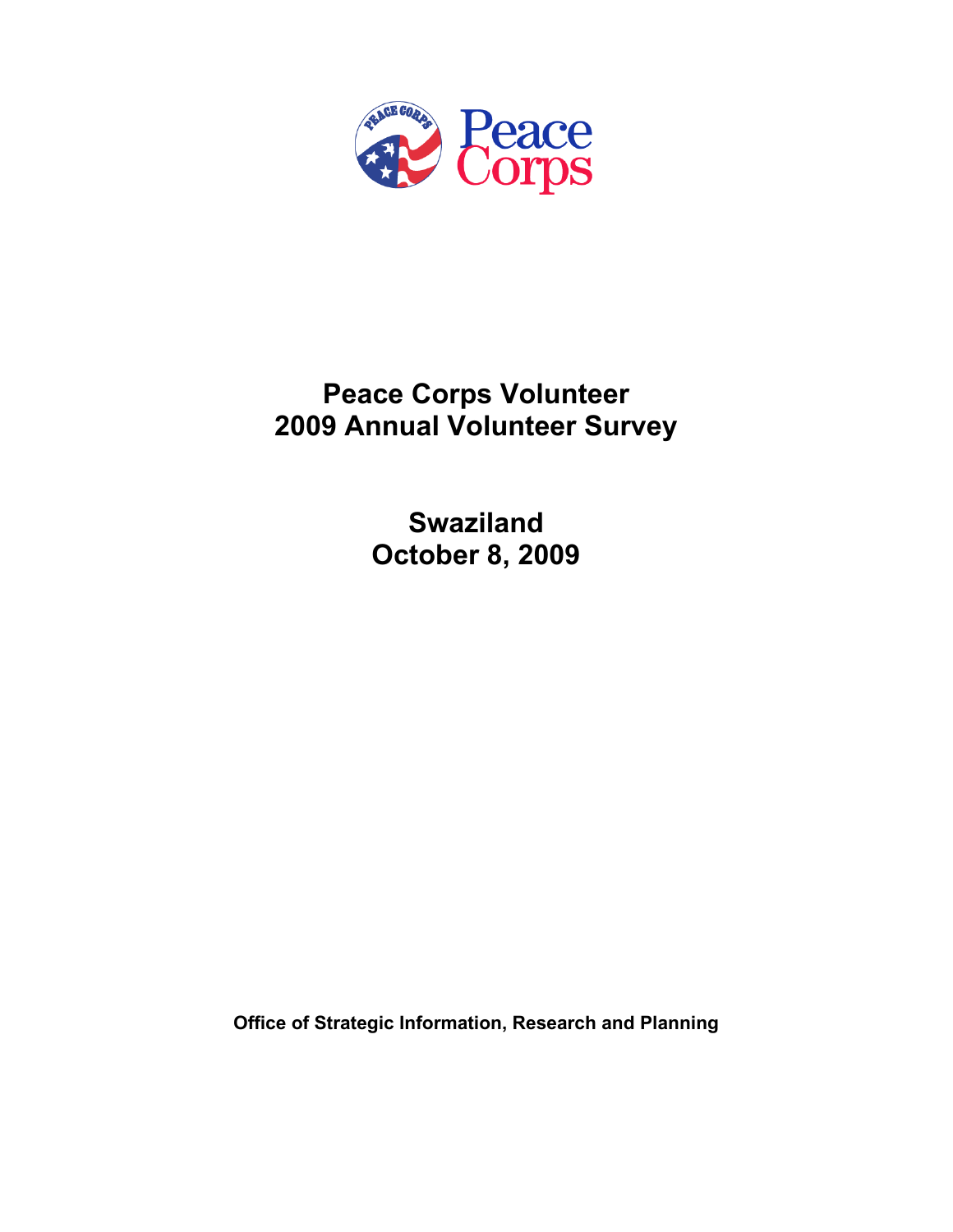# **Table of Contents**

| Introduction to the 2009 Annual Volunteer Survey Report 3 |     |
|-----------------------------------------------------------|-----|
| Overview of the Post's 2009 Volunteer Survey Respondents4 |     |
|                                                           |     |
|                                                           |     |
|                                                           |     |
|                                                           |     |
|                                                           |     |
|                                                           | .25 |
|                                                           |     |
|                                                           |     |
|                                                           |     |
| J. Overall Assessment of Peace Corps Service45            |     |
|                                                           | .54 |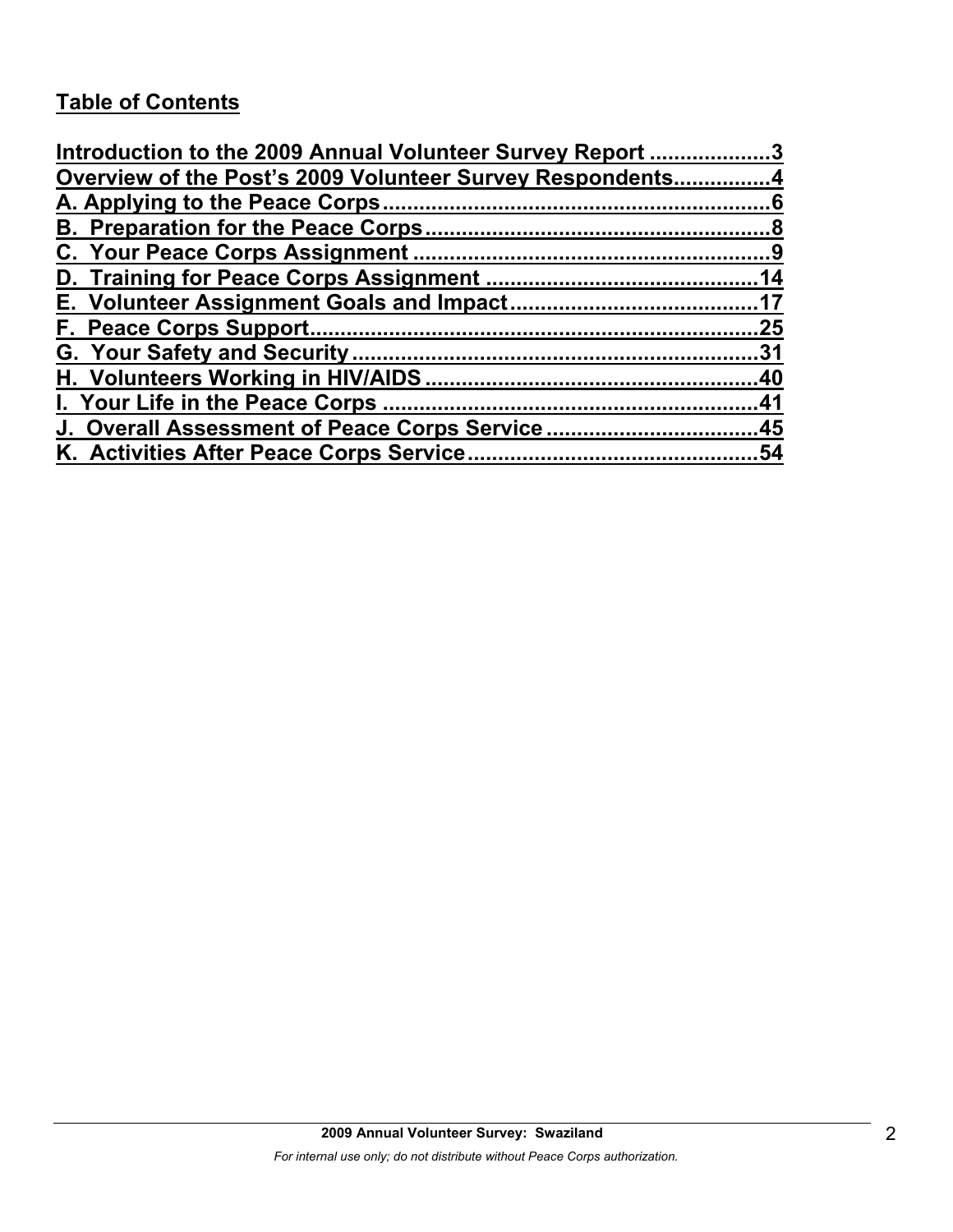# **Introduction to the 2009 Annual Volunteer Survey Report**

This country report contains the tables and charts from the Volunteers in your country who completed the 2009 Annual Volunteer Survey (AVS). The results provide a picture of the activities, experiences and views of Peace Corps Volunteers in 2009. The results show areas where Volunteers' needs are met and identify areas where improvements may be needed. The survey was fielded from May through August 2009.

A core set of questions was asked of all Volunteers. For the first time, Volunteers were also asked a series of questions relevant to their time in country:

- Volunteers in country 8 or less months were asked about applying to and preparing for the Peace Corps.
- Volunteers in country 18 or less months were asked about the effectiveness of their preservice training (PST).
- Volunteers in country 19 or more months were asked about their post-service plans, as well as the Peace Corps' resources for their post-service transition.

Tables and graphs are labeled by survey section and the survey question. The tables show the percent of post respondents that selected each choice and the total number of post respondents that answered the question. The number of responses for each question will vary, depending on:

- whether the question was asked of all Volunteers or only the Volunteers in-country a certain number of months and
- how many of the Volunteers who were "eligible" to answer the question did respond.

Most survey questions asked respondents to select only one from a set of choices. The percentages for the "select one" responses add up to 100 percent. Other questions asked Volunteers to "mark all that apply" in situations, for example, where it is likely that respondents are involved in more than one secondary activity. The percentages of the "mark all that apply" responses will total more than 100 percent; each percentage equals the number of respondents selecting that choice divided by the number of respondents who answered the question.

Posts are encouraged to compare these 2009 results with the 2006 and 2008 survey results to note trends and changes over time. Because questions are revised from one survey to the next, a crosswalk between the 2008 and 2009 questions is posted on the OSIRP intranet page under 2009 AVS Reports "Reference Documents." The earlier 2008 survey global, regional and post reports are also posted on the OSIRP Intranet page.

Volunteers' extensive narrative responses to the 29 open-ended questions on the survey are in the post's 2009 Annual Volunteer Survey Open Ended Reponses report. All Volunteers' narrative responses to key questions will be analyzed for global themes and presented in a later report.

The number of surveys for each post includes surveys submitted online by Volunteers and completed paper surveys sent to the Peace Corps headquarters for hand-entry into the online survey system. The final count may include mostly completed partial surveys added to the final dataset after the survey closed.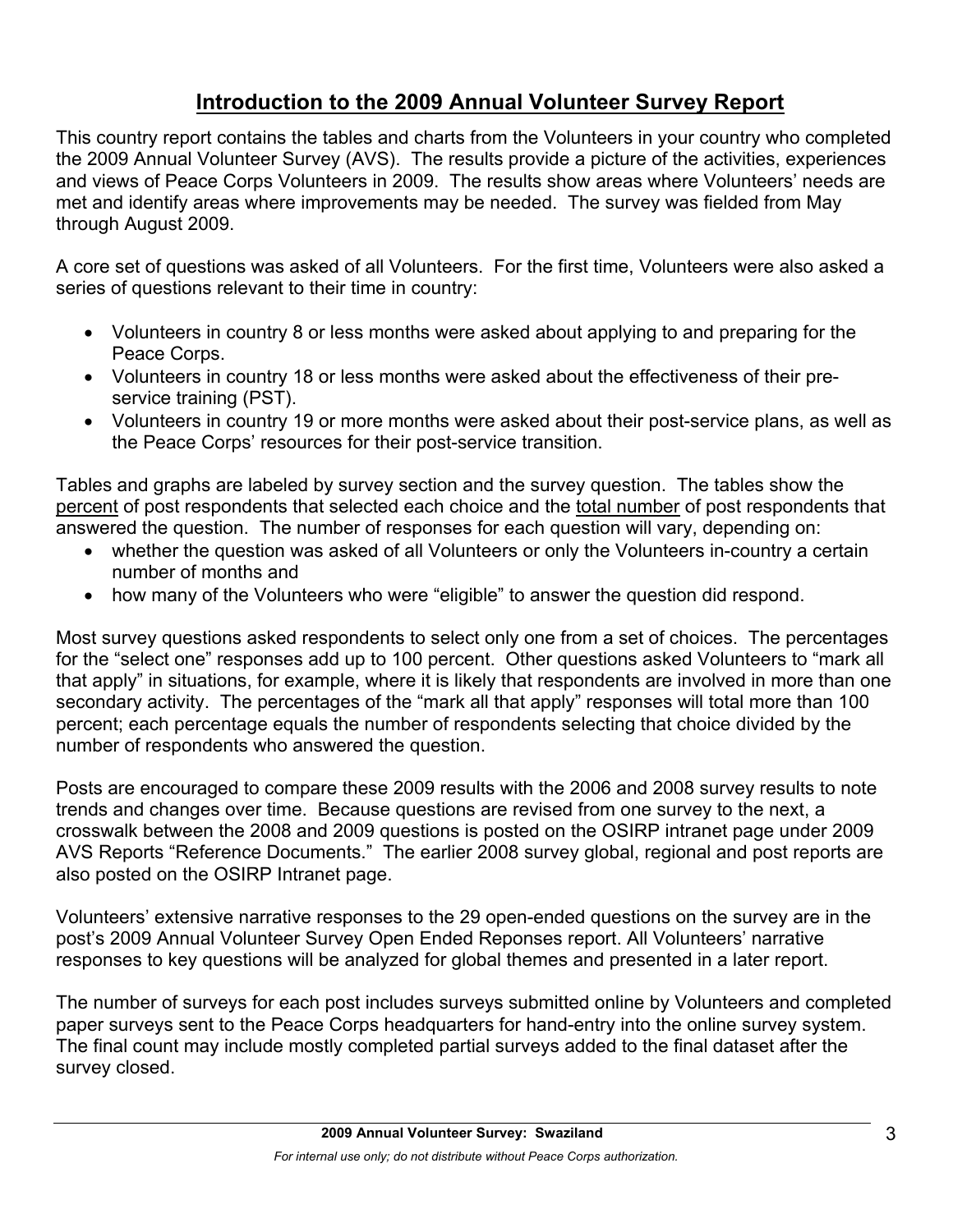# **Overview of the Post's 2009 Volunteer Survey Respondents**

This overview presents basic information about the characteristics of Volunteers who completed the 2009 Annual Volunteer Survey at post.

|            |        |         |        | 9 to 18 months<br>19 months or more<br>8 months or less |                 |         | Total  |         |
|------------|--------|---------|--------|---------------------------------------------------------|-----------------|---------|--------|---------|
|            | Number | Percent | Number | Percent                                                 | Number          | Percent | Number | Percent |
| Months3grp |        | 2%      | 26I    | 63%                                                     | 14 <sub>1</sub> | 34%     | 41     | 100%    |

## **Completed Surveys by Months in Country**

#### **L1: What is your age?**

|         | 20-29 | 30-49 | $50+$ | $\tau$ otal |
|---------|-------|-------|-------|-------------|
| AGE3grp | 95%   | 3%    | 3%    | ידי<br>ັ    |

#### **L2: What is your gender?**

|                | Female | Male | ™otal |  |
|----------------|--------|------|-------|--|
| <b>IGENDER</b> | 72%    | 28%  | 39    |  |

#### **Completed surveys by project.**

|                         | Count | Column N % |
|-------------------------|-------|------------|
| <b>Community Health</b> | 38    | 95%        |
| Other. Please specify   |       | 5%         |
| Total                   | 40    | 100%       |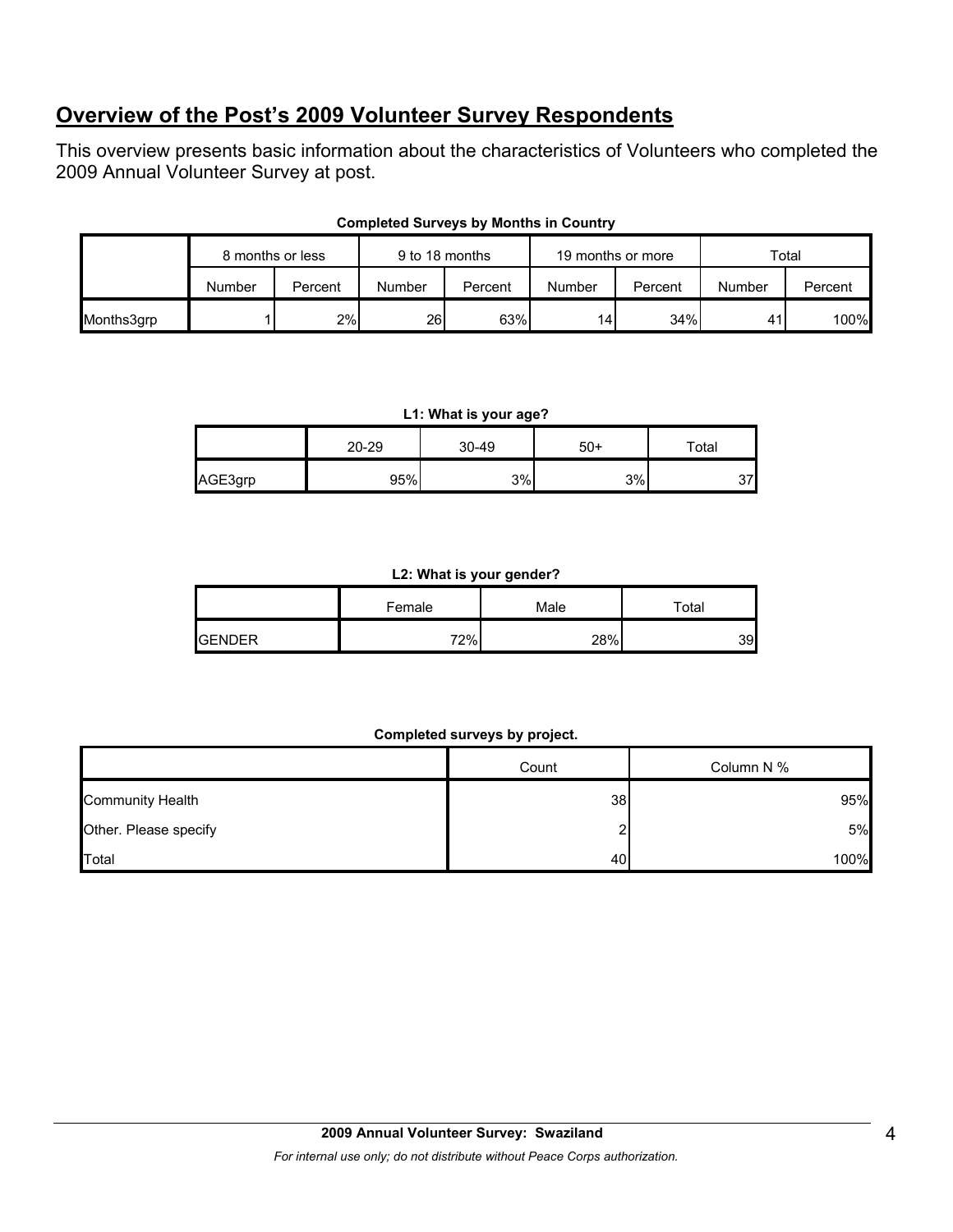|                |                                                 | Percent | Number       |
|----------------|-------------------------------------------------|---------|--------------|
| C <sub>2</sub> | <b>HIV/AIDS</b>                                 | 95%     | 39           |
|                | Health extension                                | 2%      | $\mathbf{1}$ |
|                | Teacher training                                | 2%      | $\mathbf{1}$ |
|                | Business education/advising                     |         |              |
|                | Urban & regional planning/municipal development |         |              |
|                | Other: Please specify                           |         |              |
|                | Youth development                               |         |              |
|                | Water sanitation                                |         |              |
|                | Forestry/parks                                  |         |              |
|                | Environmental education                         |         |              |
|                | Other education                                 |         |              |
|                | Math/science teaching                           |         |              |
|                | English teaching                                |         |              |
|                | Agroforestry                                    |         |              |
|                | Information & communications technology (ICT)   |         |              |
|                | NGO development                                 |         |              |
|                | Community development                           |         |              |
|                | Agriculture/fish/livestock                      |         |              |
|                | Total                                           | 100%    | 41           |

#### **C2: Which best describes the focus of your primary assignment/work?**

#### **C2.TEXT: Which of the following initiatives does your primary work include? Other (specify)**

|                      |       | <b>PERCENT</b> | <b>NUMBER</b> |
|----------------------|-------|----------------|---------------|
| C <sub>2</sub> .TEXT |       | 100%           |               |
|                      | Total | 100%           |               |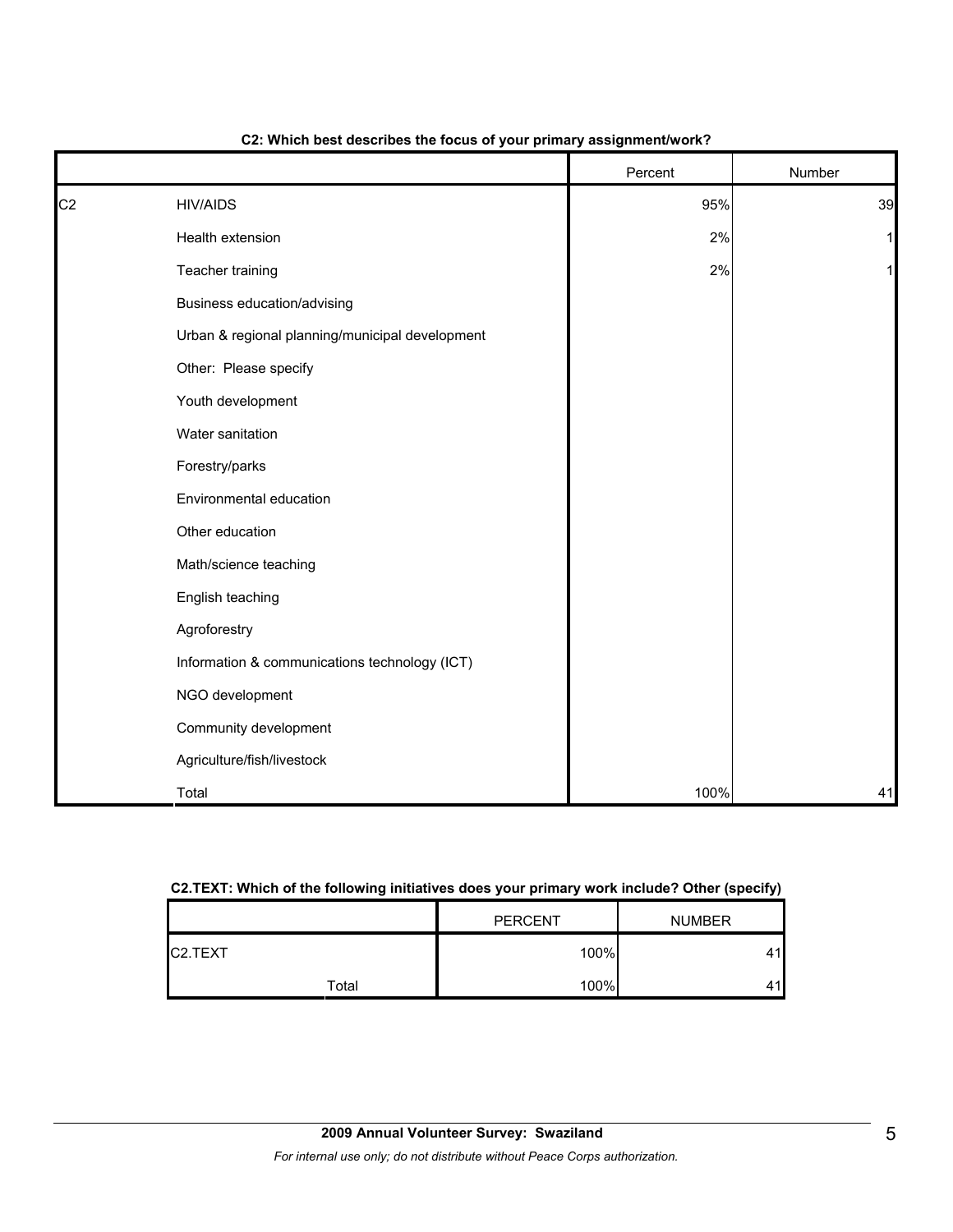# **A. Applying to the Peace Corps**

*This section reports Volunteers' motivations in applying and accepting a Peace Corps assignment.* 

|                          | Not Important | Somewhat important | Important | <b>NA</b> | Total |
|--------------------------|---------------|--------------------|-----------|-----------|-------|
| Different culture        |               |                    | 100%      |           |       |
| Work experience          |               |                    | 100%      |           |       |
| Help others              |               |                    | 100%      |           |       |
| International experience |               |                    | 100%      |           |       |
| Language                 |               | 100%               |           |           |       |
| Personal growth          |               | 100%               |           |           |       |
| U. S. job market         |               | 100%               |           |           |       |
| Serve my country         |               | 100%               |           |           |       |
| Travel/adventure         |               |                    | 100%      |           |       |

|  |  |  | A1: How important were the following factors in accepting a PC assignment? |  |
|--|--|--|----------------------------------------------------------------------------|--|
|  |  |  |                                                                            |  |

# **A1\_OTHER: How important were the following factors in**

**accepting a PC assignment? Other (specify)**

|          |       | <b>PERCENT</b> | <b>NUMBER</b> |
|----------|-------|----------------|---------------|
| A1 OTHER |       | 100%           |               |
|          | Total | 100%           |               |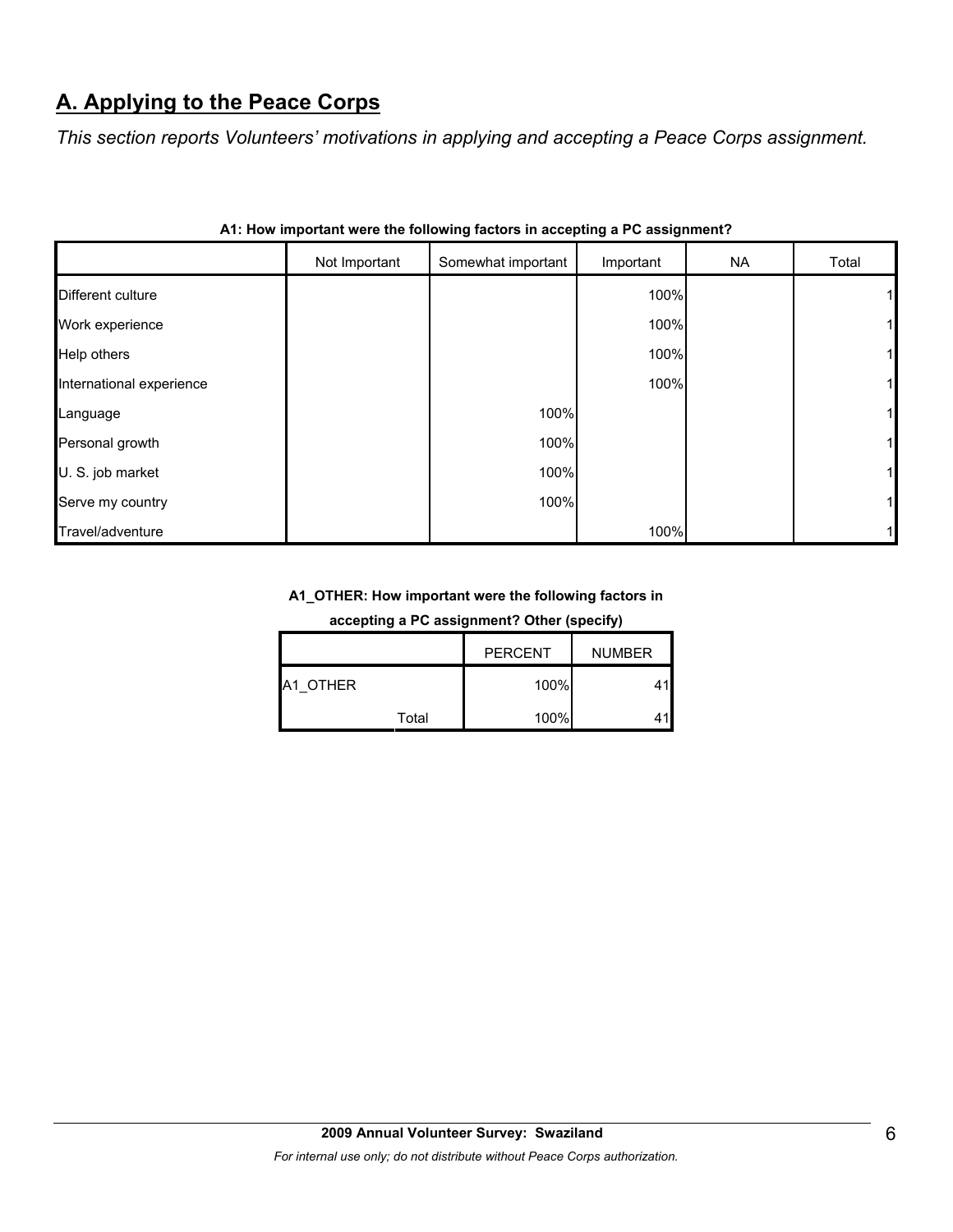|                                                                 |                                                                                              | PCV Responses | % Involved in<br>Initiative | <b>Total PCVs</b><br>Responding |
|-----------------------------------------------------------------|----------------------------------------------------------------------------------------------|---------------|-----------------------------|---------------------------------|
| What prompted you to apply to PC Returned Peace Corps Volunteer | (e.g., someone you met or know<br>personally                                                 |               | 100%                        |                                 |
|                                                                 | Peace Corps website                                                                          |               | 100%                        |                                 |
|                                                                 | Personal interest in the Peace<br>Corps                                                      |               | 100%                        |                                 |
|                                                                 | Returned Peace Corps Volunteer<br>who spoke to your school or group<br>about the Peace Corps |               |                             |                                 |
|                                                                 | Peace Corps recruiter                                                                        |               |                             |                                 |
|                                                                 | Peace Corps campus or<br>community information session                                       |               |                             |                                 |
|                                                                 | Article or book about the Peace<br>Corps                                                     |               |                             |                                 |
|                                                                 | Radio, TV, or print advertisement                                                            |               |                             |                                 |
|                                                                 | Peace Corps material in the mail                                                             |               |                             |                                 |
|                                                                 | Other: Please specify                                                                        |               |                             |                                 |
|                                                                 | Total                                                                                        |               |                             | 1                               |

#### **A2. What prompted you to apply to the PC? Mark all that apply.**

Percents may total to more than 100% since Volunteers were asked to "Mark all that apply."

#### **A2.OTHER.TEXT: What prompted you to apply to the PC?**

**Other (specify)**

|               |       | <b>PERCENT</b> | <b>NUMBER</b> |
|---------------|-------|----------------|---------------|
| A2.OTHER.TEXT |       | 100%           |               |
|               | Total | 100%           |               |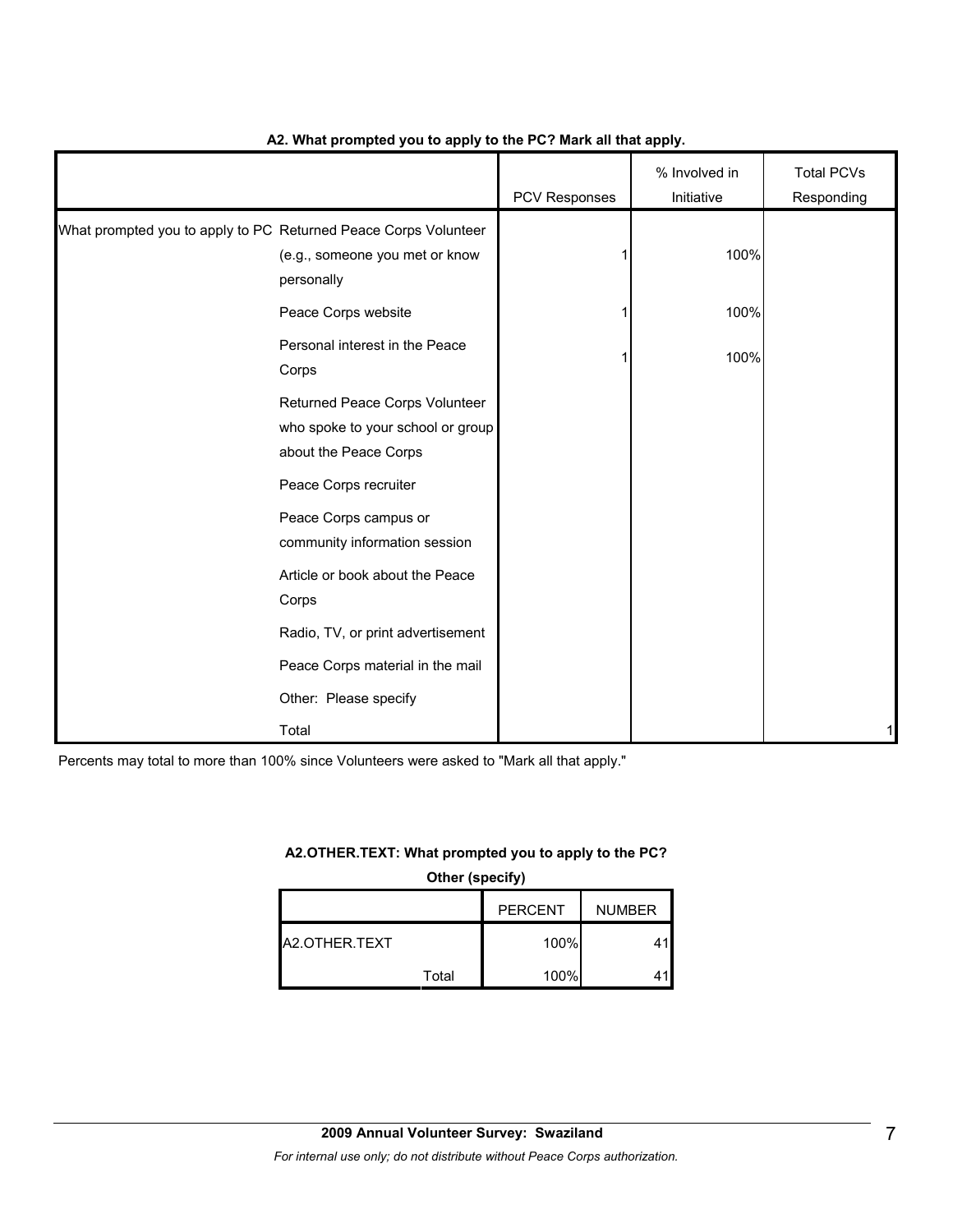# **B. Preparation for the Peace Corps**

*This section reports on Volunteers' assessment of the materials and information available before their service.* 

**B1: How useful was the information on the PC website in preparing you for the realities of living and working as a Volunteer?**

|                |              |  |      |             | Don't know (did not |       |
|----------------|--------------|--|------|-------------|---------------------|-------|
|                | Not at all 1 |  |      | Extremely 5 | access information) | Total |
| B <sub>1</sub> |              |  | 100% |             |                     |       |

#### **B2: How useful were the PC materials about your country in helping you prepare for your service?**

|                |              |  |      |             | Don't know (did not |       |
|----------------|--------------|--|------|-------------|---------------------|-------|
|                | Not at all 1 |  |      | Extremely 5 | access information) | Total |
| B <sub>2</sub> |              |  | 100% |             |                     |       |

**B3: How useful were the materials you received from the PC about your primary assignment in helping you prepare for your** 

**service?**

|            | Not at all 1 |  | $\Delta$ | Extremely 5 | Don't know (did not<br>access information) | Total |
|------------|--------------|--|----------|-------------|--------------------------------------------|-------|
| <b>B</b> 3 |              |  |          | 100%        |                                            |       |

#### **B4: How useful were the materials you received from the PC regarding the need for flexibility in adapting to your work?**

|                |              |  |      |             | Don't know (did not |       |
|----------------|--------------|--|------|-------------|---------------------|-------|
|                | Not at all 1 |  |      | Extremely 5 | access information) | Total |
| B <sub>4</sub> |              |  | 100% |             |                     |       |

#### **B7: How prepared do you feel to meet the challenges of PC service?**

|    | Not at all 1 |  |      | Exceptionally 5 | Total |
|----|--------------|--|------|-----------------|-------|
| B7 |              |  | 100% |                 |       |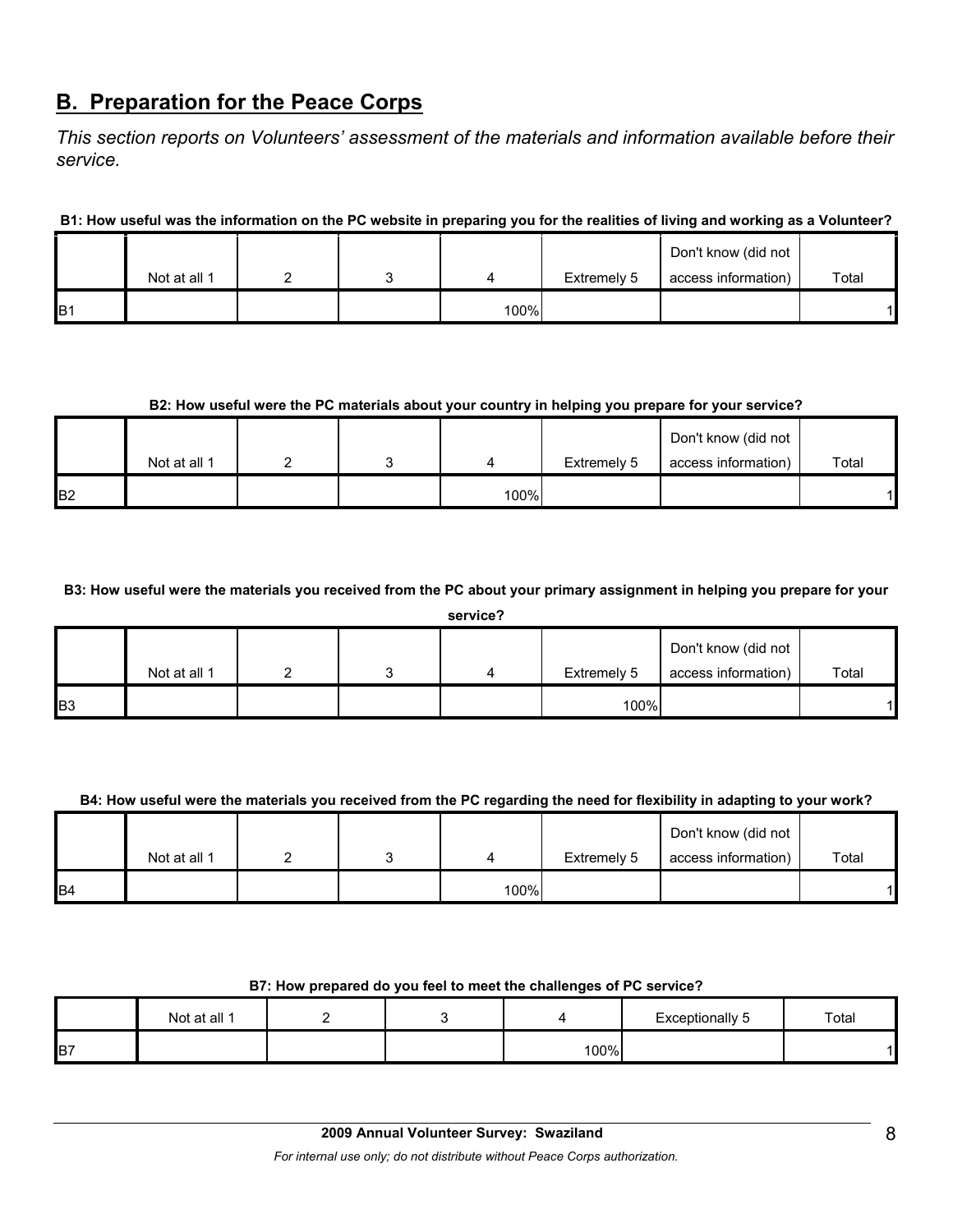# **C. Your Peace Corps Assignment**

*This section reports Volunteers' primary assignment work and secondary activities. The term "primary assignment" refers to the Volunteers' assignment which is part of an overall project plan designed by your host country partners and in-country Peace Corps staff.* 

|            |                                                                                         |               |                          | <b>Total PCVs</b> |
|------------|-----------------------------------------------------------------------------------------|---------------|--------------------------|-------------------|
|            |                                                                                         | PCV Responses | % Involved in Initiative | Responding        |
| \$C3PrmAct | <b>HIV/AIDS</b>                                                                         | 40            | 98%                      |                   |
|            | Working with youth                                                                      | 28            | 68%                      |                   |
|            | Working with NGO(s)                                                                     | 24            | 59%                      |                   |
|            | Nutrition education                                                                     | 19            | 46%                      |                   |
|            | Working with special groups (e.g.,<br>disabled, elderly, ethnic minorities,<br>orphans) | 18            | 44%                      |                   |
|            | Girls' education                                                                        | 16            | 39%                      |                   |
|            | Rural development                                                                       | 15            | 37%                      |                   |
|            | Income generation                                                                       | 12            | 29%                      |                   |
|            | Mobilize host country nationals (HCNs)<br>to volunteer                                  | 10            | 24%                      |                   |
|            | Sports/fitness                                                                          | 10            | 24%                      |                   |
|            | World Wise Schools/ Correspondence<br>Match                                             | 6             | 15%                      |                   |
|            | Child survival                                                                          | 5             | 12%                      |                   |
|            | Information and communications<br>technology (ICT)                                      | 5             | 12%                      |                   |
|            | Other: Please specify                                                                   | 4             | 10%                      |                   |
|            | Arts                                                                                    | 3             | 7%                       |                   |
|            | Community food security<br>(production/marketing)                                       | 3             | 7%                       |                   |
|            | English teaching                                                                        | 3             | $7\%$                    |                   |
|            | Literacy                                                                                | 3             | 7%                       |                   |
|            | Water and sanitation                                                                    | 3             | $7\%$                    |                   |
|            | WID/GAD                                                                                 | 3             | 7%                       |                   |

| C3: Which of the following activities does your primary assignment/work include? Mark all that apply. |  |  |  |
|-------------------------------------------------------------------------------------------------------|--|--|--|
|                                                                                                       |  |  |  |

**2009 Annual Volunteer Survey: Swaziland** 

*For internal use only; do not distribute without Peace Corps authorization.*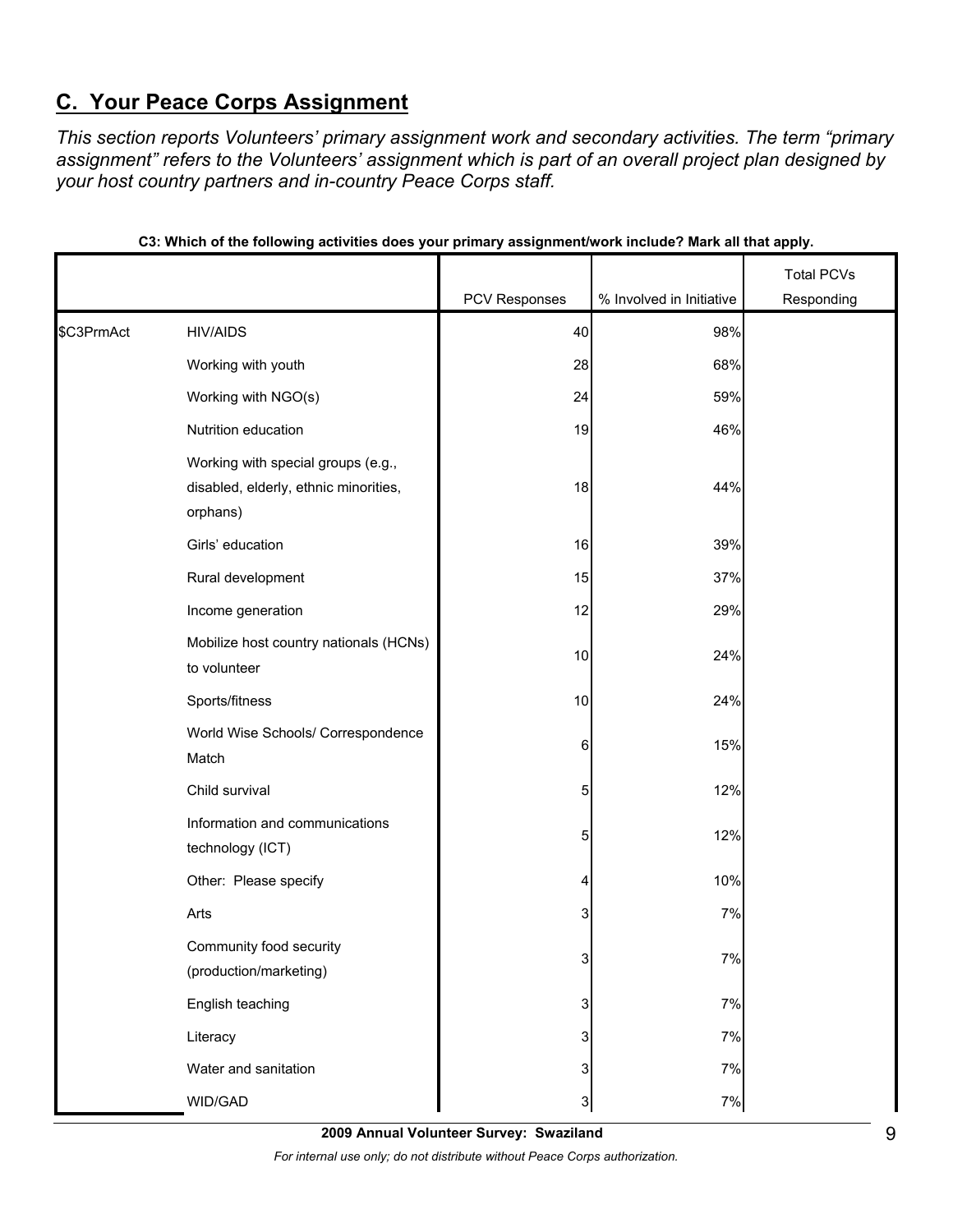| <b>Business advertising</b>  | 2 | 5% |    |
|------------------------------|---|----|----|
| Household food security      | 2 | 5% |    |
| Library development          | ົ | 5% |    |
| Microenterprise development  | 2 | 5% |    |
| Biodiversity conservation    |   |    |    |
| Environment work             |   |    |    |
| Natural resources management |   |    |    |
| Urban development/municipal  |   |    |    |
| development                  |   |    |    |
| Total                        |   |    | 41 |

Percents may total to more than 100% since Volunteers were asked to "Mark all that apply."

#### **C3: Which of the following activities does your primary assignment/work include? Other (specify)**

|               |                                                | Column N % | Count | Row N % |  |
|---------------|------------------------------------------------|------------|-------|---------|--|
| C3.OTHER.TEXT | Open-ended results. Non-responsive to request. |            |       |         |  |
|               |                                                |            |       |         |  |
|               |                                                |            |       |         |  |
|               |                                                |            |       |         |  |
|               |                                                |            |       |         |  |
|               |                                                |            |       |         |  |
|               |                                                |            |       |         |  |
|               | Total                                          |            | 41    | 100%    |  |

#### **C4: Hours Spent on Primary Assignment During Average Work Week**

|           |      |     |     |                                              |    | More than 40 |       |
|-----------|------|-----|-----|----------------------------------------------|----|--------------|-------|
|           | None |     |     | 1-10 hrs   11-20 hrs   21-30 hrs   31-40 hrs |    | hrs          | Total |
| C4Hrs6grp |      | 32% | 40% | 25%                                          | 2% |              | 40    |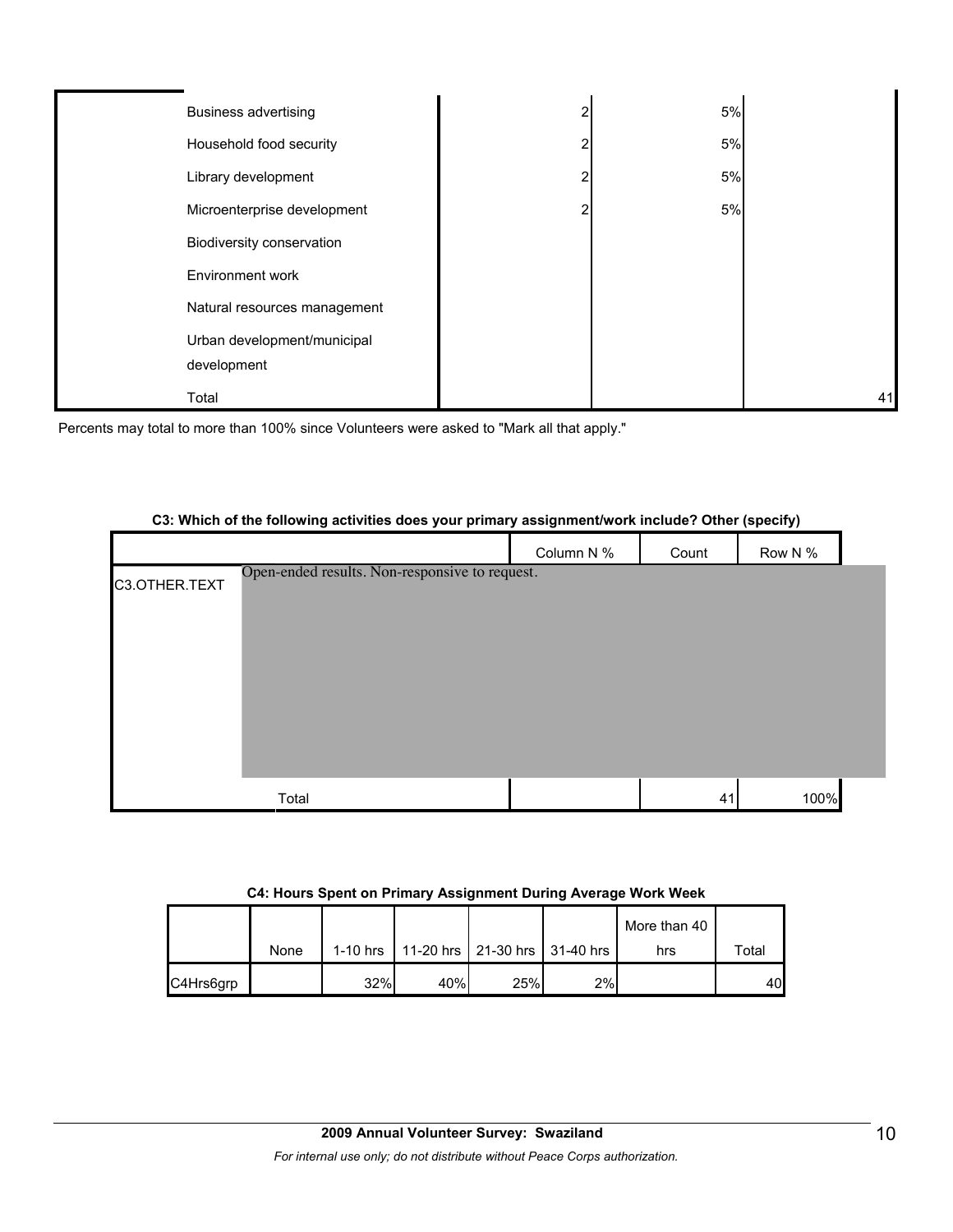**C4: How many hours do you spend on your primary assignment during an average work week?**

|                | <b>All Volunteers</b> | Average | Lowest reported | Highest reported | Did not answer |
|----------------|-----------------------|---------|-----------------|------------------|----------------|
| C <sub>4</sub> |                       | 17.6    |                 | 35I              |                |

## **C5: Which of the following do your secondary activities (other than your primary assignment work) include? Mark all that**

|            |                                                                                         | apply.        |                          |                   |
|------------|-----------------------------------------------------------------------------------------|---------------|--------------------------|-------------------|
|            |                                                                                         |               |                          | <b>Total PCVs</b> |
|            |                                                                                         | PCV Responses | % Involved in Initiative | Responding        |
| \$C5SecAct | Income generation                                                                       | 18            | 45%                      |                   |
|            | Sports/fitness                                                                          | 15            | 38%                      |                   |
|            | Rural development                                                                       | 15            | 38%                      |                   |
|            | Working with youth                                                                      | 13            | 32%                      |                   |
|            | English teaching                                                                        | 12            | 30%                      |                   |
|            | Girls' education                                                                        | 12            | 30%                      |                   |
|            | Working with NGO(s)                                                                     | 12            | 30%                      |                   |
|            | Nutrition education                                                                     | 9             | 22%                      |                   |
|            | Water and sanitation                                                                    | 9             | 22%                      |                   |
|            | Working with special groups (e.g.,<br>disabled, elderly, ethnic minorities,<br>orphans) | 8             | 20%                      |                   |
|            | <b>Business advertising</b>                                                             | 7             | 18%                      |                   |
|            | Library development                                                                     | 7             | 18%                      |                   |
|            | World Wise Schools/ Correspondence<br>Match                                             | 7             | 18%                      |                   |
|            | Arts                                                                                    | 6             | 15%                      |                   |
|            | Microenterprise development                                                             | 6             | 15%                      |                   |
|            | Community food security<br>(production/marketing)                                       | 5             | 12%                      |                   |
|            | <b>HIV/AIDS</b>                                                                         | 5             | 12%                      |                   |
|            | WID/GAD                                                                                 | 5             | 12%                      |                   |
|            | Other: Please specify                                                                   | 5             | 12%                      |                   |

**2009 Annual Volunteer Survey: Swaziland** 

*For internal use only; do not distribute without Peace Corps authorization.*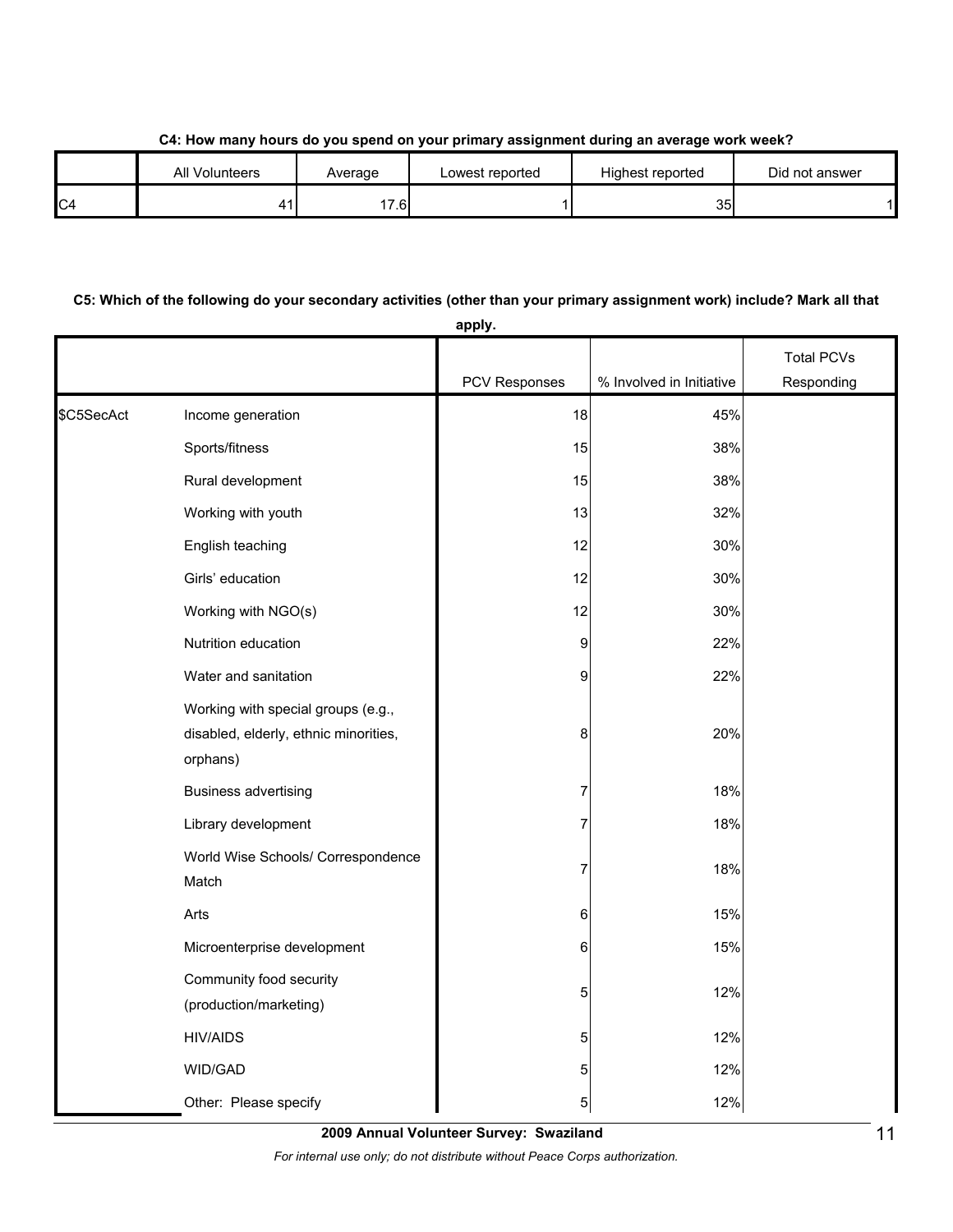| Literacy                                               | 4 | 10%   |    |
|--------------------------------------------------------|---|-------|----|
| Information and communications<br>technology (ICT)     | 3 | 8%    |    |
| Mobilize host country nationals (HCNs)<br>to volunteer | 3 | 8%    |    |
| Child survival                                         | 2 | 5%    |    |
| Environment work                                       | 2 | $5%$  |    |
| Household food security                                | 2 | $5\%$ |    |
| Natural resources management                           | 2 | 5%    |    |
| Urban development/municipal<br>development             |   | 2%    |    |
| Biodiversity conservation                              |   |       |    |
| Total                                                  |   |       | 40 |

Percents may total to more than 100% since Volunteers were asked to "Mark all that apply."

# Column  $N\%$   $\Box$  Count Row  $N\%$ C5.OTHER.TEXT Total 41 100% Open-ended results. Non-responsive to request.

#### **C5: Which of the following do your secondary activities include? Other (specify)**

#### **C5: No Secondary Activities**

|         |                                     | Percent | Number |
|---------|-------------------------------------|---------|--------|
| C5.NONE | No                                  | 98%     | 40     |
|         | Yes, I have no secondary activities | 2%      |        |
|         | Total                               | 100%    |        |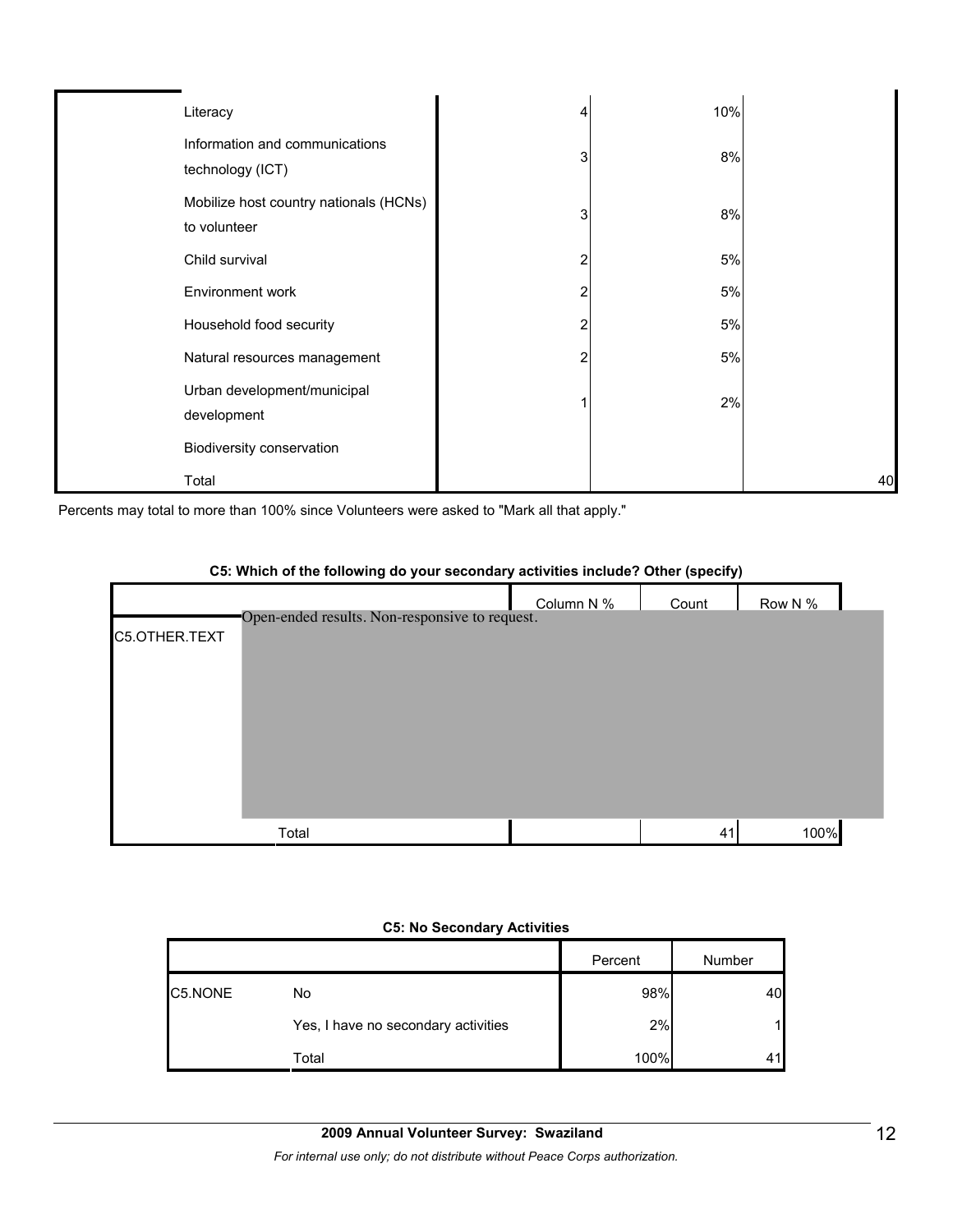**C6: Hours Spent on Secondary Activities During Average Work Week**

|           | None | $1-10$ hrs | 11-20 hrs | 21-30 hrs | 31-40 hrs | More than 40 hrs | Total |
|-----------|------|------------|-----------|-----------|-----------|------------------|-------|
| C6Hrs6grp |      | 44%        | 49%       | 5%l       | 3%        |                  | 39    |

**C6. How many hours do you spend on secondary activities during an average work week?**

|     | All Volunteers | Average | Lowest reported   Highest reported | Did not answer |
|-----|----------------|---------|------------------------------------|----------------|
| IC6 |                | 13.5I   | 40                                 |                |

**C7: How personally satisfying is your--?**

|                                 | Not at all 1 | 2   | 3   | 4   | Exceptionally<br>5 | Total |
|---------------------------------|--------------|-----|-----|-----|--------------------|-------|
| Primary assignment              | 2%           | 15% | 37% | 39% | 7%                 | 41    |
| Secondary<br>project/activities |              | 12% | 29% | 39% | 20%                | 41    |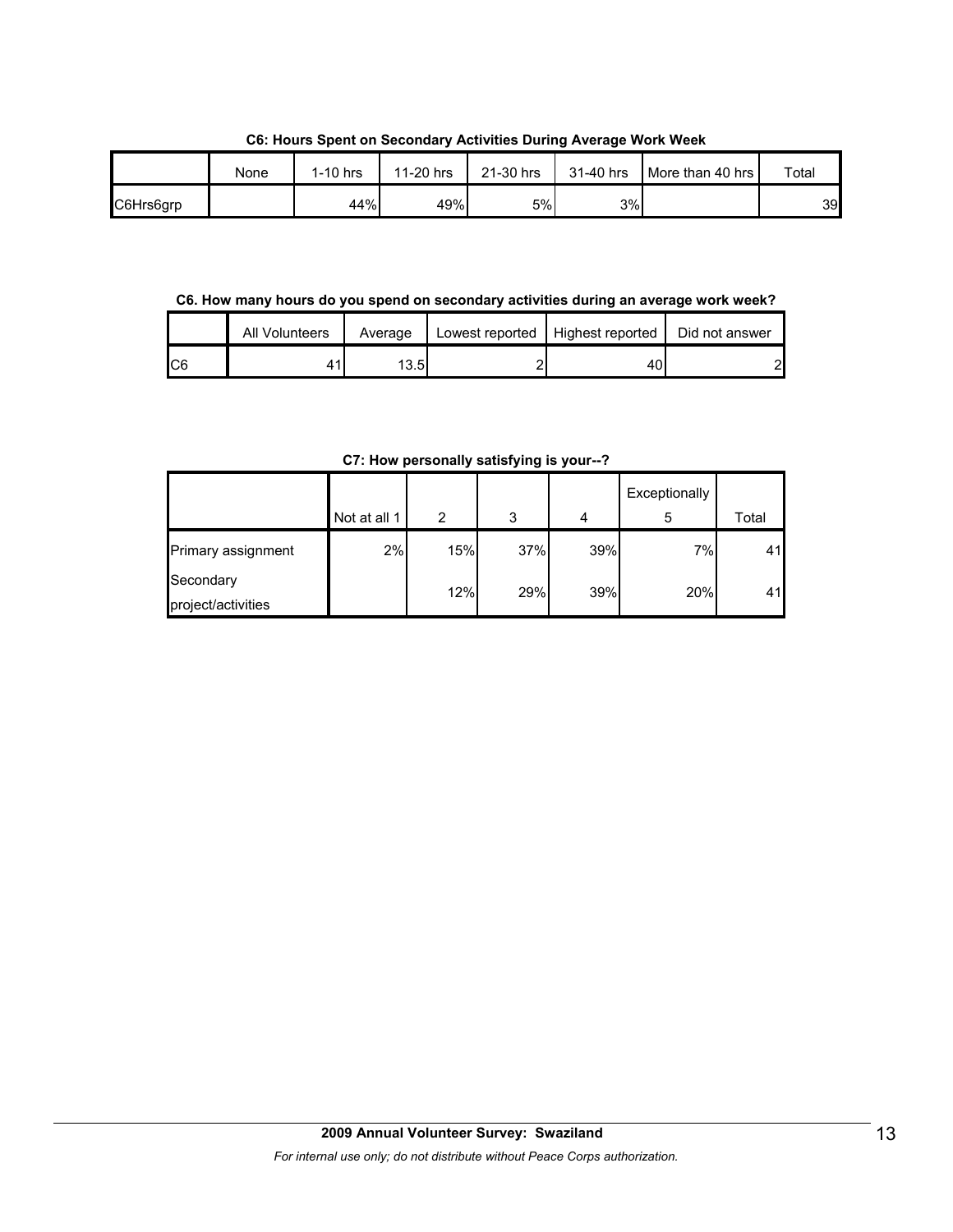# **D. Training for Peace Corps Assignment**

*This section reports Volunteers' assessments of the effectiveness of their Pre-Service Training and In-Service Training at post. In-Service Training (IST) includes: Reconnect; Technical IST; Mid-Service and Close of Service conferences; project management/leadership conferences; and other post-sponsored training sessions.* 

|                               | Not effective | Poor | Adequate | Effective | Very Effective | NA/No training | Total |
|-------------------------------|---------------|------|----------|-----------|----------------|----------------|-------|
| Manage cultural differences   |               |      | 22%      | 48%       | 30%            |                | 27    |
| Deal with adjustment issues   |               |      | 33%      | 37%       | 30%            |                | 27    |
| Work with                     |               |      |          |           |                |                |       |
| counterparts/community        |               | 15%  | 30%      | 37%       | 19%            |                | 27    |
| partners                      |               |      |          |           |                |                |       |
| Use language needed in        | 4%            | 11%  | 37%      | 41%       | 4%             | 4%             | 27    |
| work and social interactions  |               |      |          |           |                |                |       |
| Perform technical aspects of  |               | 26%  | 37%      | 26%       | 7%             | 4%             | 27    |
| your work                     |               |      |          |           |                |                |       |
| Work on your project goals    | 4%            | 11%  | 26%      | 44%       | 11%            | 4%             | 27    |
| and objectives                |               |      |          |           |                |                |       |
| Conduct a participatory       |               |      |          |           |                |                |       |
| community needs               |               | 7%   | 19%      | 52%       | 19%            | 4%             | 27    |
| assessment (e.g., PACA)       |               |      |          |           |                |                |       |
| Monitor your project goals    |               | 4%   | 37%      | 41%       | 15%            | 4%             | 27    |
| and outcomes                  |               |      |          |           |                |                |       |
| Maintain your physical health |               |      | 7%       | 48%       | 41%            | 4%             | 27    |
| Maintain your                 |               |      | 19%      | 41%       | 37%            | 4%             | 27    |
| mental/emotional health       |               |      |          |           |                |                |       |
| Maintain your personal safety |               |      |          |           |                |                |       |
| and security                  |               |      | 4%       | 22%       | 70%            | 4%             | 27    |

**D1: (PCVs at post 18 months or less) How effective was your Pre-Service Training (PST) in preparing you to--**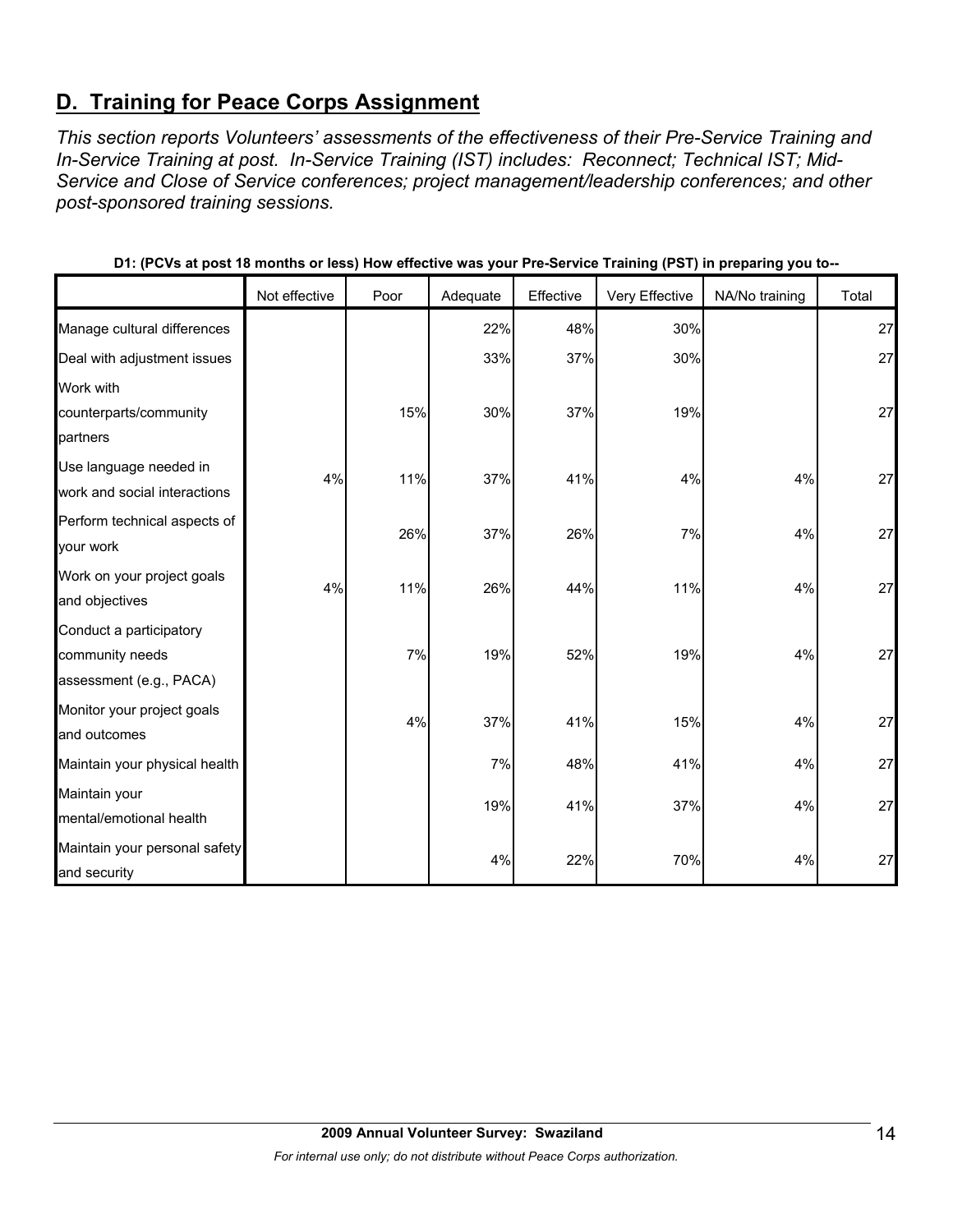|                                                                                          | Not effective | Poor | Adequate | Effective | Very Effective | NA/No training | Total |
|------------------------------------------------------------------------------------------|---------------|------|----------|-----------|----------------|----------------|-------|
| Manage cultural differences                                                              |               | 10%  | 15%      | 45%       | 15%            | 15%            | 40    |
| Deal with adjustment issues                                                              | 2%            | 5%   | 12%      | 58%       | 15%            | 8%             | 40    |
| Build and strengthen working<br>relationships with<br>counterparts/community<br>partners | 2%            | 5%   | 30%      | 50%       | 12%            |                | 40    |
| Use language needed in<br>work and social interactions                                   |               | 20%  | 45%      | 12%       | 8%             | 15%            | 40    |
| Perform technical aspects of<br>your work                                                |               | 5%   | 30%      | 45%       | 20%            |                | 40    |
| Work on your project goals<br>and objectives                                             |               | 5%   | 22%      | 58%       | 15%            |                | 40    |
| Conduct a participatory<br>community needs<br>assessment (e.g., PACA)                    | 2%            | 5%   | 25%      | 30%       | 12%            | 25%            | 40    |
| Monitor project goals and<br>outcomes                                                    |               | 10%  | 28%      | 50%       | 10%            | 2%             | 40    |
| Maintain your physical health                                                            |               |      | 12%      | 50%       | 20%            | 18%            | 40    |
| Maintain your<br>mental/emotional health                                                 | 2%            | 2%   | 10%      | 60%       | 18%            | 8%             | 40    |
| Maintain your personal safety<br>and security                                            |               | 2%   | 10%      | 50%       | 30%            | 8%             | 40    |

## **D5: How effective was your In-Service Training (IST) in preparing you to--**

### **D8: Did you have this skill before joining the Peace Corps?**

|                                               | No/ No answer   | Yes       | Total |
|-----------------------------------------------|-----------------|-----------|-------|
| Skills specific to my assignment              | 12              | <b>28</b> | 40    |
| Assessing community needs                     | 31              | 10        | 41    |
| Organizing/implementing community activities  | 24              | 17        | 41    |
| Building capacity of local organizations      | 33              |           | 41    |
| Monitoring, reporting, and evaluating my work | 15 <sub>1</sub> | 26        | 41    |
| Designing and implementing training sessions  | 29              | 10        | 39    |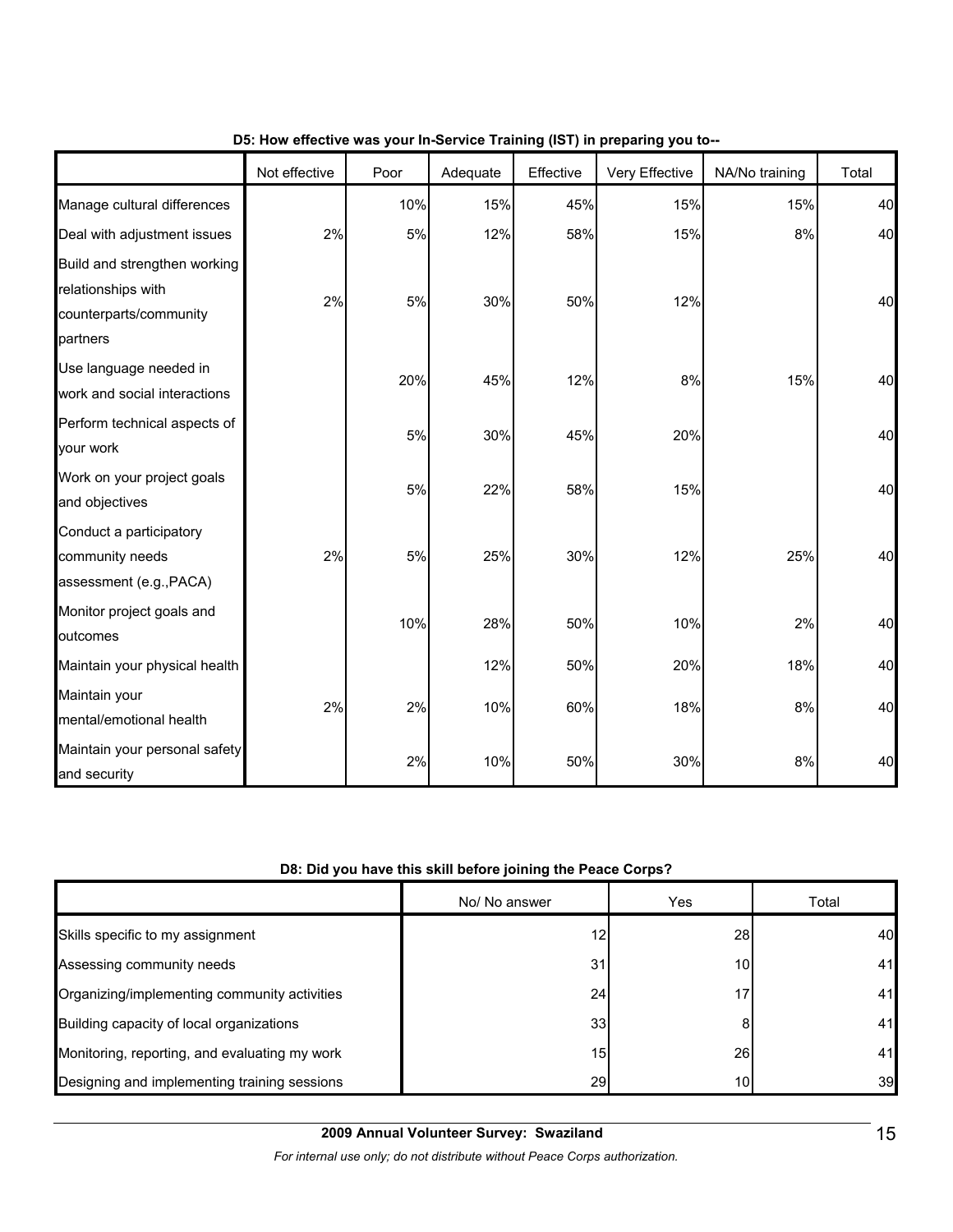|                                               | No/ No answer | <b>Yes</b>      | Total |
|-----------------------------------------------|---------------|-----------------|-------|
| Skills specific to my assignment              |               | <b>28</b>       | 29    |
| Assessing community needs                     |               | <b>39</b>       | 40    |
| Organizing/implementing community activities  |               | <b>39</b>       | 40    |
| Building capacity of local organizations      |               | <b>39</b>       | 40    |
| Monitoring, reporting, and evaluating my work |               | 37              | 40    |
| Designing and implementing training sessions  |               | 35 <sub>l</sub> | 40    |

#### **D8: Is the skill needed for your Peace Corps work?**

#### **D8: Have you had adequate Peace Corps training to acquire the skill?**

|                                               | No/ No answer | Yes | Total |
|-----------------------------------------------|---------------|-----|-------|
| Skills specific to my assignment              |               | 27  | 31    |
| Assessing community needs                     | 3             | 35  | 38    |
| Organizing/implementing community activities  | 6             | 31  | 37    |
| Building capacity of local organizations      | 14.           | 24  | 38    |
| Monitoring, reporting, and evaluating my work |               | 34  | 35    |
| Designing and implementing training sessions  |               | 24  | 33    |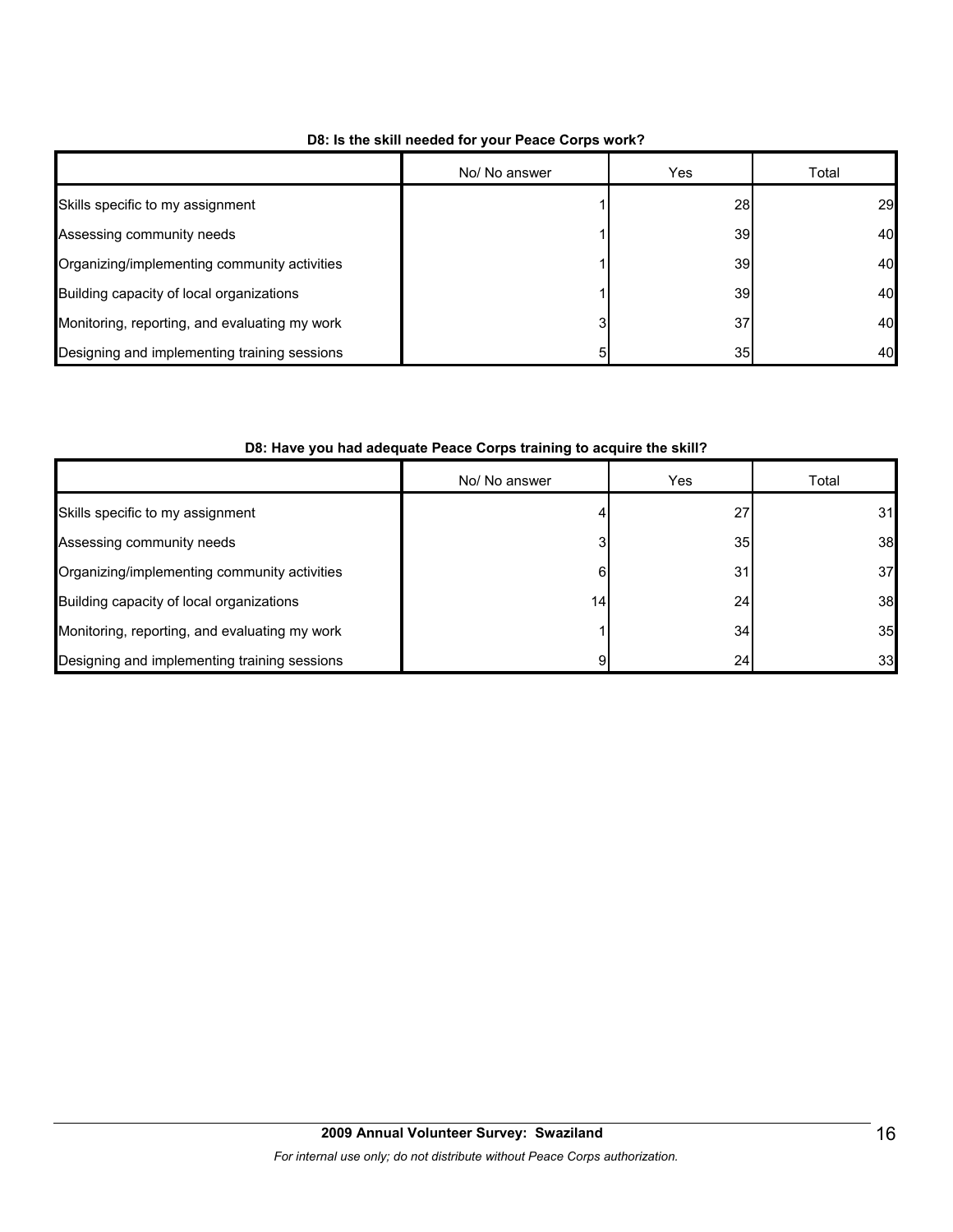# **E. Volunteer Assignment Goals and Impact**

*This section reports Volunteers' self-assessments of their impact on the individuals and organizations in the communities in which they serve. At the end of this section, Volunteers' third goal activities, participation in Coverdell World Wise School/Correspondence Match (CWWS/CM) and use of Peace Corps resources to support their work are reported in questions.* 

|                                                                                                       | Not at all 1 | $\overline{2}$ | 3   | 4   | <b>Exceptionally 5</b> | <b>NA</b> | Total |
|-------------------------------------------------------------------------------------------------------|--------------|----------------|-----|-----|------------------------|-----------|-------|
| Meets the objectives of the<br>project plan                                                           |              | 18%            | 45% | 25% | 12%                    |           | 40    |
| Builds local capacity for<br>sustainability                                                           | 12%          | 20%            | 38% | 20% | 10%                    |           | 40    |
| Involves local people in<br>planning and implementing<br>activities                                   |              | 10%            | 22% | 58% | 10%                    |           | 40    |
| Complements other local<br>development activities                                                     | 13%          | 5%             | 31% | 41% | 10%                    |           | 39    |
| Transfers skills to host country<br>individuals and organizations                                     |              | 12%            | 35% | 38% | 15%                    |           | 40    |
| Mobilizes host country<br>nationals (HCNs) to volunteer                                               | 12%          | 28%            | 25% | 25% | 5%                     | 5%        | 40    |
| Helps promote a better<br>understanding of Americans<br>on the part of the peoples<br>served (goal 2) |              | 8%             | 25% | 38% | 30%                    |           | 40    |
| Helps promote a better<br>understanding of other<br>peoples on the part of<br>Americans (goal 3)      |              | 5%             | 30% | 38% | 28%                    |           | 40    |

#### **E1: To what extent does your Volunteer work assignment address the following?**

**E2: To what extent does your host community--?**

|                                          | Not at all 1 | ົ   | 3   | 4   | Exceptionally 5 | <b>NA</b> | Total |
|------------------------------------------|--------------|-----|-----|-----|-----------------|-----------|-------|
| Need the assistance that you<br>provided |              | 14% | 21% | 43% | 14%             | 7%        | 14    |
| Want the assistance that you<br>provided |              | 14% | 57% | 14% | 7%              | 7%        | 14    |

*For internal use only; do not distribute without Peace Corps authorization.*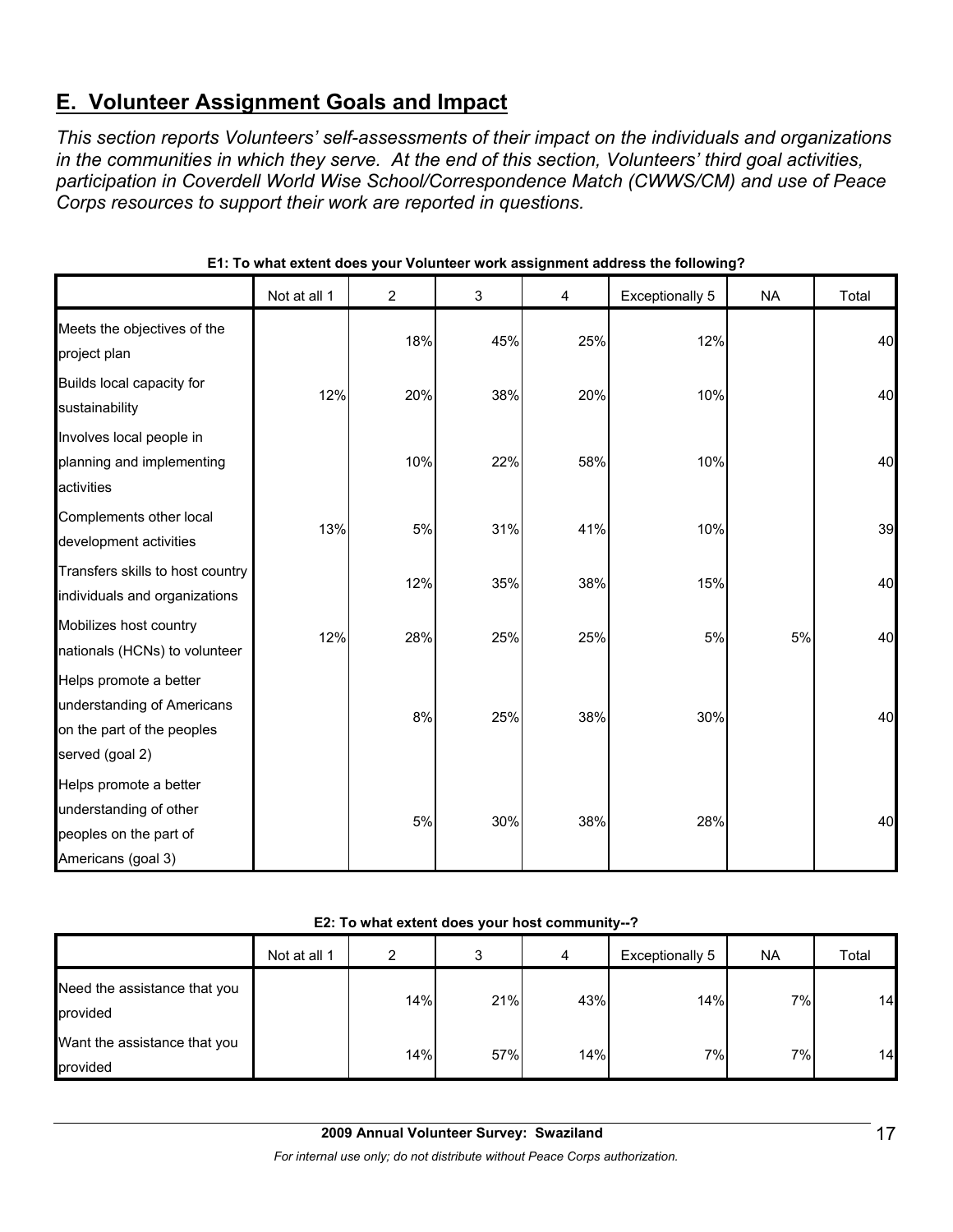|                                                                  | None 1 | $\overline{2}$ | 3   | 4   | Exceptional 5 | NA  | Total |
|------------------------------------------------------------------|--------|----------------|-----|-----|---------------|-----|-------|
| Ability to access information<br>(e.g., library, Internet, etc.) | 12%    | 32%            | 30% | 18% | 5%            | 2%  | 40    |
| Leadership skills                                                | 2%     | 10%            | 45% | 38% | 5%            |     | 40    |
| Planning and management                                          |        | 12%            | 39% | 32% | 17%           |     | 41    |
| Problem solving/critical thinking                                | 7%     | 15%            | 37% | 27% | 15%           |     | 41    |
| Self-esteem                                                      | 5%     | 12%            | 32% | 27% | 24%           |     | 41    |
| <b>Technical skills</b>                                          | 7%     | 15%            | 39% | 27% | 12%           |     | 41    |
| Use of local resources                                           | 5%     | 17%            | 41% | 22% | 12%           | 2%  | 41    |
| Use of external resources (e.g.,<br>grants, international NGOs)  | 7%     | 20%            | 34% | 32% | 7%            |     | 41    |
| Better understanding of<br>Americans                             |        |                | 22% | 48% | 30%           |     | 40    |
| Other: Please specify below                                      | 7%     |                | 7%  |     | 7%            | 79% | 14    |

**E3: How much impact does your assignment have on the capacities of your host counterparts/community partners?**

## **E3: How much impact does your assignment have on the capacities of your host counterparts/community**

**partners? Other (specify)**

|          |                                                | Column N % | Count | Row N % |
|----------|------------------------------------------------|------------|-------|---------|
| E3_OTHER | Open-ended results. Non-responsive to request. |            |       |         |
|          |                                                |            |       |         |
|          |                                                |            |       |         |
|          |                                                |            |       |         |
|          | Total                                          |            | 41    | 100%    |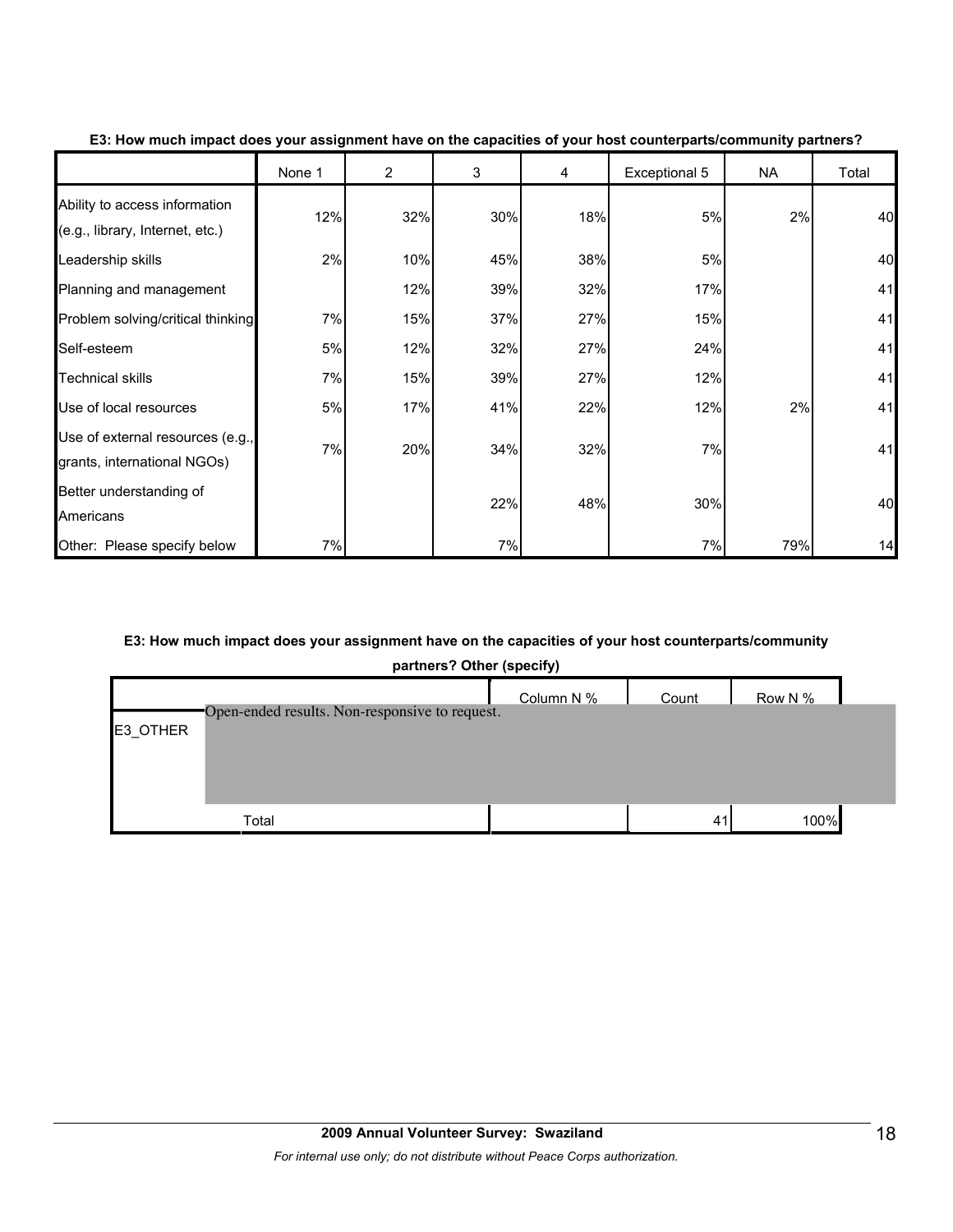|                                                                  | None 1 | $\overline{2}$ | 3   | 4   | Exceptional 5 | <b>NA</b> | Total |
|------------------------------------------------------------------|--------|----------------|-----|-----|---------------|-----------|-------|
| Ability to access information<br>(e.g., library, Internet, etc.) | 12%    | 17%            | 34% | 22% | 12%           | 2%        | 41    |
| Leadership skills                                                | 2%     | 20%            | 39% | 29% | 10%           |           | 41    |
| Planning and management                                          | 10%    | 17%            | 37% | 27% | 10%           |           | 41    |
| Problem solving/critical thinking                                | 5%     | 7%             | 51% | 27% | 10%           |           | 41    |
| Self-esteem                                                      | 2%     | 7%             | 39% | 29% | 22%           |           | 41    |
| <b>Technical skills</b>                                          | 5%     | 10%            | 56% | 20% | 10%           |           | 41    |
| Use of local resources                                           | 7%     | 12%            | 44% | 27% | 10%           |           | 41    |
| Use of external resources (e.g.,<br>grants, international NGOs)  | 15%    | 12%            | 29% | 34% | 7%            | 2%        | 41    |
| Better understanding of<br>Americans                             |        | 5%             | 22% | 37% | 37%           |           | 41    |
| Other: Please specify below                                      | 13%    |                | 20% | 7%  | 13%           | 47%       | 15    |

#### **E4: How much impact does your assignment have on the capacities of your host individuals with whom you work?**

## **E4: How much impact does your assignment have on the capacities of your host individuals with whom you**

**work? Other (specify)**

|          | Column N % | Count | Row N % |
|----------|------------|-------|---------|
| E4_OTHER | 100%       | -41   |         |
| Total    |            | 4     | 100%    |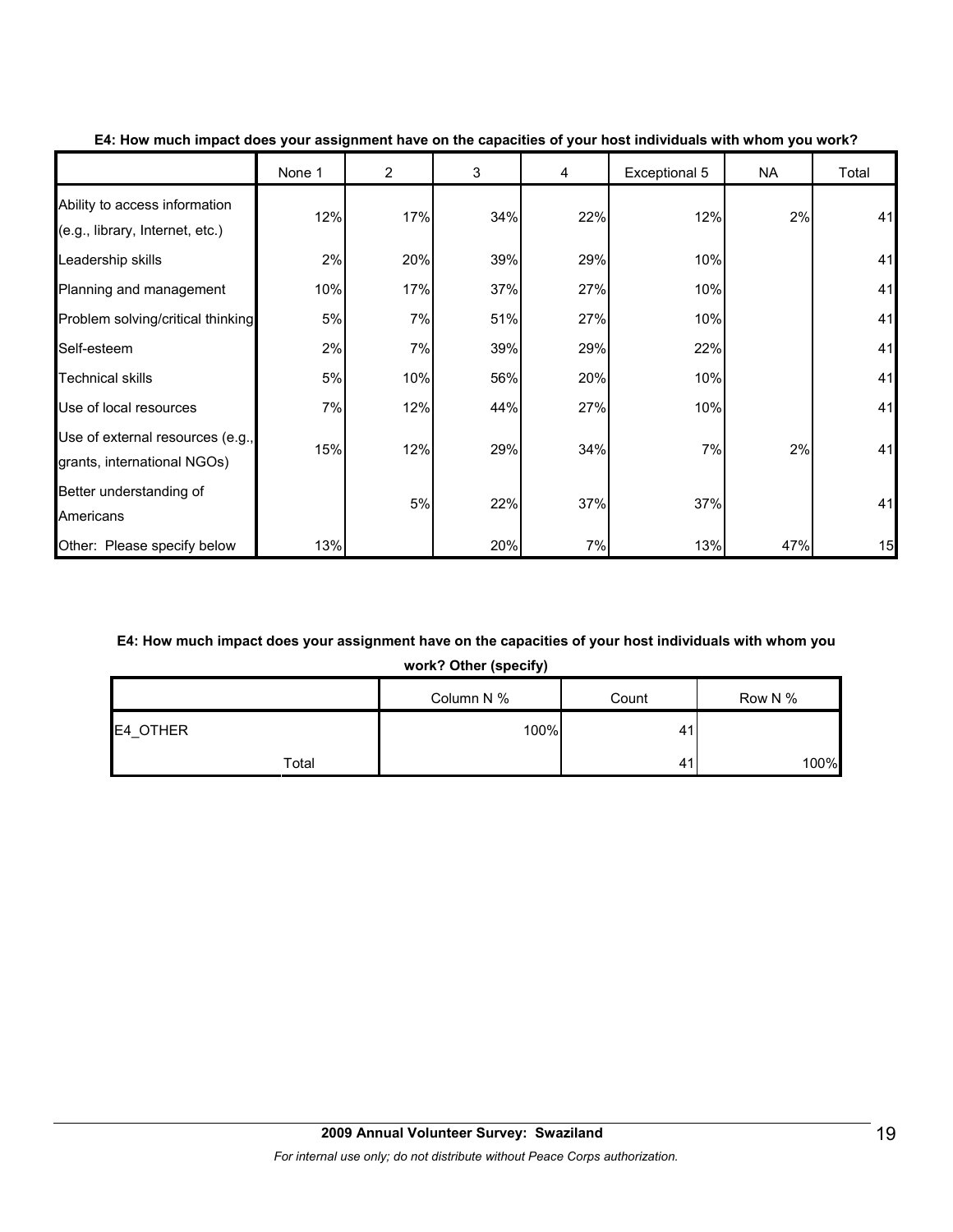|                                                              | None 1 | $\overline{2}$ | 3   | 4   | Exceptional 5 | <b>NA</b> | Total |
|--------------------------------------------------------------|--------|----------------|-----|-----|---------------|-----------|-------|
| Identifying and prioritizing<br>organizational needs         | 8%     | 15%            | 42% | 25% | 8%            | 2%        | 40    |
| Leadership                                                   | 8%     | 28%            | 30% | 22% | 10%           | 2%        | 40    |
| Management                                                   | 12%    | 20%            | 42% | 10% | 12%           | 2%        | 40    |
| Monitoring and evaluation                                    | 10%    | 25%            | 38% | 15% | 10%           | 2%        | 40    |
| Planning and implementing<br>organizational activities       | 5%     | 10%            | 42% | 28% | 12%           | 2%        | 40    |
| Teamwork/participatory<br>decision-making                    | 8%     | 15%            | 38% | 20% | 18%           | 2%        | 40    |
| Use of local resources                                       | 8%     | 20%            | 40% | 22% | 8%            | 2%        | 40    |
| Ability to mobilize, manage,<br>and sustain local volunteers | 10%    | 22%            | 38% | 20% | 8%            | 2%        | 40    |
| Other: Please specify below                                  | 14%    | 7%             | 14% |     |               | 64%       | 14    |

#### **E5: To what extent does your assignment enhance the capacities of organizations with whom you work?**

#### **E5: To what extent does your assignment enhance the capacities of organizations with whom you work?**

**Other (specify)**

|                                                         | Column N % | Count | Row N % |
|---------------------------------------------------------|------------|-------|---------|
| E5_OTHER Open-ended results. Not responsive to request. |            |       |         |
| Total                                                   |            | 41    | 100%    |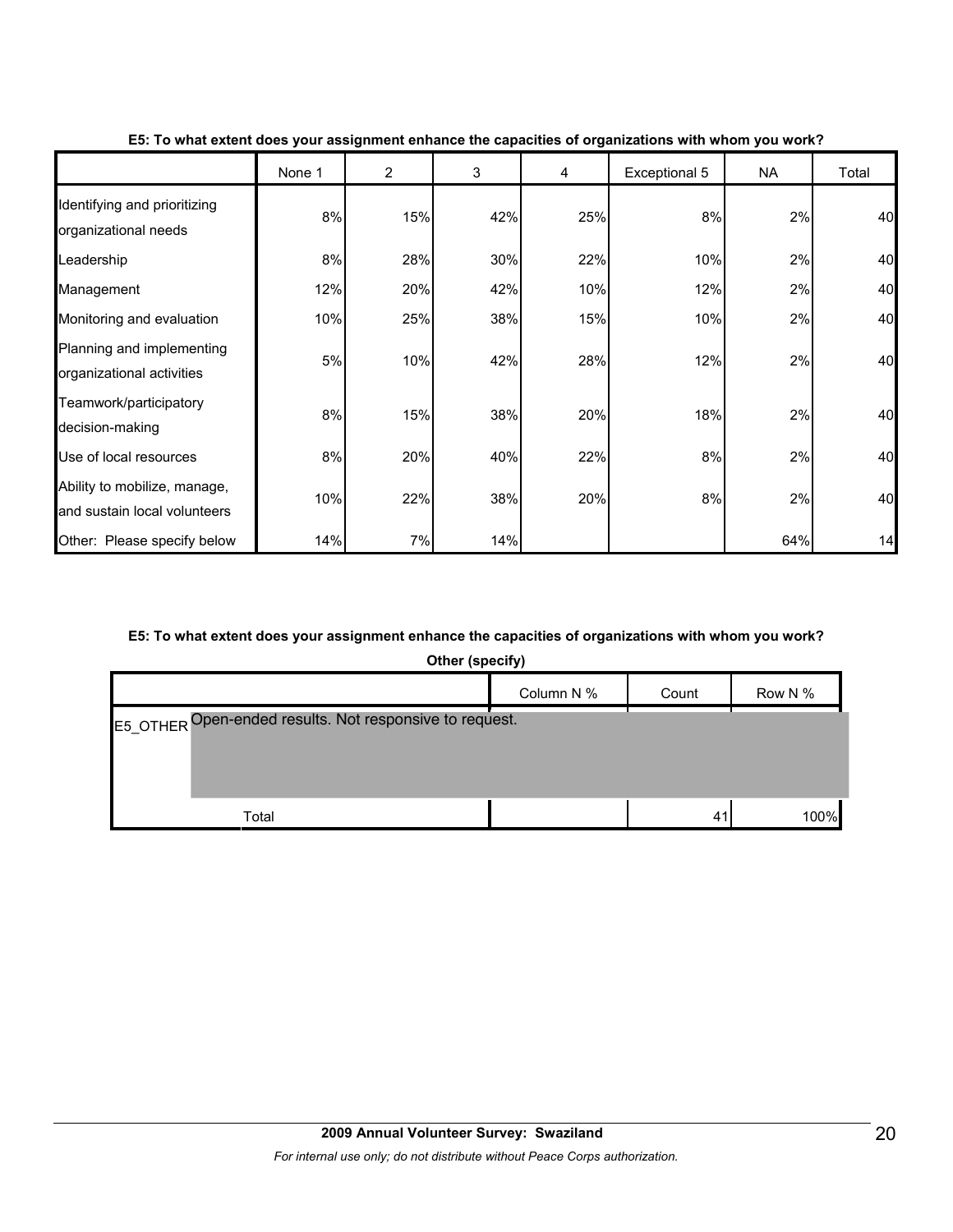|                                       | Not at all 1 | 2   | 3   | 4   | Exceptionally 5 | <b>NA</b> | Total |
|---------------------------------------|--------------|-----|-----|-----|-----------------|-----------|-------|
| Your counterpart/community<br>partner | 5%           | 22% | 20% | 41% | 10%             | 2%        | 41    |
| Another institution/organization      | 2%           | 15% | 49% | 29% | 5%              |           | 41    |
| Members of your host<br>community     | 2%           | 24% | 32% | 32% | 10%             |           | 41    |
| Other: Please specify below           | 20%          |     |     | 10% |                 | 70%       | 10    |

**E6: How effective have you been in transferring knowledge and skills to help the following persons or groups build their capacities?**

**E7: To what extent have HC individuals gained a better understanding of Americans? Includes "Too early to** 

**tell."**

|                 | Not at all | Minimally | Moderately | Considerablv | Exceptionally | Too early to tell | Total                |
|-----------------|------------|-----------|------------|--------------|---------------|-------------------|----------------------|
| IE <sub>7</sub> | 0%l        | 2%        | 41%        | 39%          | 15%           | 2%                | $\overline{11}$<br>⊶ |

## **E7: To what extent have HC individuals gained a better understanding of Americans? Excludes "Too early to**

**tell."**

|     | Not at all | Minimally | Moderately | <b>Considerably</b> | Exceptionally | $\tau$ otal |
|-----|------------|-----------|------------|---------------------|---------------|-------------|
| IE7 |            | 2%        | 42%        | 40%                 | 15%           | 40          |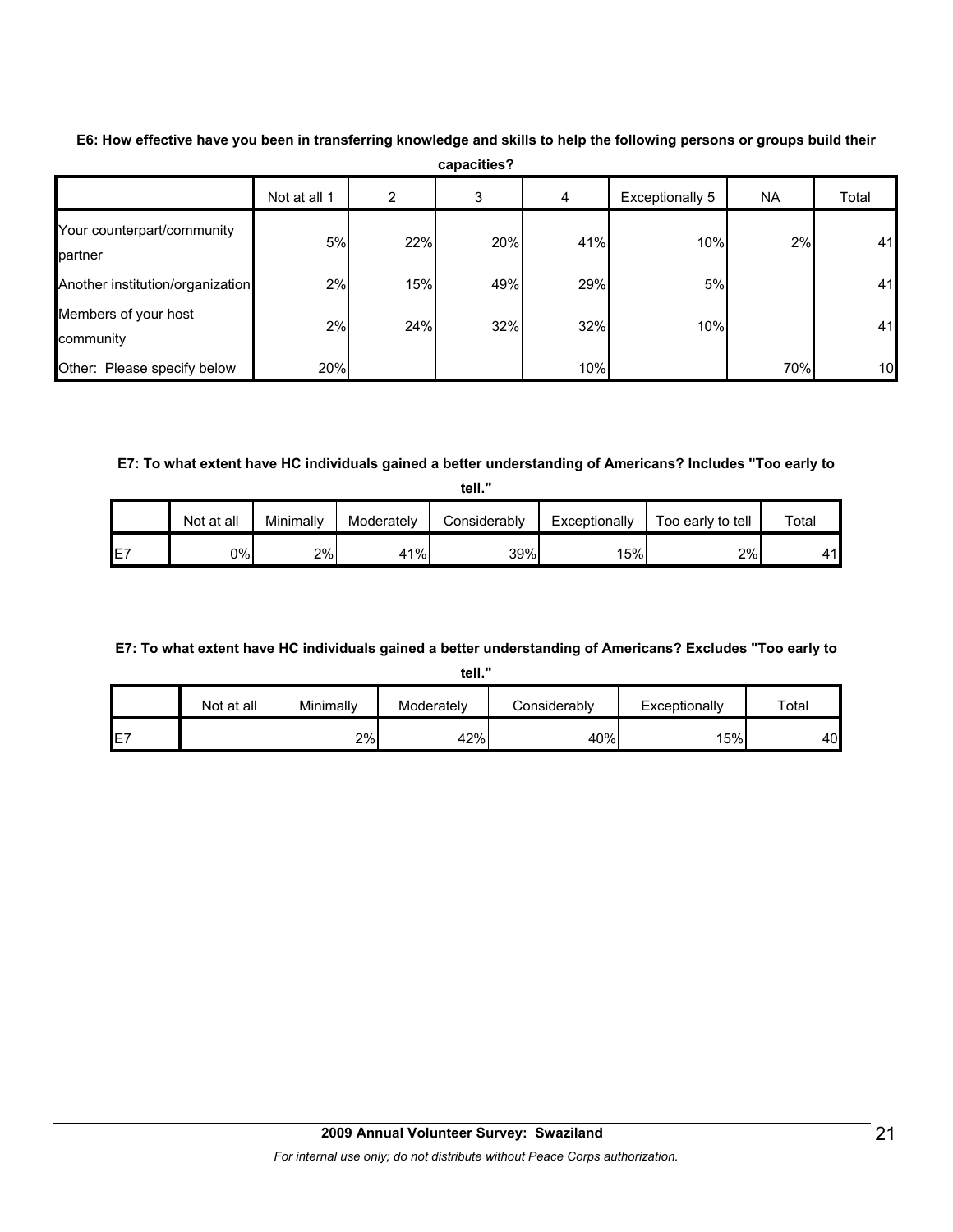|               |                                                              | <b>PCV Responses</b> | % Doing This | <b>Total PCVs</b><br>Responding |
|---------------|--------------------------------------------------------------|----------------------|--------------|---------------------------------|
| \$E9Goal3Acts | Electronic updates                                           | 38                   | 93%          |                                 |
|               | Hosting American visitors                                    | 33                   | 80%          |                                 |
|               | Hard copy/paper update                                       | 29                   | 71%          |                                 |
|               | Enrollment in the CWWS/CMS<br>program                        | 15                   | 37%          |                                 |
|               | Personal website or blog                                     | 15                   | 37%          |                                 |
|               | Pen pal program/letter exchange                              | 8                    | 20%          |                                 |
|               | While on home leave, spoke at a<br>school or community group | 5                    | 12%          |                                 |
|               | Podcasted/created a slide show or<br>video posted online     | 4                    | 10%          |                                 |
|               | Other please specify                                         | 3                    | 7%           |                                 |
|               | Peace Corps Week activities                                  |                      |              |                                 |
|               | Total                                                        |                      |              | 41                              |

#### **E9. In which of the following third goal activities have you participated during your PC service?**

Percents may total to more than 100% since Volunteers were asked to "Mark all that apply."

#### **E9: When asked about third goal activities, Volunteer answered "No involvement in third goal activities."**

|                                                                                                           | Have done third goal activities | No third goal activities | Total |
|-----------------------------------------------------------------------------------------------------------|---------------------------------|--------------------------|-------|
| Peace Corps' third goal is to "help promote a<br>better understanding of other peoples on the part        |                                 |                          |       |
| of Americans." In which of the following third goal<br>activities, including your contact with family and | 100%                            |                          | 41    |
| friends, have you participated during your Peace                                                          |                                 |                          |       |
| Corps                                                                                                     |                                 |                          |       |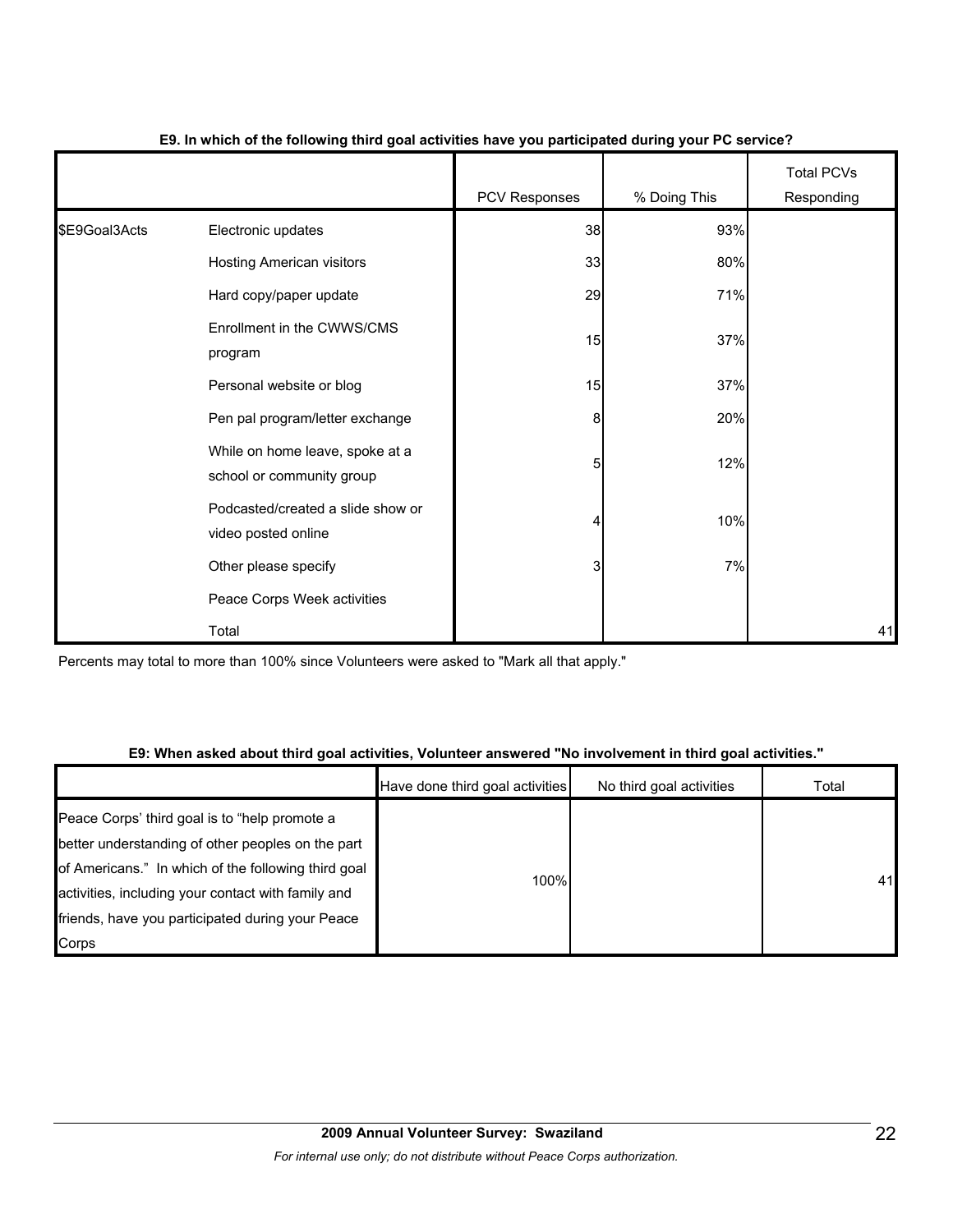|                 |                            | I have participated in | I have participated in |       |
|-----------------|----------------------------|------------------------|------------------------|-------|
|                 | I have not participated in | CWWS/CM & would        | CWWS/CM and would NOT  |       |
|                 | CWWS/CM.                   | recommend it           | recommend it           | Total |
| E <sub>10</sub> | 58%                        | 39%                    | 3%                     | 38    |

# **E10: Would you recommend participation in the CWWS CMS to other Volunteers?**

**E11: To what extent have Americans gained a better understanding of HCNs? Includes "Too early to tell."**

|                 | Not at all | Minimally | Moderately | Considerablv | Exceptionally | Too early to tell | Total |
|-----------------|------------|-----------|------------|--------------|---------------|-------------------|-------|
| E <sub>11</sub> | 0%l        | 5%        | 28%        | 55%          | 10%           | 2%                | 40    |

# **E11: To what extent have Americans gained a better understanding of HCNs? Excludes "Too early to tell."**

|     | Not at all | Minimally | Moderately | Considerablv | Exceptionally | $\tau$ otai |
|-----|------------|-----------|------------|--------------|---------------|-------------|
| E11 |            | 5%l       | 28%        | 56%          | 10%           | 39          |

# **E12: Which of the following resources have been useful to you in your third goal activities?**

|                                                                                | Yes          |
|--------------------------------------------------------------------------------|--------------|
| Coverdell World Wise Schools staff (Useful)                                    | 9            |
| Contact with other Peace Corps staff in Washington, D.C. (Useful)              | $\mathbf{2}$ |
| Information at staging (Useful)                                                | 14           |
| Information from your post sent to you before departure (Useful)               | 20           |
| Internet (Useful)                                                              | 31           |
| Invitation kits (Useful)                                                       | 18           |
| Material in staging packet (Useful)                                            | 15           |
| Peace Corps staff at post (e.g., World Wise School contact) (Useful)           | 15           |
| Recruiting (Useful)                                                            | 8            |
| Resources available from Coverdell World Wise Schools (Useful)                 | 10           |
| Resources available on Peace Corps website (e.g., third goal section) (Useful) | 15           |
| Training on third goal (Useful)                                                | 9            |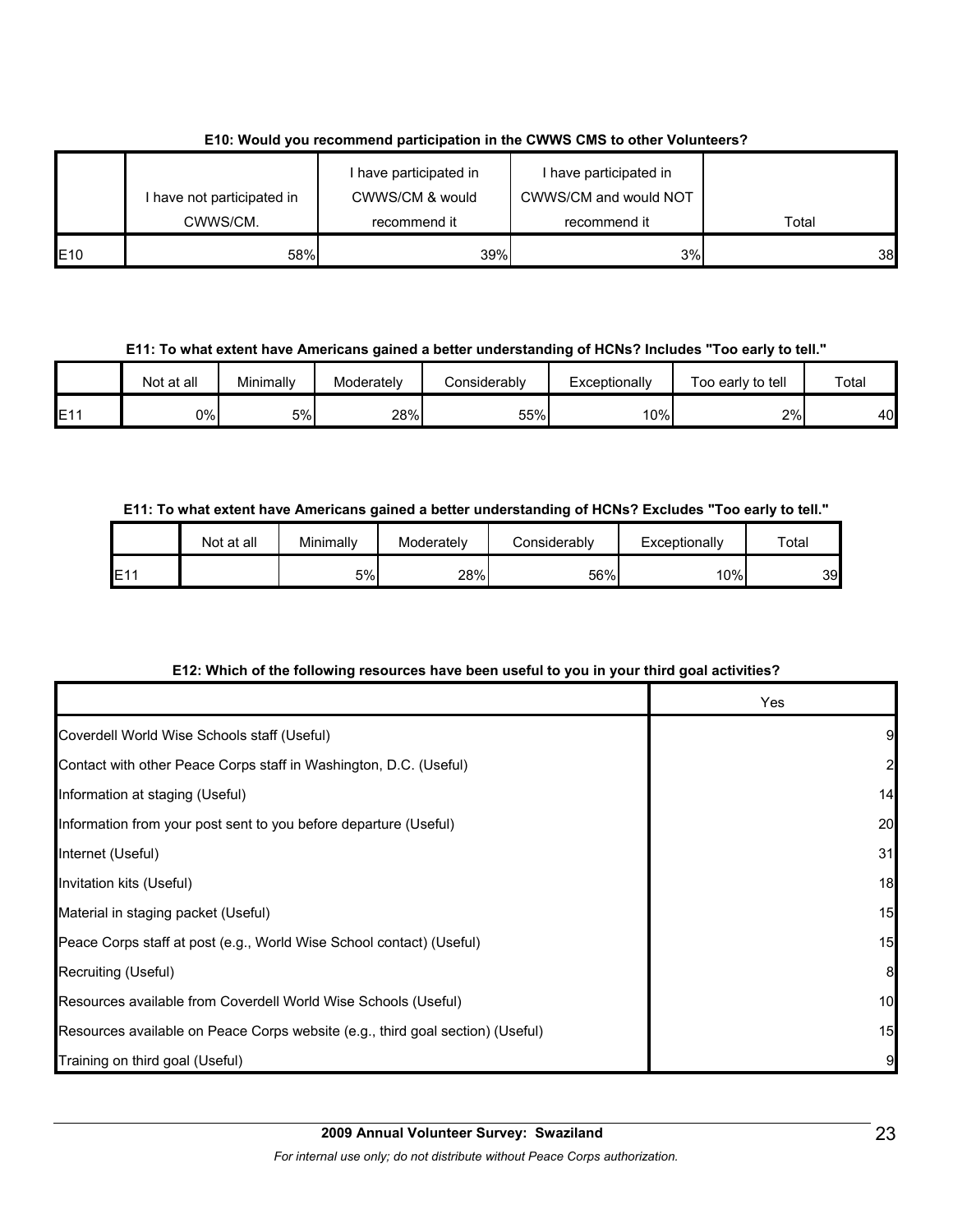|                                                                                          | Yes |
|------------------------------------------------------------------------------------------|-----|
| Coverdell World Wise Schools staff (Would be helpful)                                    | 11  |
| Contact with other Peace Corps staff in Washington, D.C. (Would be helpful)              | 14  |
| Information at staging (Would be helpful)                                                | 10  |
| Information from your post sent to you before departure (Would be helpful)               | 12  |
| Internet (Would be helpful)                                                              | 9   |
| Invitation kits (Would be helpful)                                                       |     |
| Material in staging packet (Would be helpful)                                            |     |
| Peace Corps staff at post (e.g., World Wise School contact) (Would be helpful)           | 8   |
| Recruiting (Would be helpful)                                                            | 12  |
| Resources available from Coverdell World Wise Schools (Would be helpful)                 | 13  |
| Resources available on Peace Corps website (e.g., third goal section) (Would be helpful) | 10  |
| Training on third goal (Would be helpful)                                                | 14  |
| Other: Please specify below (Would/will be helpful)                                      |     |

## **E12: Which of the following resources would/will be helpful to you in your third goal activities?**

#### **E12: Other useful/helpful resources? Other (specify)**

|           | Open-ended results. Non-responsive to request. | Column N % | Count | Row N % |
|-----------|------------------------------------------------|------------|-------|---------|
| E12_OTHER |                                                |            |       |         |
|           |                                                |            |       |         |
|           |                                                |            |       |         |
|           | Total                                          |            | 41    | 100%    |

#### **E13: Do you know about the Peace Corps Partnership Program (PCPP)?**

|     |    | Yes, but I haven't |                      |       |
|-----|----|--------------------|----------------------|-------|
|     | No | used it.           | Yes, I have used it. | Total |
| E13 |    | 75%                | 25%                  | 40    |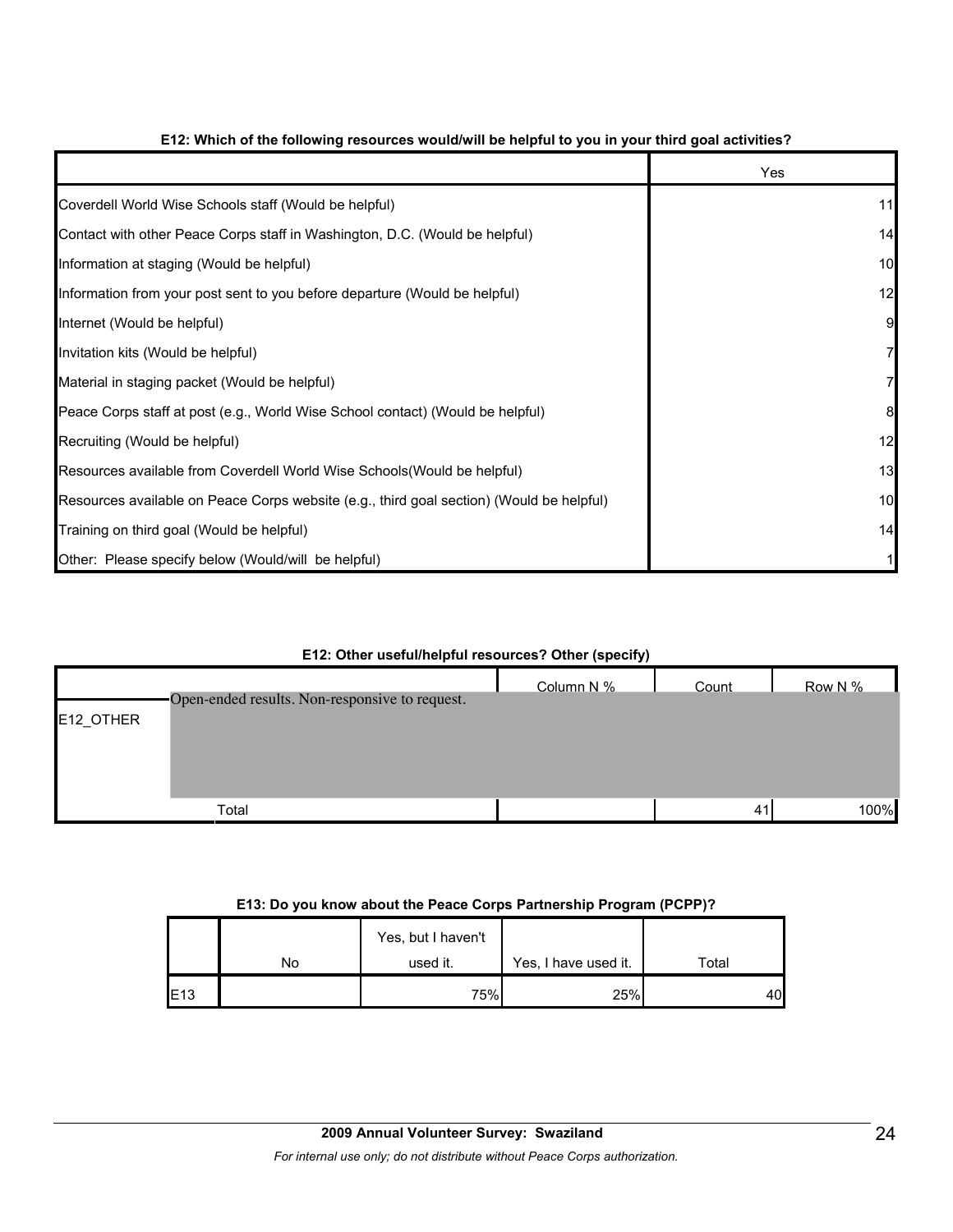# **F. Peace Corps Support**

*This section reports Volunteers' assessments of in-country Peace Corps.* 

|     | Not at all | Poorly | Adequately | Well | Very well | Total |
|-----|------------|--------|------------|------|-----------|-------|
| IF1 |            |        |            | 100% |           | a.    |



**F1 (PCVs at post 9+ months): How prepared for your arrival were the host people with whom you work?**

F1: When you arrived at your community, how prepared for your arrival were the host people with whom you work?

|                | Not at all | Minimally | Adequatelv | Considerably | Exceptionally | Not Used | Total |
|----------------|------------|-----------|------------|--------------|---------------|----------|-------|
| 口つ<br><u>_</u> | 2%         | 2%        | 25%        | 40%          | 30%           |          | 40    |

**F2: How satisfied are you with the health care you received from your PCMO(s)?**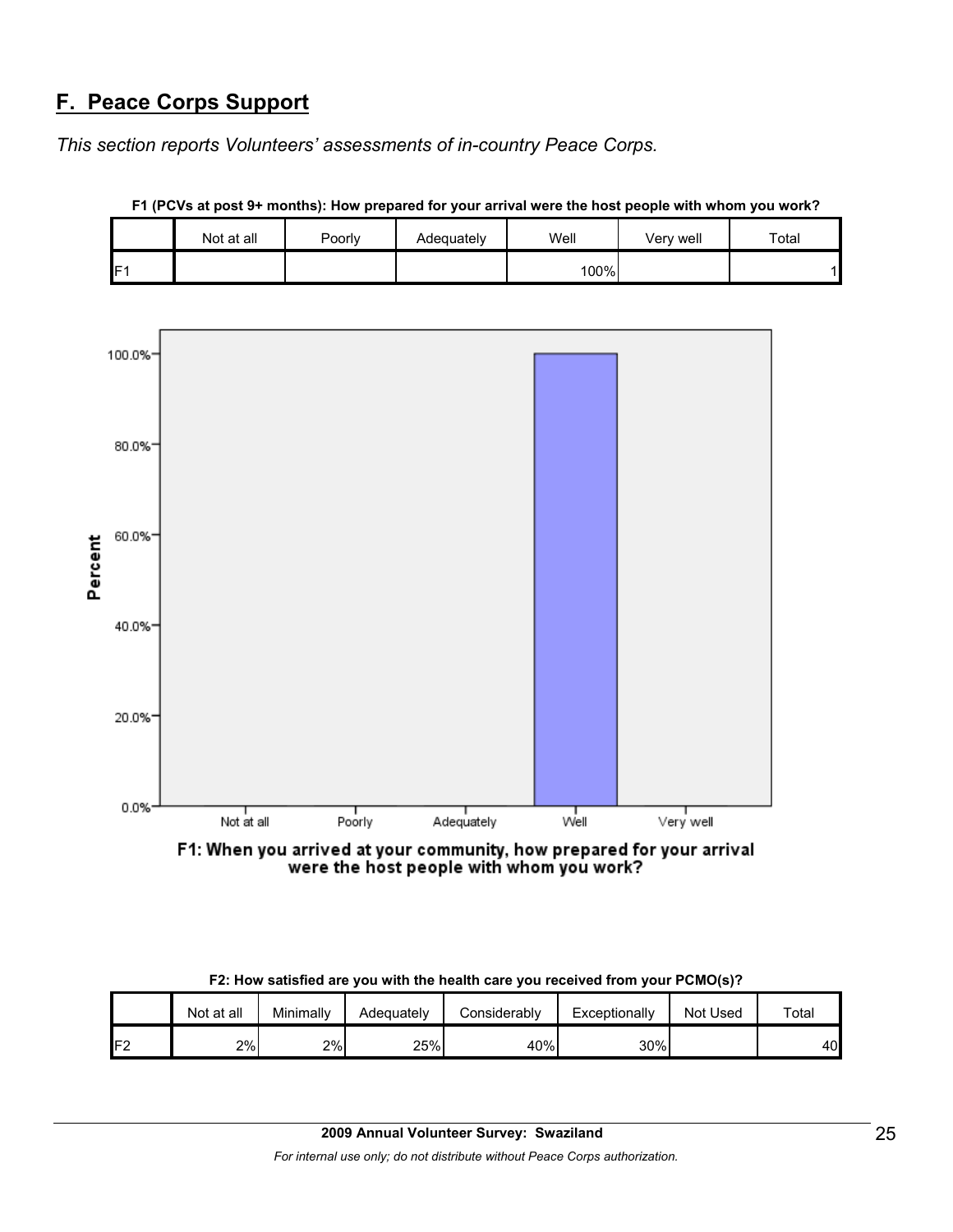|                             | Not at all 1 | 2         | 3   | 4   | Completely 5 | <b>NA</b> | Total |
|-----------------------------|--------------|-----------|-----|-----|--------------|-----------|-------|
| Administrative/logistical   |              | 5%        | 15% | 31% | 49%          |           | 39    |
| Cross-cultural              | 2%           | 10%       | 22% | 35% | 30%          |           | 40    |
| Emotional                   | 2%           | 8%        | 32% | 25% | 32%          |           | 40    |
| Feedback on my work reports | 15%          | 8%        | 15% | 18% | 45%          |           | 40    |
| Job assignment              | 10%          | 13%       | 23% | 26% | 28%          |           | 39    |
| Language learning           | 2%           | 20%       | 40% | 22% | 15%          |           | 40    |
| Medical                     | 2%           | <b>5%</b> | 20% | 40% | 32%          |           | 40    |
| Safety and security         | 2%           |           | 12% | 18% | 68%          |           | 40    |
| Site selection/preparation  | 8%           |           | 28% | 30% | 35%          |           | 40    |
| <b>Technical skills</b>     |              | 20%       | 22% | 38% | 20%          |           | 40    |

#### **F3: How satisfied are you with the following support provided by in-country PC staff?**

#### **F4: How satisfied are you with the Peace Corps allocation of time and resources to mental health/adjustment issues?**

|     | Not at all satisfied 1 |    |           |     | Completely satisfied 5 | Total |
|-----|------------------------|----|-----------|-----|------------------------|-------|
| IF4 | 2%                     | 5% | <b>8%</b> | 35% | 30%                    | 40    |

# **F5: What level of PC support have you received to help cope with stress from issues such as HIV/AIDS, food insecurity, etc. in your community? (Including PCVs w/no need for support)**

|     |            |     |                                    | Considerable | Exceptional | NA/I have no     |       |
|-----|------------|-----|------------------------------------|--------------|-------------|------------------|-------|
|     | No support |     | Minimal support   Adequate support | support      | support     | need for support | Total |
| IF5 | 2%         | 12% | 22%                                | 28%          | 10%         | 25%              | 40    |

# **F5: What level of PC support have you received to help cope with stress from issues such as HIV/AIDS, food insecurity, etc. in your community? (Excluding PCVs w/no need for support)**

|    | No support | Minimal support | Adequate support | Considerable support Exceptional support |     | Total |
|----|------------|-----------------|------------------|------------------------------------------|-----|-------|
| F5 | 3%         | $7\%$           | 30%              | 37%                                      | 13% | 30    |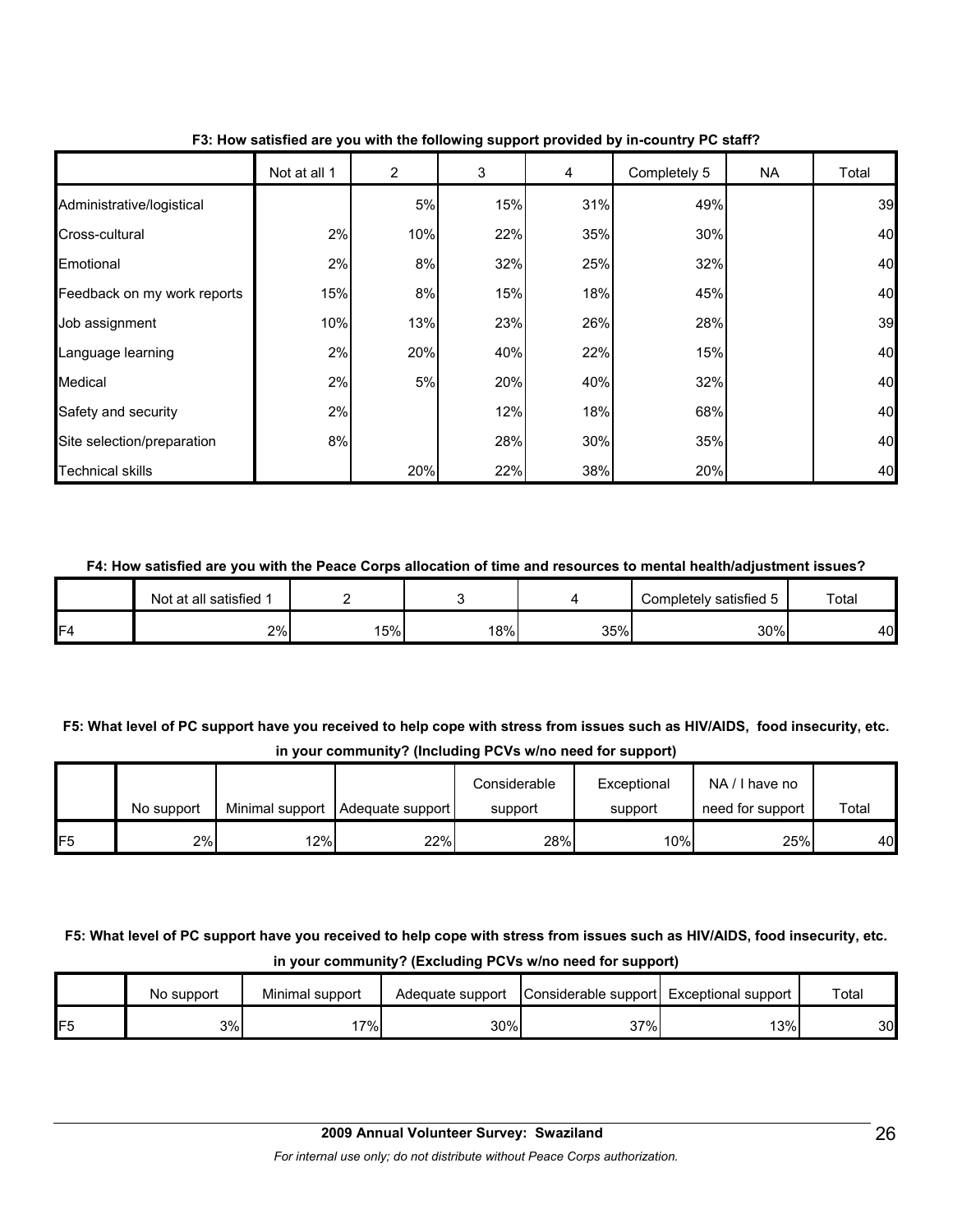|                                    | Not adequate | Adequate | Total |
|------------------------------------|--------------|----------|-------|
| Responsiveness to my issues        | 12%          | 88%      | 40    |
| Informative content                | 20%          | 80%      | 40    |
| My comfort level discussing issues | 20%          | 80%      | 40    |
| Adequacy of visits                 | 37%          | 63%      | 38    |

# **F6: How would you rate your interaction with the Country Director in terms of the following?**

#### **F6b: How would you rate your interaction with the PTO/SRPTC in terms of the following?**

|                                    | Not adequate | Adequate | Total |
|------------------------------------|--------------|----------|-------|
| Responsiveness to my issues        | 5%           | 95%      | 38    |
| Informative content                | 5%           | 95%      | 38    |
| My comfort level discussing issues | 8%           | 92%      | 38    |
| Adequacy of visits                 | 11%          | 89%      | 38    |

#### **F6c: How would you rate your interaction with the APCD/Program Manager in terms of the following?**

|                                    | Not adequate | Adequate | Total |
|------------------------------------|--------------|----------|-------|
| Responsiveness to my issues        | 0%           | 100%     | 40    |
| Informative content                | 3%           | 97%      | 39    |
| My comfort level discussing issues | 5%           | 95%      | 40    |
| Adequacy of visits                 | 18%          | 82%      | 40    |

#### **F6d: How would you rate your interaction with the PCMO in terms of the following?**

|                                    | Not adequate | Adequate | Total |
|------------------------------------|--------------|----------|-------|
| Responsiveness to my issues        | 13%          | 87%      | 39    |
| Informative content                | 11%          | 89%      | 38    |
| My comfort level discussing issues | 16%          | 84%      | 38    |
| Adequacy of visits                 | 10%          | 90%      | 39    |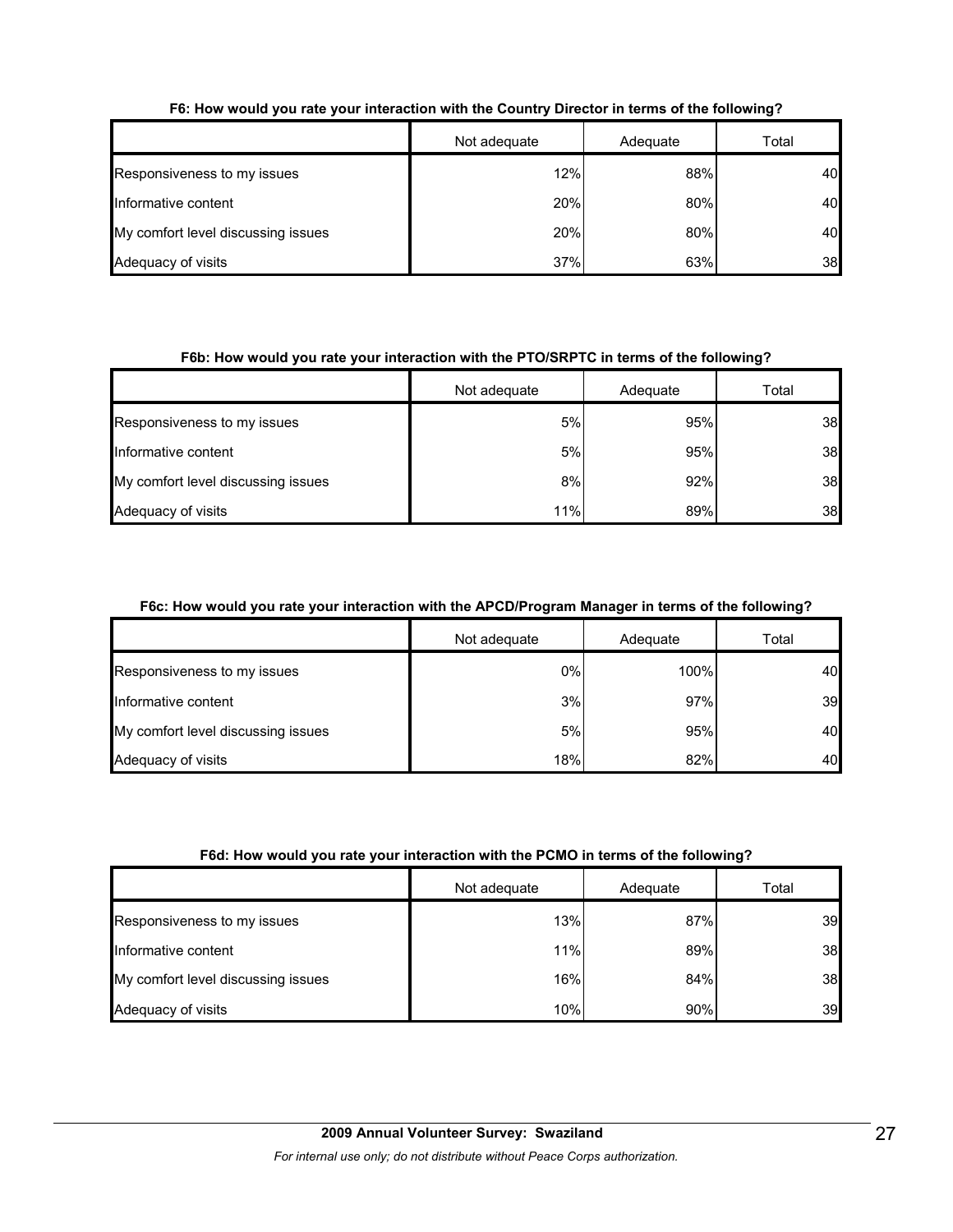| <b>IVIIUWIIIU :</b>                |              |          |       |  |
|------------------------------------|--------------|----------|-------|--|
|                                    | Not adequate | Adequate | Total |  |
| Responsiveness to my issues        | 2%           | 98%      | 40    |  |
| Informative content                | 2%           | 98%      | 40    |  |
| My comfort level discussing issues | 5%           | 95%      | 40    |  |
| Adequacy of visits                 | 15%          | 85%      | 39    |  |

## **F6e: How would you rate your interaction with the Safety and Security Coordinator in terms of the**

**following?**

#### **F6f: How would you rate your interaction with the Training Manager in terms of the following?**

|                                    | Not adequate | Adequate | Total |
|------------------------------------|--------------|----------|-------|
| Responsiveness to my issues        | 8%           | 92%      | 40    |
| Informative content                | 5%           | 95%      | 40    |
| My comfort level discussing issues | 10%          | 90%      | 39    |
| Adequacy of visits                 | 5%           | 95%      | 39    |

#### **F6g: How would you rate your interaction with administrative staff in terms of the following?**

|                                    | Not adequate | Adequate | Total |
|------------------------------------|--------------|----------|-------|
| Responsiveness to my issues        | 5%           | 95%      | 39    |
| Informative content                | 2%           | 98%      | 40    |
| My comfort level discussing issues | 12%          | 88%      | 40    |
| Adequacy of visits                 | 5%           | 95%      | 38    |

# **F6h: How would you rate your interaction with other post staff (please specify) in terms of the following?**

|                                    | Not adequate<br>Adequate |     | Total |
|------------------------------------|--------------------------|-----|-------|
| Responsiveness to my issues        | 43%                      | 57% |       |
| Informative content                | 38%                      | 62% | 8     |
| My comfort level discussing issues | 33%                      | 67% | 9     |
| Adequacy of visits                 | 43%                      | 57% |       |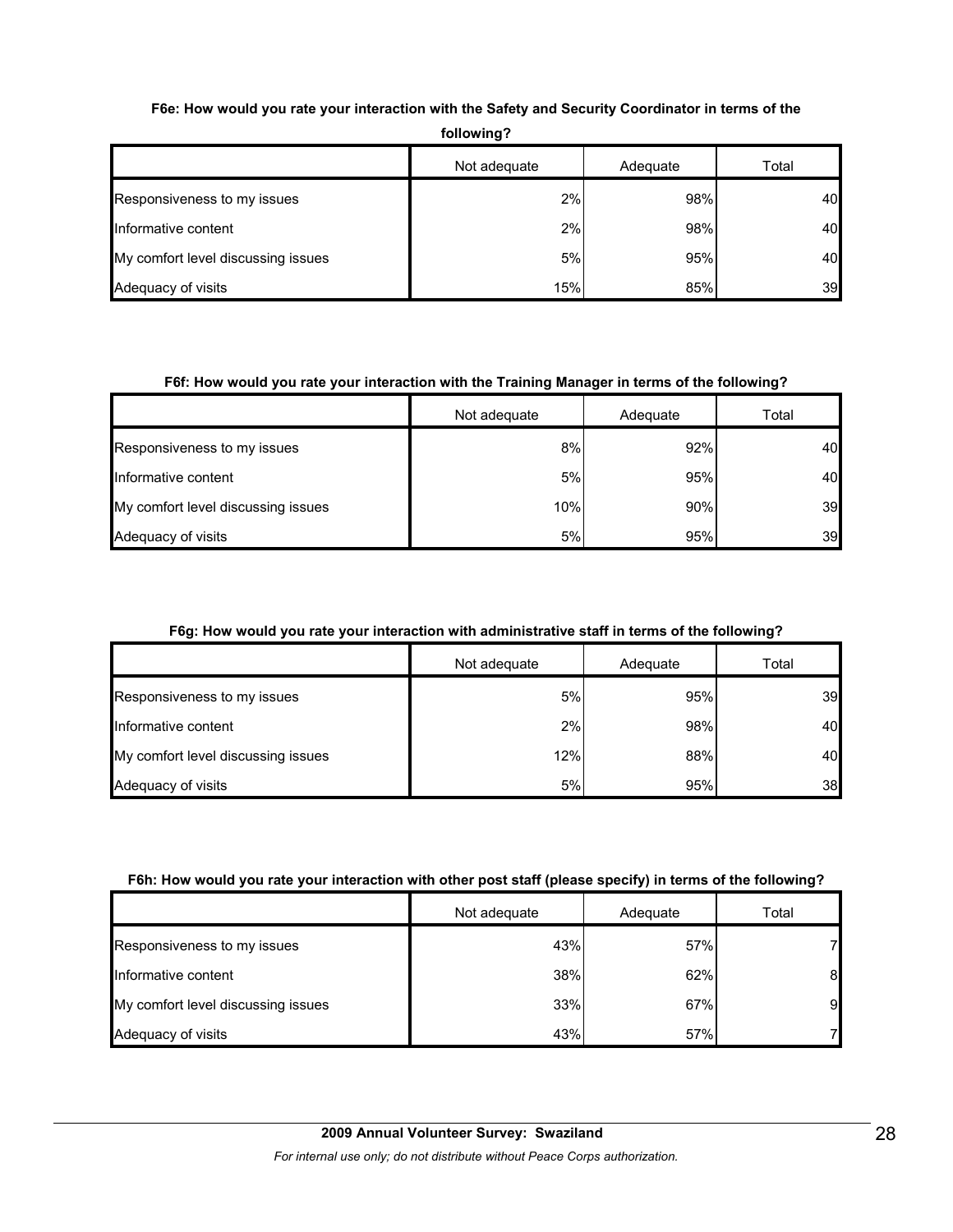#### **F7: To what extent is your CD aware of Volunteer issues and concerns through interactions with**

|                 | <b>Volunteers?</b> |           |            |              |            |       |
|-----------------|--------------------|-----------|------------|--------------|------------|-------|
|                 | Not at all         | Minimally | Adequately | Considerably | Completely | Total |
| IF <sub>7</sub> |                    | 25%       | 35%        | 35%          | 5%l        | 40    |

#### **F8: What is the most effective way you use to communicate with PC staff?**

| Most effective | Cellphone (voice)                  | 56%  | 22             |
|----------------|------------------------------------|------|----------------|
|                | In-person visits                   | 23%  | $\mathbf{9}$   |
|                | Text messaging                     | 10%  | $\overline{4}$ |
|                | Email/ Internet                    | 10%  | $\overline{4}$ |
|                | Other. Please specify              |      |                |
|                | Telephone not at residence or work |      |                |
|                | Telephone at residence or work     |      |                |
|                | Letters                            |      |                |
|                | CB radio                           |      |                |
|                | Total                              | 100% | 39             |

#### **F8: What is the second most effective way you use to communicate with PC staff?**

| Second most effective | In-person visits                   | 28%  | 11              |
|-----------------------|------------------------------------|------|-----------------|
|                       | Cellphone (voice)                  | 26%  | 10              |
|                       | Text messaging                     | 21%  | 8               |
|                       | Email/ Internet                    | 15%  | $6\phantom{.}6$ |
|                       | Telephone not at residence or work | 5%   | $\overline{2}$  |
|                       | Telephone at residence or work     | 5%   | $\overline{a}$  |
|                       | Other. Please specify              |      |                 |
|                       | Letters                            |      |                 |
|                       | CB radio                           |      |                 |
|                       | Total                              | 100% | 39              |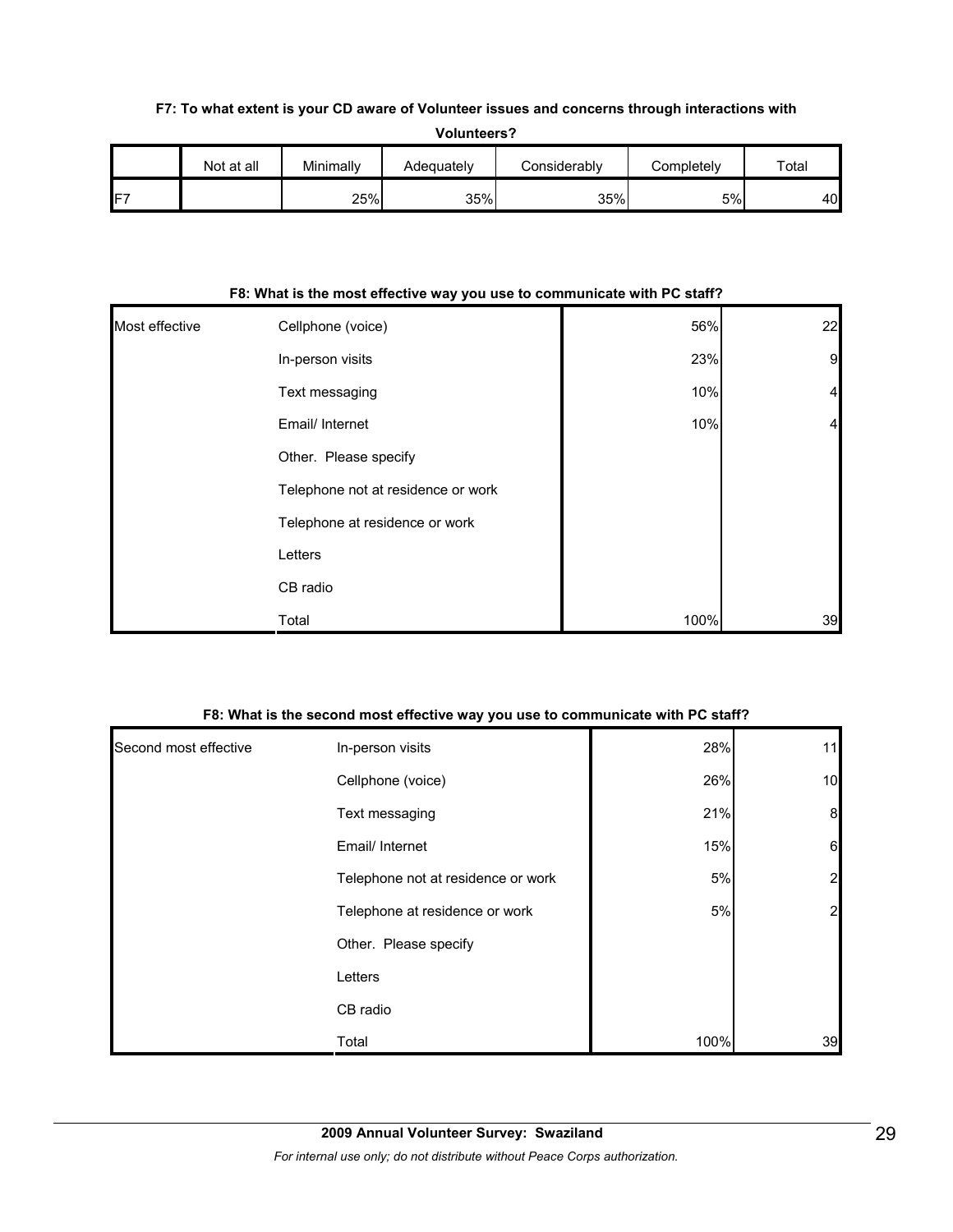| (C11_THREE) Third most effective | Email/ Internet                    | 36%  | 14                      |
|----------------------------------|------------------------------------|------|-------------------------|
|                                  | Text messaging                     | 28%  | 11                      |
|                                  | In-person visits                   | 26%  | 10                      |
|                                  | Cellphone (voice)                  | 8%   | $\overline{\mathbf{3}}$ |
|                                  | Letters                            | 3%   |                         |
|                                  | Other. Please specify              |      |                         |
|                                  | Telephone not at residence or work |      |                         |
|                                  | Telephone at residence or work     |      |                         |
|                                  | CB radio                           |      |                         |
|                                  | Total                              | 100% | 39                      |

#### **F8: What is the third most effective way you use to communicate with PC staff?**

# **F9: How do you rate the effectiveness of your communication resources for contacting in-country PC staff?**

|     | Very poor | Poor | Adequate | Good | Excellent | $\tau$ otal |
|-----|-----------|------|----------|------|-----------|-------------|
| IF9 |           | 2%   | 25%      | 22%  | 50%       | 40          |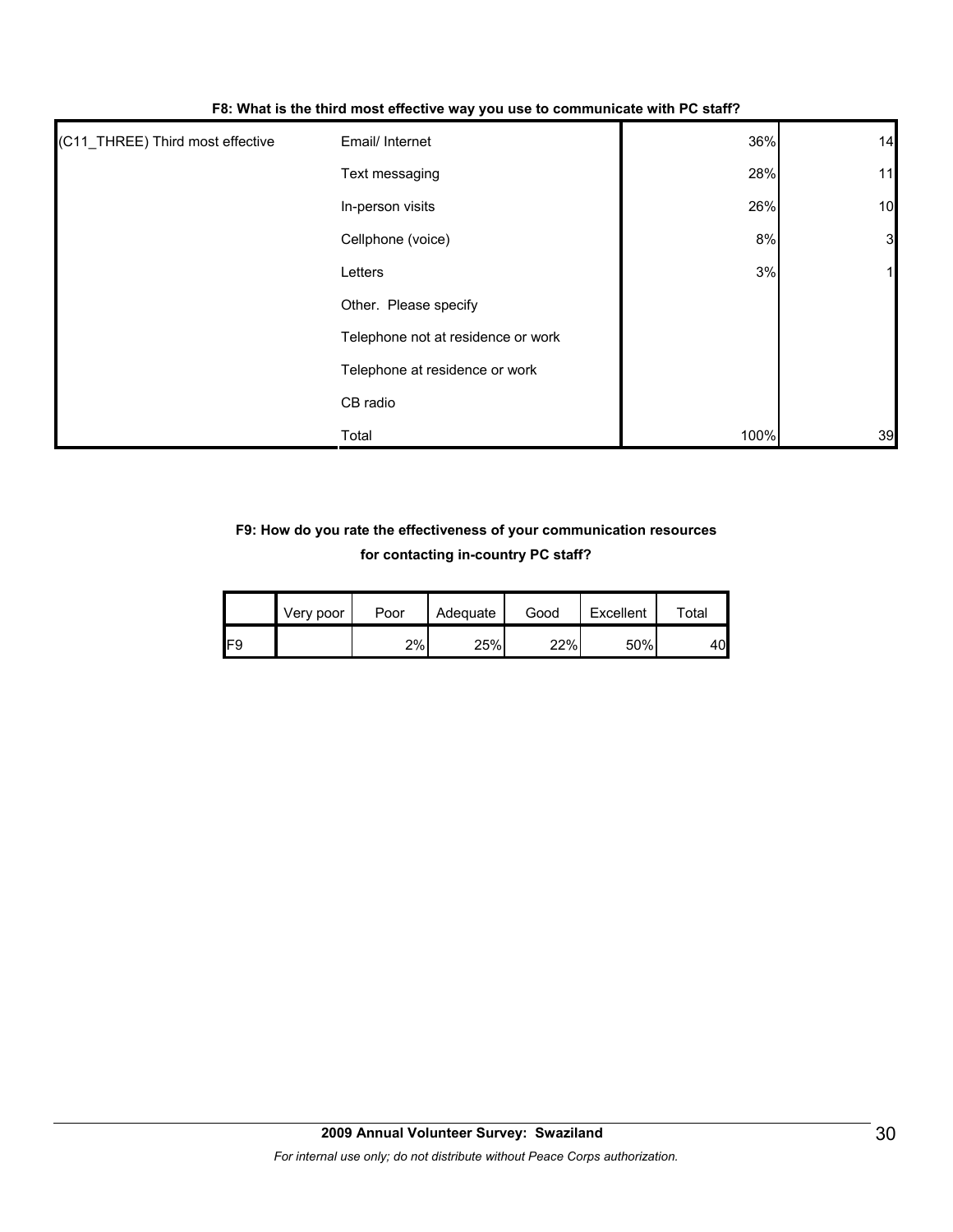# **G. Your Safety and Security**

*This section reports on how safe and informed about their safety Volunteers feel. Their experiences with reported and unreported crimes are summarized.* 

|                                                  | Not at All Safe | Often Safe | Adequately<br>Safe | <b>Usually Safe</b> | Very Safe | Total |
|--------------------------------------------------|-----------------|------------|--------------------|---------------------|-----------|-------|
|                                                  |                 |            |                    |                     |           |       |
| Where you live                                   |                 |            | 15%                | 25%                 | 60%       | 40    |
| Where you work                                   |                 |            | 8%                 | 22%                 | 70%       | 40    |
| When you travel in-country                       | 2%              | 8%         | 18%                | 45%                 | 28%       | 40    |
| City where main Peace Corps<br>office is located |                 | 5%         | 12%                | 40%                 | 42%       | 40    |

#### **G1: How safe do you feel...?**

#### **G2: Please indicate the number of times you experienced the following types of discrimination/harassment.**

|                    | Never | Once  | 2-5 times | 6-10 times | 11-25 times | 26+ times | Total |
|--------------------|-------|-------|-----------|------------|-------------|-----------|-------|
| Age                | 90.0% |       | 3.3%      |            | 3.3%        | 3.3%      | 30    |
| Anti-American      | 60.0% | 6.7%  | 20.0%     | 6.7%       |             | 6.7%      | 30    |
| <b>Disability</b>  | 96.8% |       |           | 3.2%       |             |           | 31    |
| Gender             | 42.4% |       | 15.2%     | 9.1%       | 6.1%        | 27.3%     | 33    |
| Racial/color       | 61.3% | 6.5%  | 6.5%      | 3.2%       |             | 22.6%     | 31    |
| Religious          | 67.7% | 9.7%  | 3.2%      | 6.5%       |             | 12.9%     | 31    |
| Sexual (verbal)    | 34.4% |       | 9.4%      | 12.5%      | 6.2%        | 37.5%     | 32    |
| Sexual (physical)  | 77.4% | 12.9% |           |            |             | 9.7%      | 31    |
| Sexual orientation | 93.5% |       |           |            | 3.2%        | 3.2%      | 31    |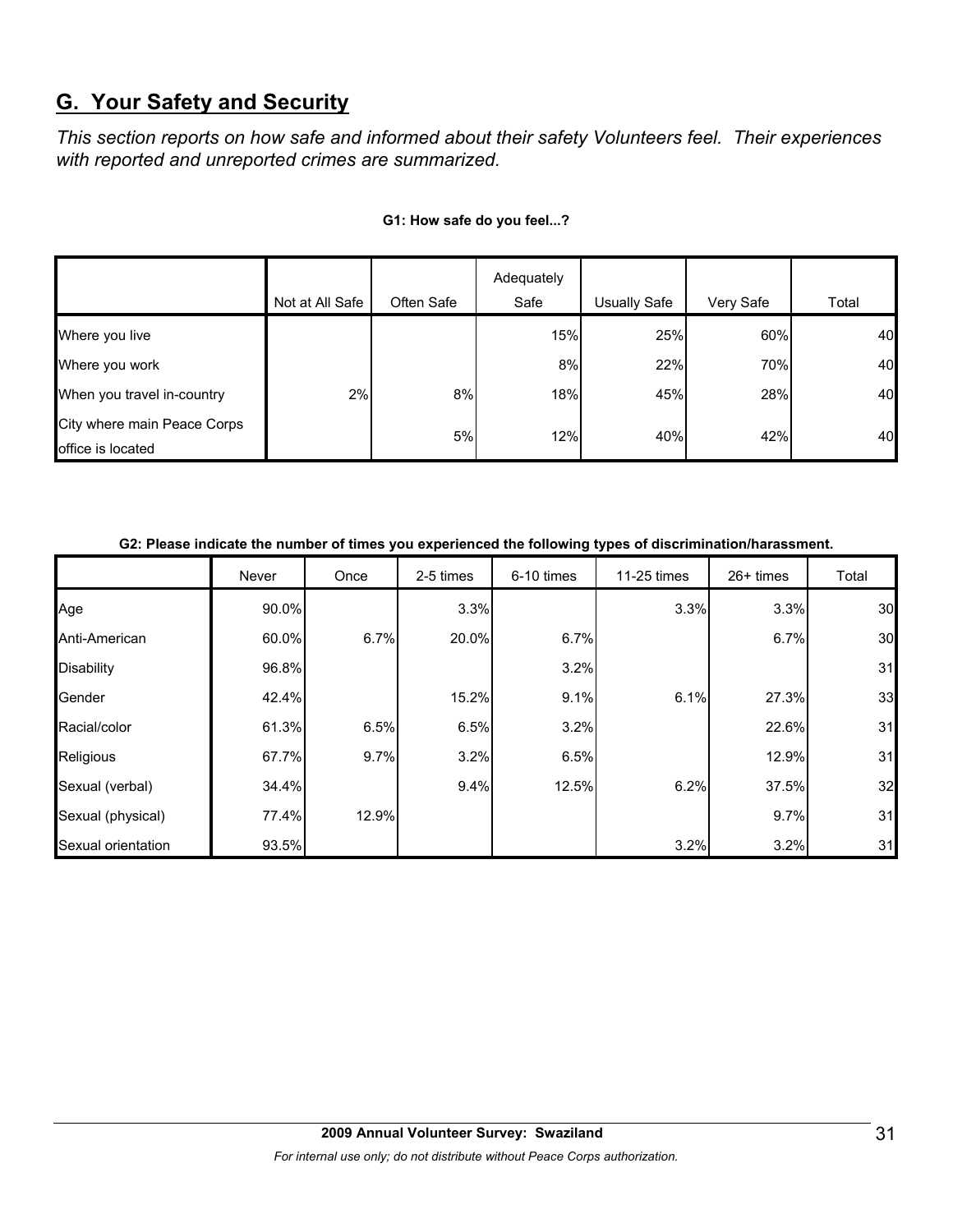|                    | Never  | Once  | 2-5 times | 6-10 times | 11-25 times | 26+ times | Total            |
|--------------------|--------|-------|-----------|------------|-------------|-----------|------------------|
| Age                | 100.0% |       |           |            |             |           | $\overline{a}$   |
| Anti-American      | 100.0% |       |           |            |             |           | 11               |
| <b>Disability</b>  | 100.0% |       |           |            |             |           | $\mathbf{1}$     |
| Gender             | 100.0% |       |           |            |             |           | 17               |
| Racial/color       | 100.0% |       |           |            |             |           | 11               |
| Religious          | 100.0% |       |           |            |             |           | $\boldsymbol{8}$ |
| Sexual (verbal)    | 100.0% |       |           |            |             |           | 21               |
| Sexual (physical)  | 42.9%  | 42.9% | 14.3%     |            |             |           | 7                |
| Sexual orientation | 100.0% |       |           |            |             |           | $\overline{2}$   |

## **G2: Please indicate the number of times you reported discrimination/harassment events to PC.**

#### **G3: Please indicate the number of times you experienced the following types of crimes.**

|                    | Never  | Once  | 2-5 times | 6-10 times | 11-25 times | 26+ times | Total |
|--------------------|--------|-------|-----------|------------|-------------|-----------|-------|
| <b>Burglary</b>    | 87.1%  | 12.9% |           |            |             |           | 31    |
| <b>Theft</b>       | 50.0%  | 38.2% | 11.8%     |            |             |           | 34    |
| Robbery            | 96.7%  | 3.3%  |           |            |             |           | 30    |
| Physical assault   | 86.7%  | 13.3% |           |            |             |           | 30    |
| Aggravated assault | 100.0% |       |           |            |             |           | 30    |
| Sexual assault     | 93.3%  | 3.3%  | 3.3%      |            |             |           | 30    |
| Rape               | 96.7%  | 3.3%  |           |            |             |           | 30    |

#### **G3: Please indicate the number of times you reported the following crimes to Peace Corps.**

|                  | Never | Once   | 2-5 times | 6-10 times | 11-25 times | 26+ times | Total           |
|------------------|-------|--------|-----------|------------|-------------|-----------|-----------------|
| <b>Burglary</b>  | 50.0% | 50.0%  |           |            |             |           | $\overline{a}$  |
| Theft            | 25.0% | 50.0%  | 25.0%     |            |             |           | 16              |
| Robbery          |       | 100.0% |           |            |             |           | 1               |
| Physical assault | 60.0% | 40.0%  |           |            |             |           | $5\overline{a}$ |
| Sexual assault   | 50.0% | 50.0%  |           |            |             |           | $2 \vert$       |
| Rape             |       | 100.0% |           |            |             |           |                 |

*For internal use only; do not distribute without Peace Corps authorization.*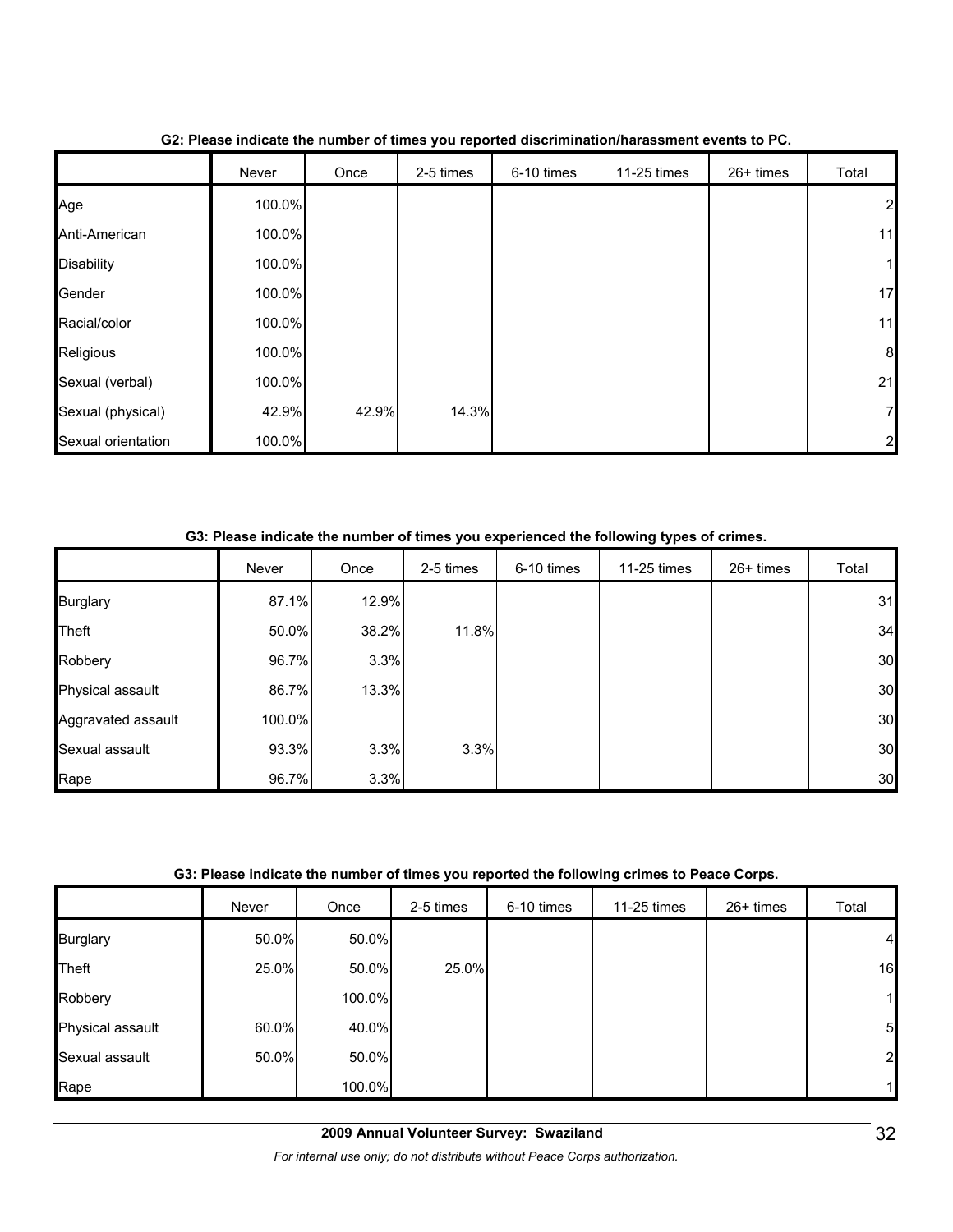|            |                                                             | .             | $\mathbf{v}$      |                                 |
|------------|-------------------------------------------------------------|---------------|-------------------|---------------------------------|
|            |                                                             | PCV Responses | % Reason Not Rptd | <b>Total PCVs</b><br>Responding |
| \$NoRpBurg | It might hurt my relationship with the<br>community         |               | 100%              |                                 |
|            | I did not think the PC could help                           |               |                   |                                 |
|            | I believed it could result in changing<br>sites             |               |                   |                                 |
|            | I felt it was too minor or common to<br>report              |               |                   |                                 |
|            | Concerns of a possible breach in<br>confidentiality         |               |                   |                                 |
|            | Reporting might result in disciplinary<br>action against me |               |                   |                                 |
|            | Other                                                       |               |                   |                                 |
|            | Total                                                       |               |                   | $\overline{c}$                  |

#### **G4a: If you did not report your experience with burglary, please your reason(s) for not reporting.**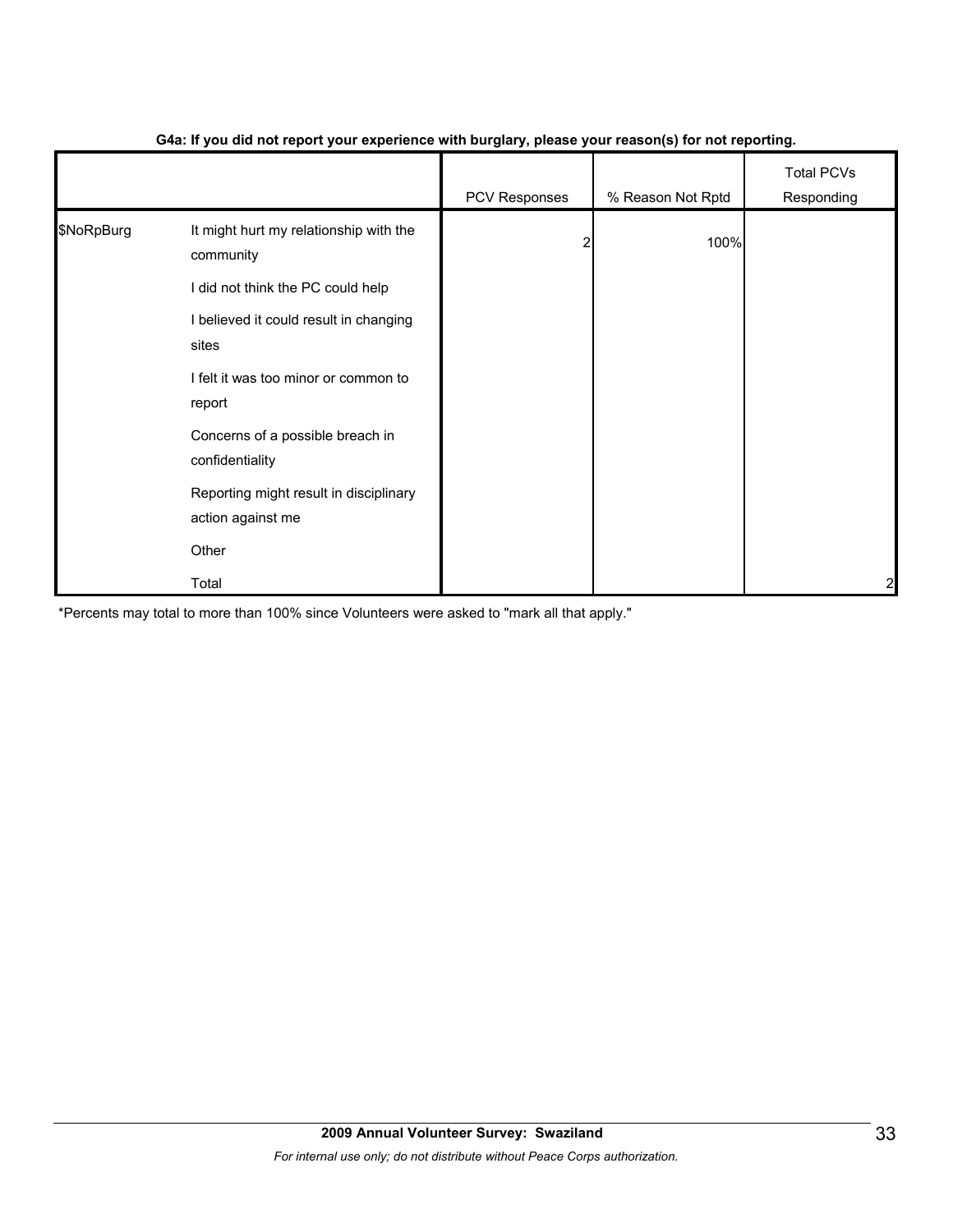|             |                                                             | PCV Responses | % Reason Not Rptd | <b>Total PCVs</b><br>Responding |
|-------------|-------------------------------------------------------------|---------------|-------------------|---------------------------------|
| \$NoRpTheft | I felt it was too minor or common to<br>report              | 6             | 100%              |                                 |
|             | I did not think the PC could help                           |               |                   |                                 |
|             | I believed it could result in changing<br>sites             |               |                   |                                 |
|             | Concerns of a possible breach in<br>confidentiality         |               |                   |                                 |
|             | Reporting might result in disciplinary<br>action against me |               |                   |                                 |
|             | It might hurt my relationship with the<br>community         |               |                   |                                 |
|             | Other                                                       |               |                   |                                 |
|             | Total                                                       |               |                   | 6                               |

#### **G4b: If you did not report your experience with theft, please your reason(s) for not reporting.**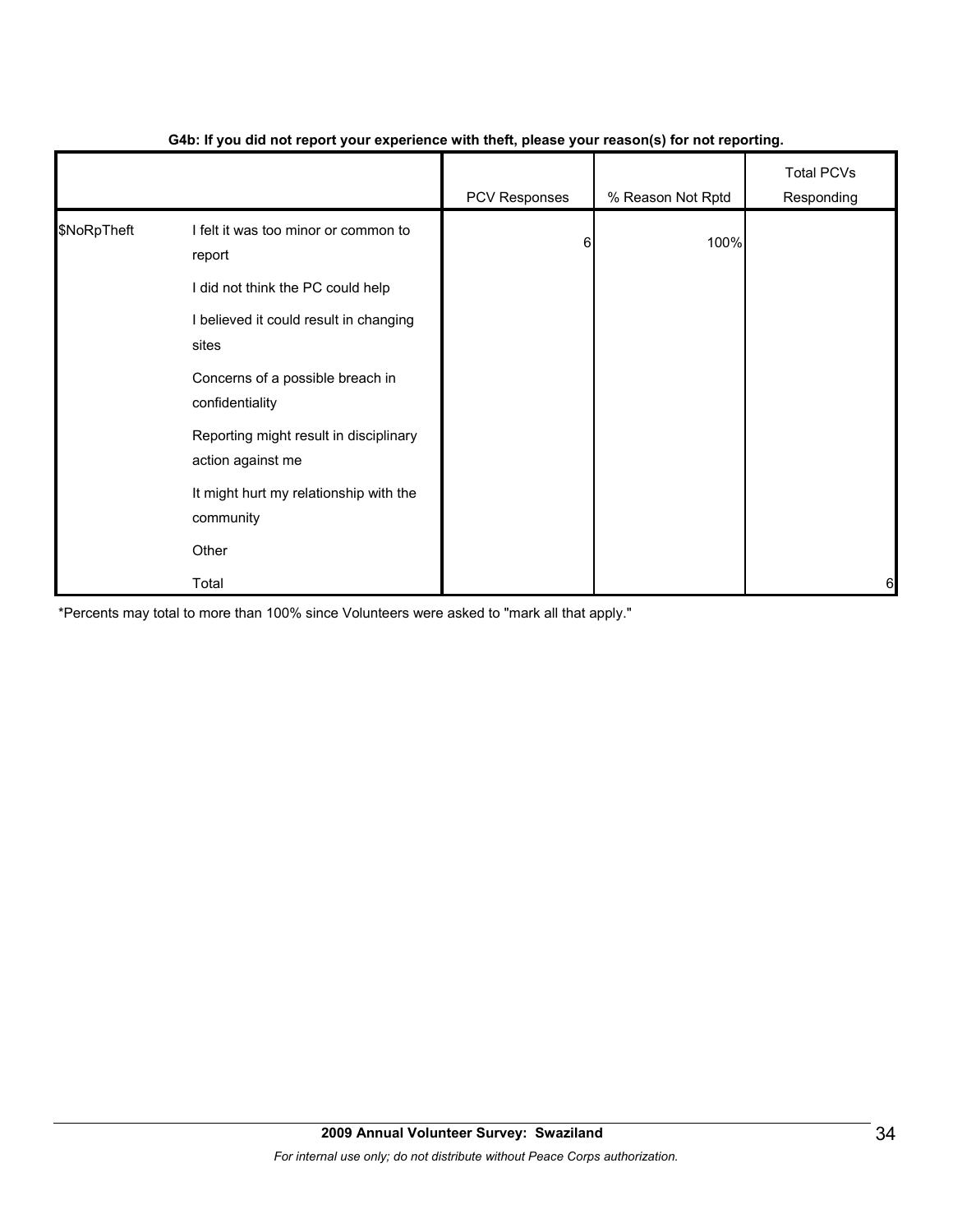|            |                                                             | . .           | $\mathbf{v}$      |                                 |
|------------|-------------------------------------------------------------|---------------|-------------------|---------------------------------|
|            |                                                             | PCV Responses | % Reason Not Rptd | <b>Total PCVs</b><br>Responding |
| \$NoRpRobb | I felt it was too minor or common to<br>report              |               | 100%              |                                 |
|            | I did not think the PC could help                           |               |                   |                                 |
|            | I believed it could result in changing<br>sites             |               |                   |                                 |
|            | Concerns of a possible breach in<br>confidentiality         |               |                   |                                 |
|            | Reporting might result in disciplinary<br>action against me |               |                   |                                 |
|            | It might hurt my relationship with the<br>community         |               |                   |                                 |
|            | Other                                                       |               |                   |                                 |
|            | Total                                                       |               |                   |                                 |

#### **G4c: If you did not report your experience with robbery, please your reason(s) for not reporting.**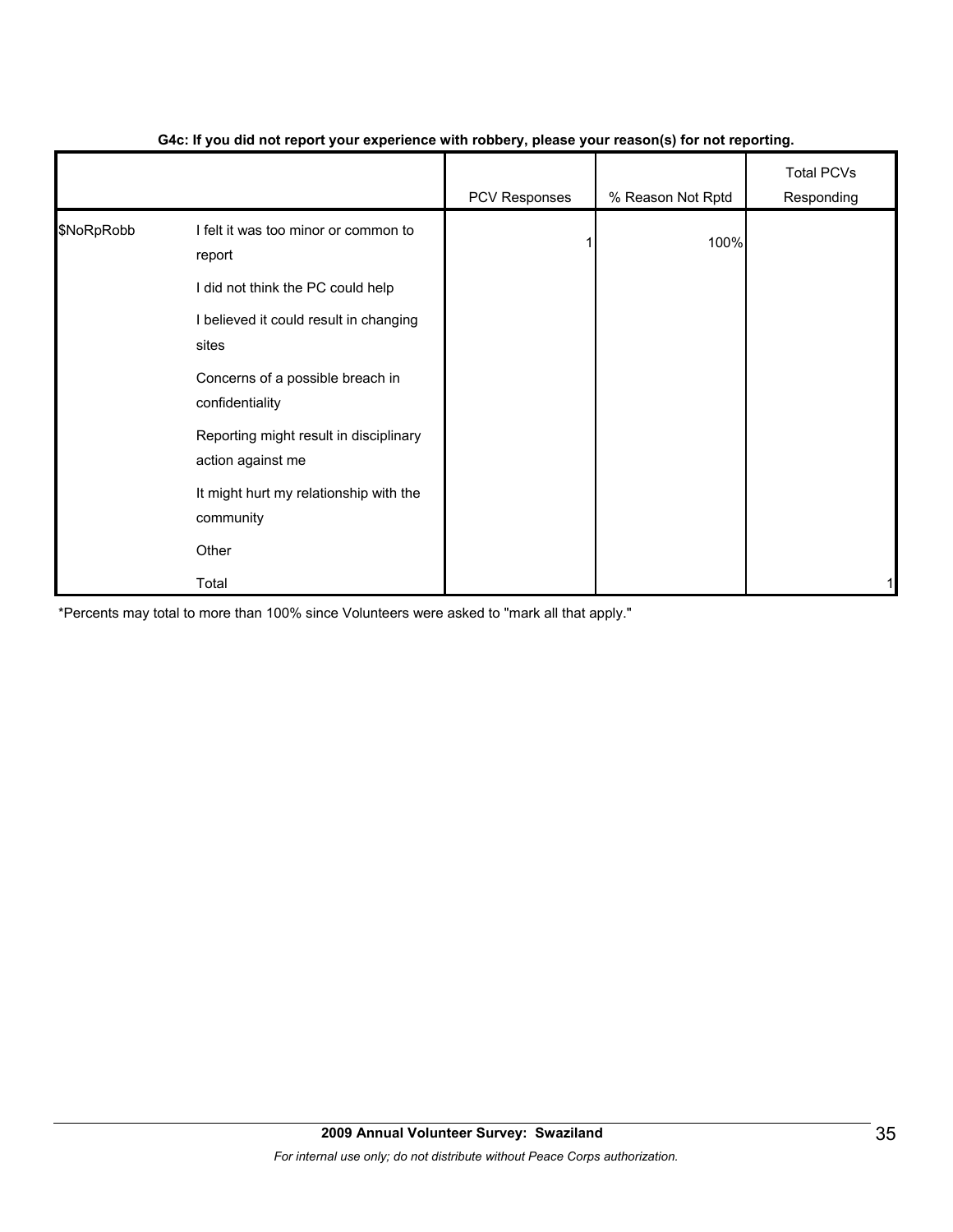|            |                                                             | . .           | $\mathbf{v}$      |                                 |
|------------|-------------------------------------------------------------|---------------|-------------------|---------------------------------|
|            |                                                             | PCV Responses | % Reason Not Rptd | <b>Total PCVs</b><br>Responding |
| \$NoRpPhAs | I did not think the PC could help                           | 2             | 67%               |                                 |
|            | I felt it was too minor or common to<br>report              | 2             | 67%               |                                 |
|            | I believed it could result in changing<br>sites             |               |                   |                                 |
|            | Concerns of a possible breach in<br>confidentiality         |               |                   |                                 |
|            | Reporting might result in disciplinary<br>action against me |               |                   |                                 |
|            | It might hurt my relationship with the<br>community         |               |                   |                                 |
|            | Other                                                       |               |                   |                                 |
|            | Total                                                       |               |                   | 3                               |

#### **G4d: If you did not report your experience with physical assault, please your reason(s) for not reporting.**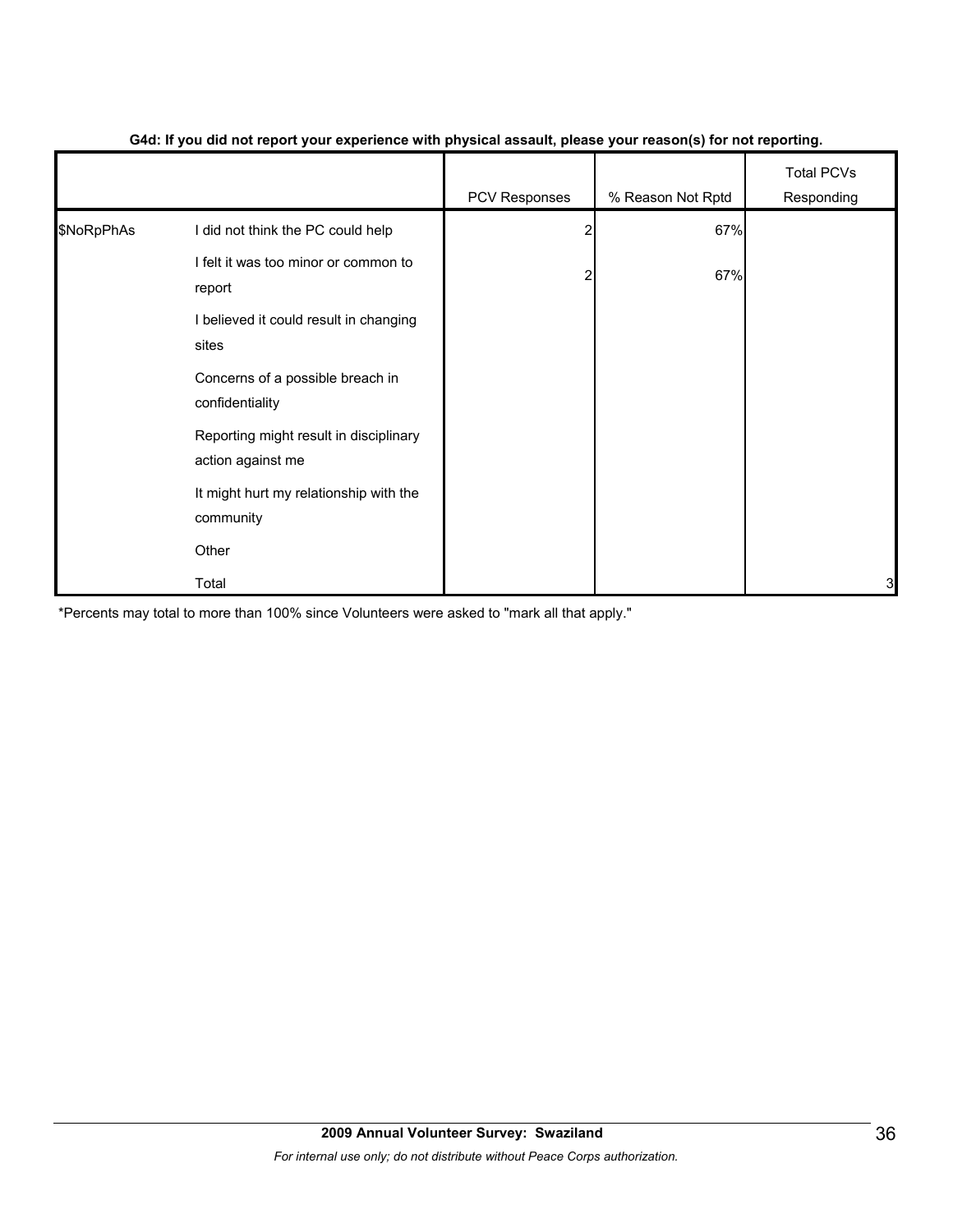|            |                                                             | --<br>$\cdot$ . | $\ddot{\phantom{1}}$ |                                 |
|------------|-------------------------------------------------------------|-----------------|----------------------|---------------------------------|
|            |                                                             | PCV Responses   | % Reason Not Rptd    | <b>Total PCVs</b><br>Responding |
| \$NoRpAgAs | I did not think the PC could help                           |                 |                      |                                 |
|            | I believed it could result in changing<br>sites             |                 |                      |                                 |
|            | I felt it was too minor or common to<br>report              |                 |                      |                                 |
|            | Concerns of a possible breach in<br>confidentiality         |                 |                      |                                 |
|            | Reporting might result in disciplinary<br>action against me |                 |                      |                                 |
|            | It might hurt my relationship with the<br>community         |                 |                      |                                 |
|            | Other                                                       |                 |                      |                                 |
|            | Total                                                       |                 |                      |                                 |

#### **G4: If you did not report your experience with aggravated assault, please your reason(s) for not reporting.**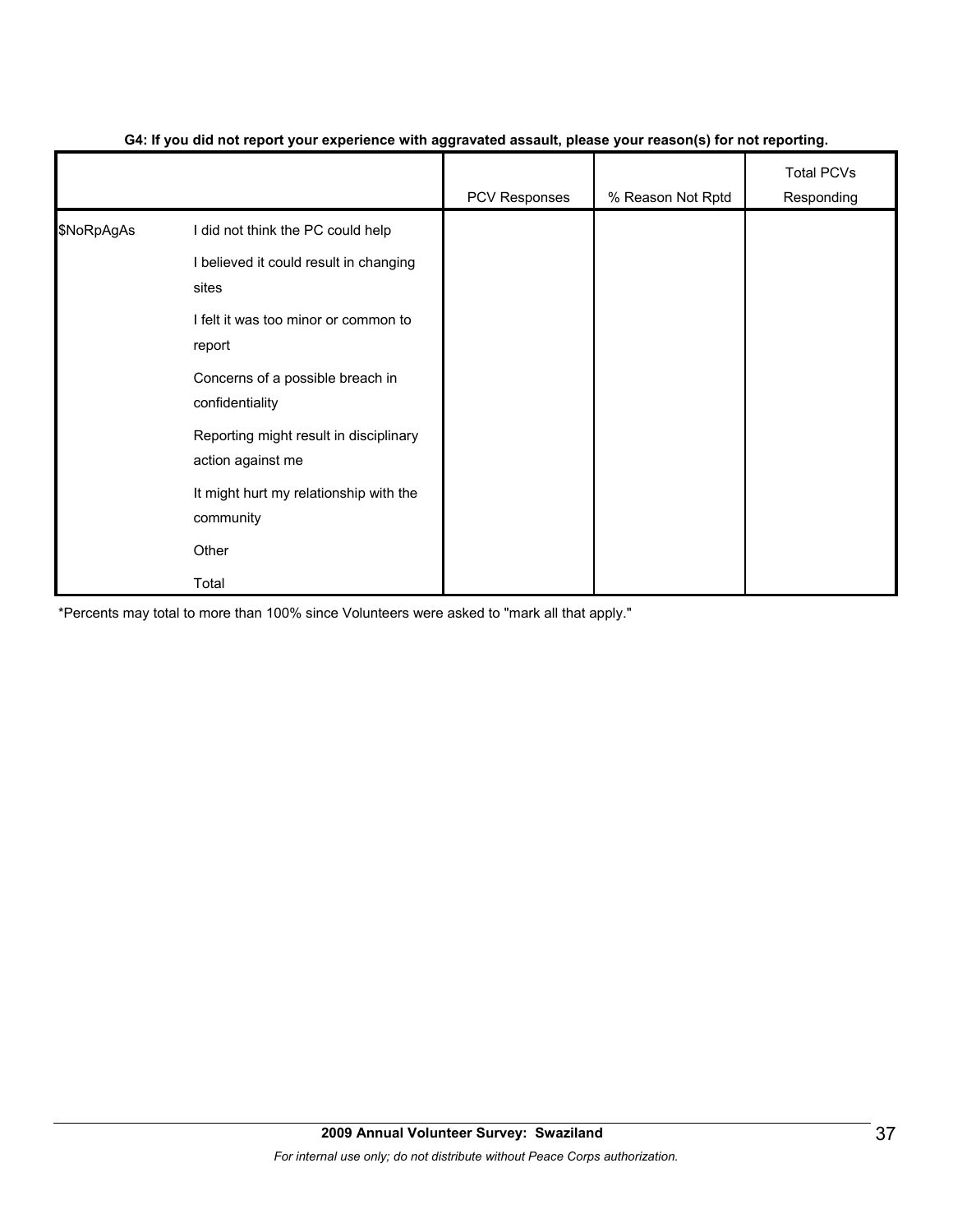|            |                                                             | - 1           | $\mathbf{v}$      |                                 |
|------------|-------------------------------------------------------------|---------------|-------------------|---------------------------------|
|            |                                                             | PCV Responses | % Reason Not Rptd | <b>Total PCVs</b><br>Responding |
| \$NoRpSxAs | I did not think the PC could help                           |               | 100%              |                                 |
|            | I believed it could result in changing<br>sites             |               |                   |                                 |
|            | I felt it was too minor or common to<br>report              |               |                   |                                 |
|            | Concerns of a possible breach in<br>confidentiality         |               |                   |                                 |
|            | Reporting might result in disciplinary<br>action against me |               |                   |                                 |
|            | It might hurt my relationship with the<br>community         |               |                   |                                 |
|            | Other                                                       |               |                   |                                 |
|            | Total                                                       |               |                   |                                 |

#### **G4e: If you did not report your experience with sexual assault, please your reason(s) for not reporting.**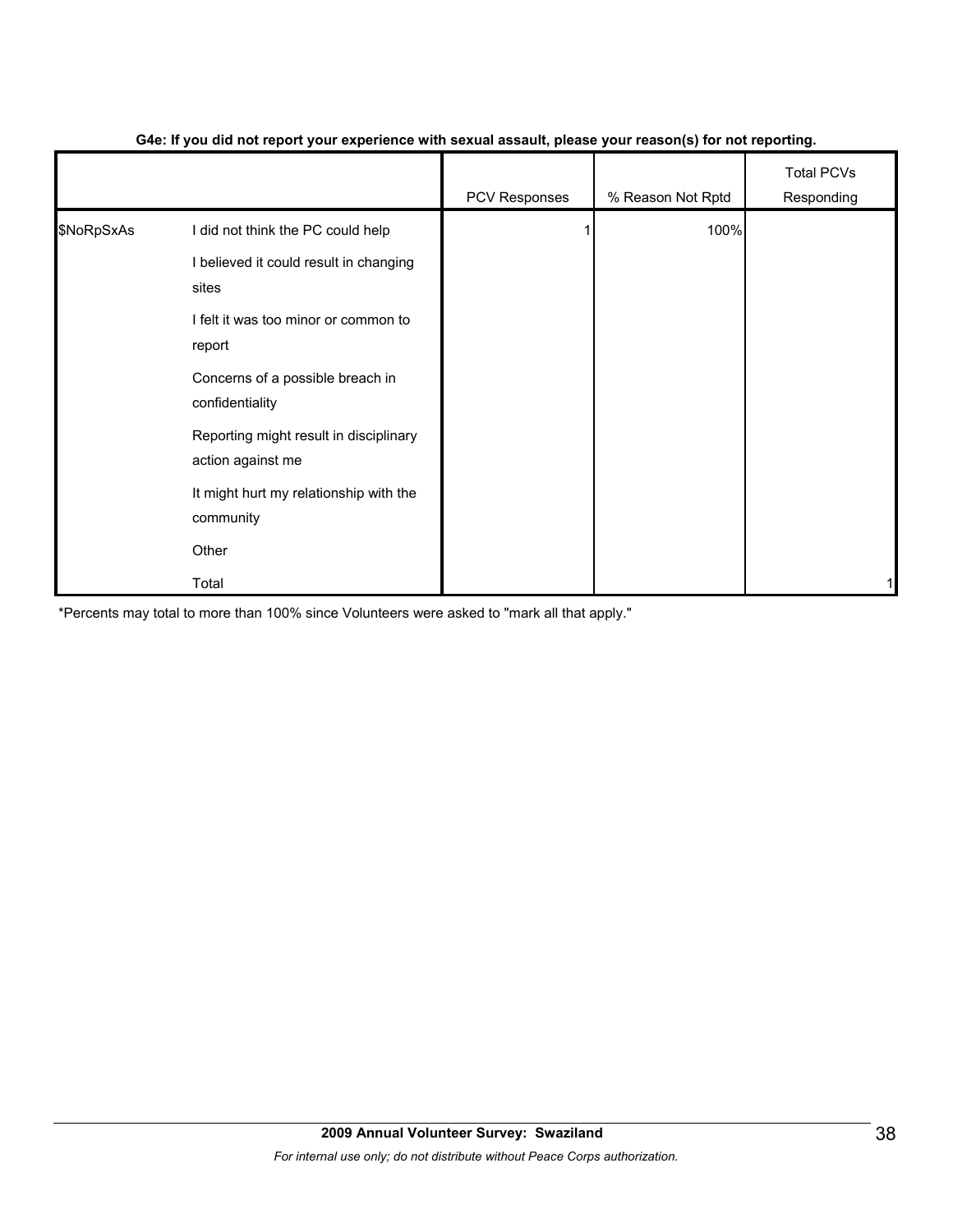|            |                                                             | .             | $\mathbf{v}$      |                                 |
|------------|-------------------------------------------------------------|---------------|-------------------|---------------------------------|
|            |                                                             | PCV Responses | % Reason Not Rptd | <b>Total PCVs</b><br>Responding |
| \$NoRpRape | I did not think the PC could help                           |               |                   |                                 |
|            | I believed it could result in changing<br>sites             |               |                   |                                 |
|            | I felt it was too minor or common to<br>report              |               |                   |                                 |
|            | Concerns of a possible breach in<br>confidentiality         |               |                   |                                 |
|            | Reporting might result in disciplinary<br>action against me |               |                   |                                 |
|            | It might hurt my relationship with the<br>community         |               |                   |                                 |
|            | Other                                                       |               |                   |                                 |
|            | Total                                                       |               |                   |                                 |

#### **G4f: If you did not report your experience with rape, please your reason(s) for not reporting.**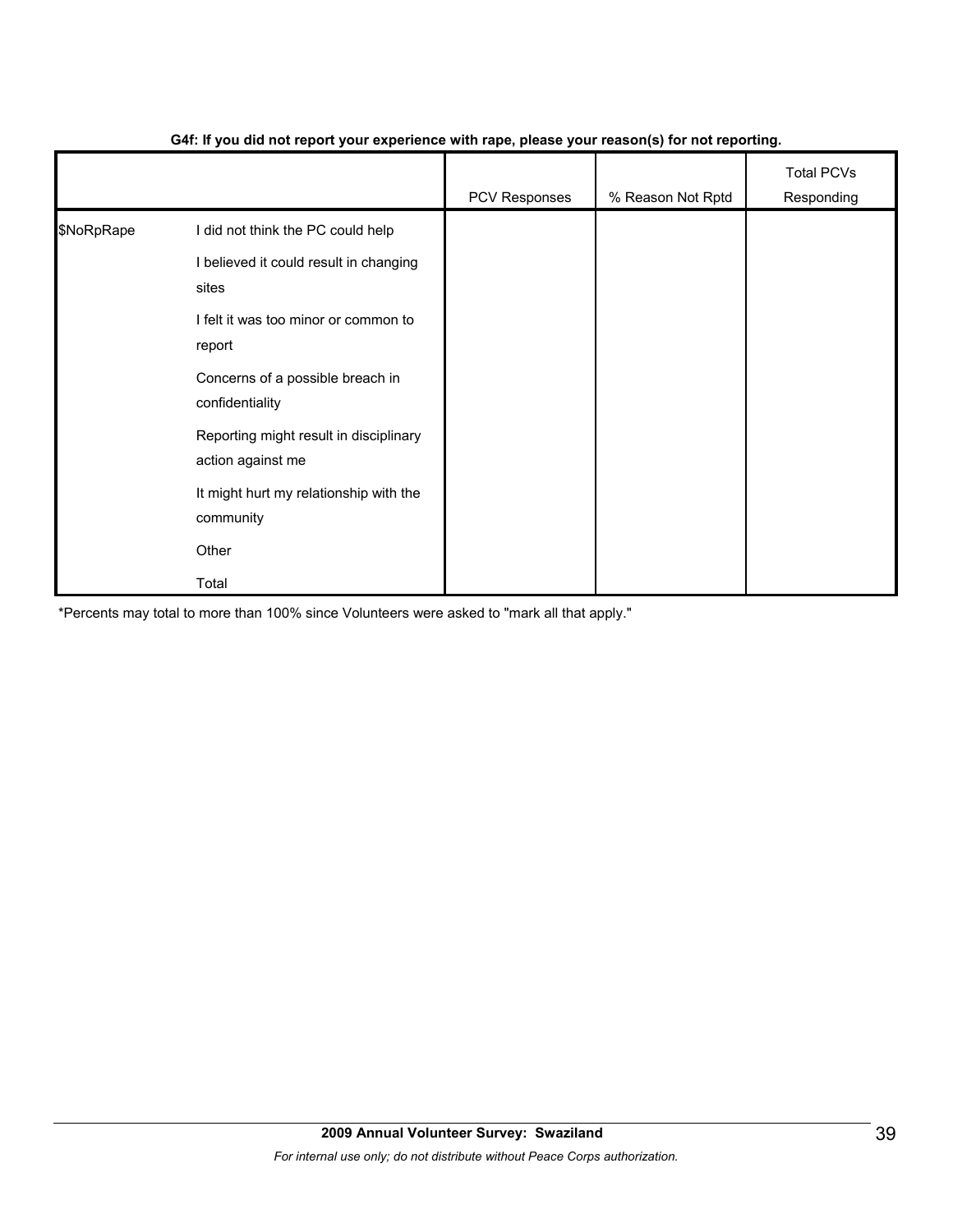# **H. Volunteers Working in HIV/AIDS**

*This section reports Volunteers' involvement in HIV/AIDS and their perceived effectiveness of their HIV/AIDS related activities.* 

### **H1: Which of the following best describes your involvement in HIV/AIDS activities?**

|    |                     |                       | Involved in HIV/AIDS |                     |       |
|----|---------------------|-----------------------|----------------------|---------------------|-------|
|    |                     | HIV/AIDS work is part | efforts, not         | Not involved in any |       |
|    | HIV/AIDS work is my | of my secondary       | primary/secondary    | HIV/AIDS related    |       |
|    | primary assignment. | activities.           | work                 | activities          | Total |
| H1 | 92%                 | 5%                    | 3%                   |                     | 39    |

#### **H2: How well has PC training prepared you to undertake your HIV/AIDS activities?**

|                | Not at all | Poorly | Adequately | Well | Verv well | <b>NA</b> | Total |
|----------------|------------|--------|------------|------|-----------|-----------|-------|
| H <sub>2</sub> |            | 11%    | 32%        | 37%  | 21%       |           | 38    |

# **H3: In working with HC individuals or groups, how would you rate the effectiveness of your specific HIV/AIDS activities? (Including the "Don't Know" responses)**

|                 | Seldom effective | Sometimes<br>effective | Often effective | Almost always<br>effective | Don't know | Total |
|-----------------|------------------|------------------------|-----------------|----------------------------|------------|-------|
| IH <sub>3</sub> | 13%              | 53%                    | 26%             | 5%                         | 3%         | 38    |

# **H3: In working with HC individuals or groups, how would you rate the effectiveness of your specific HIV/AIDS activities? (Excluding the "Don't Know" responses)**

|                 | Seldom effective | Sometimes effective | Often effective | Almost always<br>effective | $\tau$ otal |
|-----------------|------------------|---------------------|-----------------|----------------------------|-------------|
| IH <sub>3</sub> | 14%              | 54%                 | 27%             | 5%                         | 37          |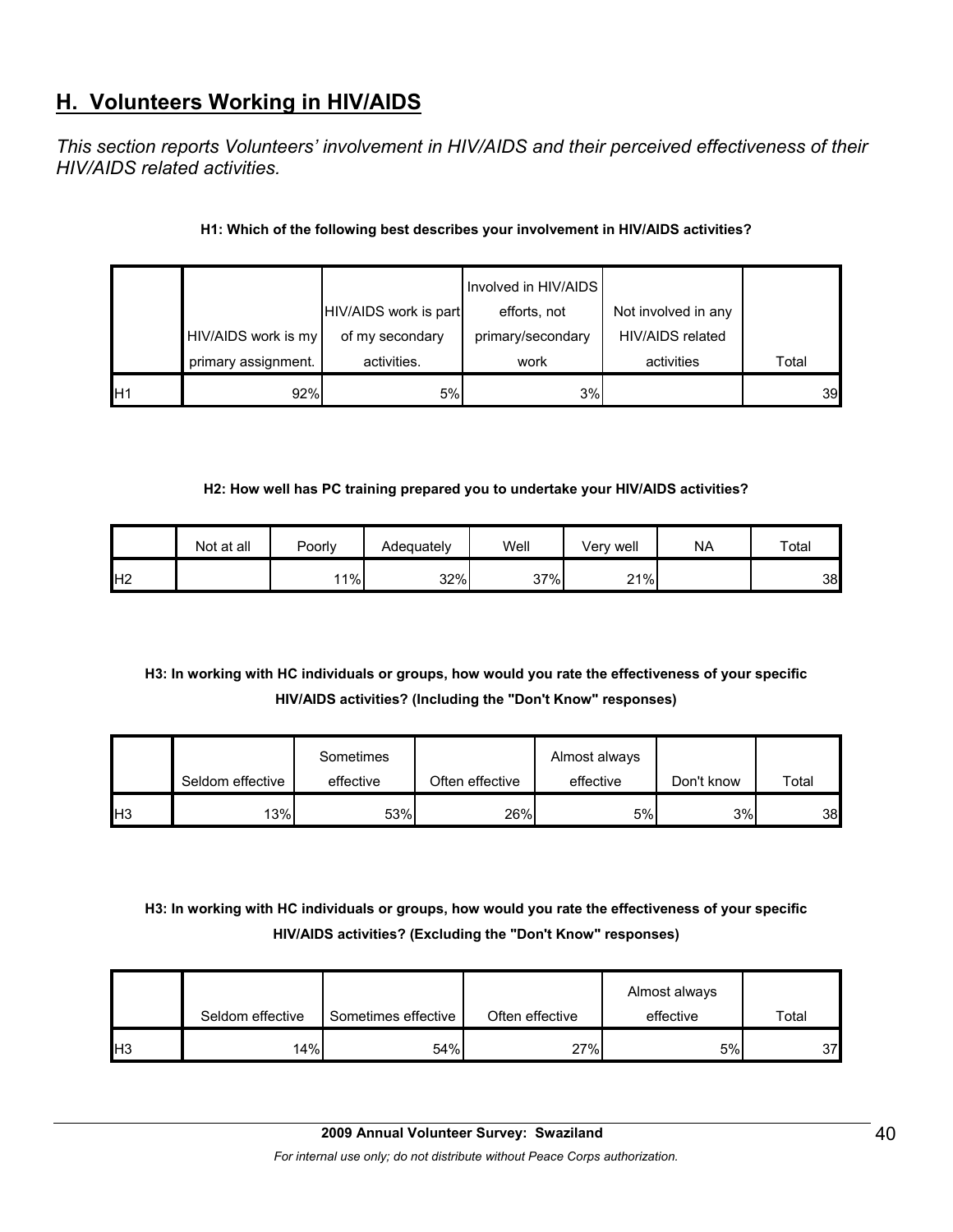# **I. Your Life in the Peace Corps**

*This section reports on Volunteers' descriptions of and adjustments to their living conditions, including stress factors and how Volunteers cope with stress.* 

## **I1: Have you lived with a host country individual or family?**

| Never lived with a host | Yes, I lived with a host |                      | Yes, both during PST |       |
|-------------------------|--------------------------|----------------------|----------------------|-------|
| country individual or   | country individual or    | Yes, in my community | and later in my      |       |
| family                  | family only              | (not during PST).    | community.           | Total |
|                         | 3%                       |                      | 97%                  | 39    |

# **I2: How often do you interact with HCNs in community/family social events?**

|    |       | Several times a |        | Several times a |         | Less than once a |       |
|----|-------|-----------------|--------|-----------------|---------|------------------|-------|
|    | Daily | week            | Weeklv | month           | Monthly | month            | Total |
| 12 | 49%   | 13%             | 10%    | 10%             | 10%l    | 8%               | 39    |

# **I3: How well can you communicate in the language used by most people in your community?**

|     | Not at all | Poorly | Adequatelv | Well | Very well | Total |
|-----|------------|--------|------------|------|-----------|-------|
| ∥ı3 |            | 53%    | 39%        | 5%   | 3%        | 38    |

#### **I4: Do you have the following at your worksite?**

|               | Never | Sometimes or<br>more often | Total |
|---------------|-------|----------------------------|-------|
| Electricity   | 36%   | 64%                        | 39    |
| Running water | 46%   | 54%                        | 39    |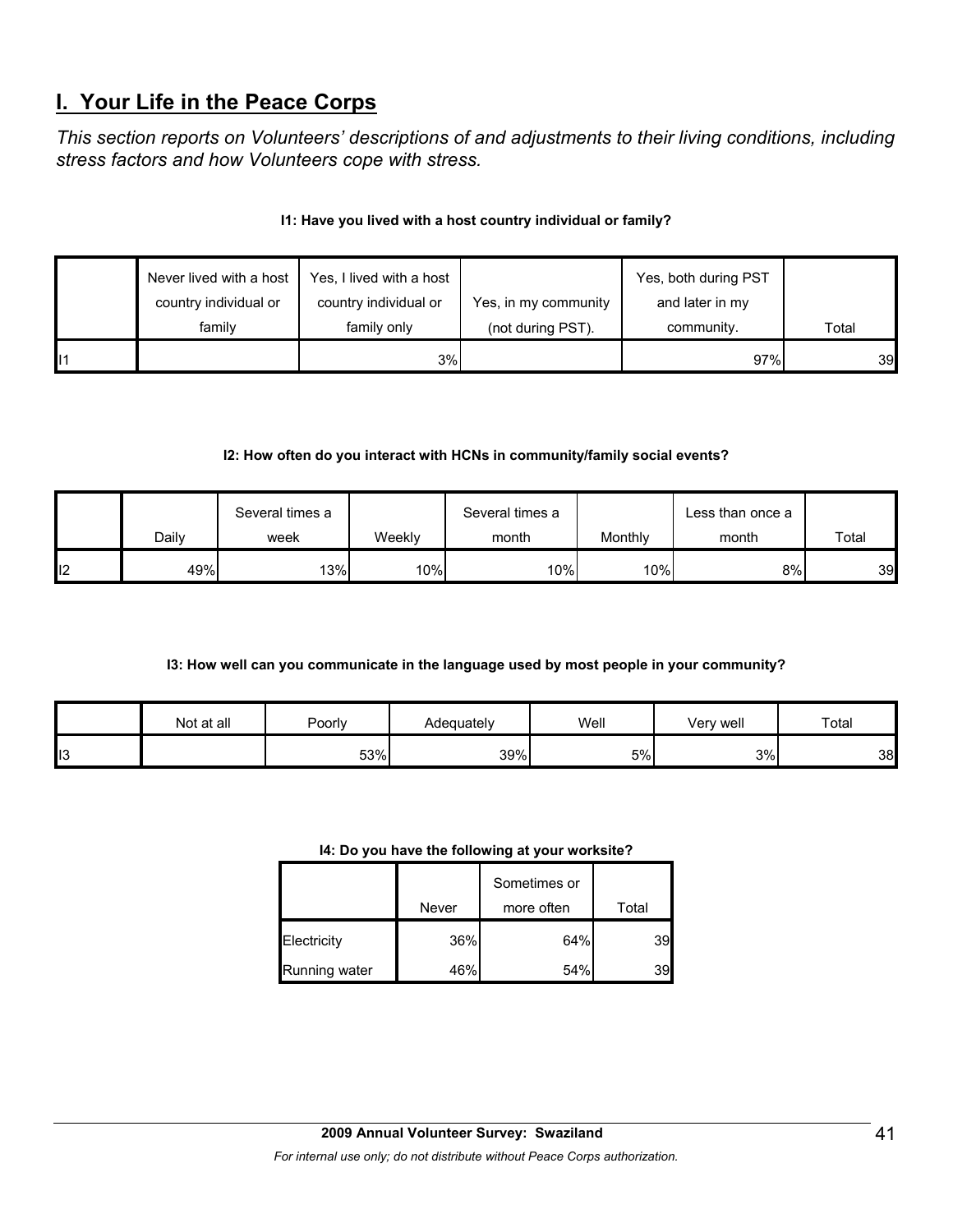#### **I4: Do you have the following at your residence?**

|               | Never | Sometimes or more often | Total |
|---------------|-------|-------------------------|-------|
| Electricity   | 30%   | 70%                     | 37    |
| Running water | 65%   | 35%                     | 37    |

#### **I5: How well do your PC experiences match the expectations you had before you became a Volunteer?**

|     | Not at all | Minimally | Moderately | Considerablv | Exceptionally | Total |
|-----|------------|-----------|------------|--------------|---------------|-------|
| II5 | 5%         | 16%       | 27%        | 41%          | 11%           | 37    |

#### **I7: To what extent do the following create stress and/or emotional health issues for you?**

|                                                                                                        | Not at all<br>stressful 1 | $\overline{2}$ | 3   | 4   | Exceptionally<br>stressful 5 | <b>NA</b> | Total |
|--------------------------------------------------------------------------------------------------------|---------------------------|----------------|-----|-----|------------------------------|-----------|-------|
| <b>Cultural issues</b>                                                                                 | 3%                        | 33%            | 28% | 26% | 10%                          |           | 39    |
| Dealing with violence in<br>country (e.g., civil unrest,<br>domestic violence, corporal<br>punishment) | 21%                       | 38%            | 23% | 13% | 5%                           |           | 39    |
| Health/medical problems                                                                                | 24%                       | 34%            | 24% | 8%  | 11%                          |           | 38    |
| Issues including family,<br>friends, loved ones in U.S.                                                | 16%                       | 32%            | 21% | 13% | 18%                          |           | 38    |
| Isolation/loneliness                                                                                   | 28%                       | 21%            | 21% | 21% | 10%                          |           | 39    |
| Local language                                                                                         | 10%                       | 26%            | 41% | 15% | 8%                           |           | 39    |
| Primary assignment                                                                                     |                           | 15%            | 33% | 36% | 15%                          |           | 39    |
| Romantic relationships in-<br>country                                                                  | 36%                       | 15%            | 8%  | 8%  | 5%                           | 28%       | 39    |
| Interactions with other<br><b>Volunteers</b>                                                           | 38%                       | 18%            | 18% | 13% | 13%                          |           | 39    |
| Interactions with PC Staff                                                                             | 44%                       | 36%            | 10% | 8%  | 3%                           |           | 39    |
| Safety and security                                                                                    | 47%                       | 45%            | 5%  | 3%  |                              |           | 38    |
| Other: Please specify below                                                                            |                           |                |     | 11% | 22%                          | 67%       | 9     |

*For internal use only; do not distribute without Peace Corps authorization.*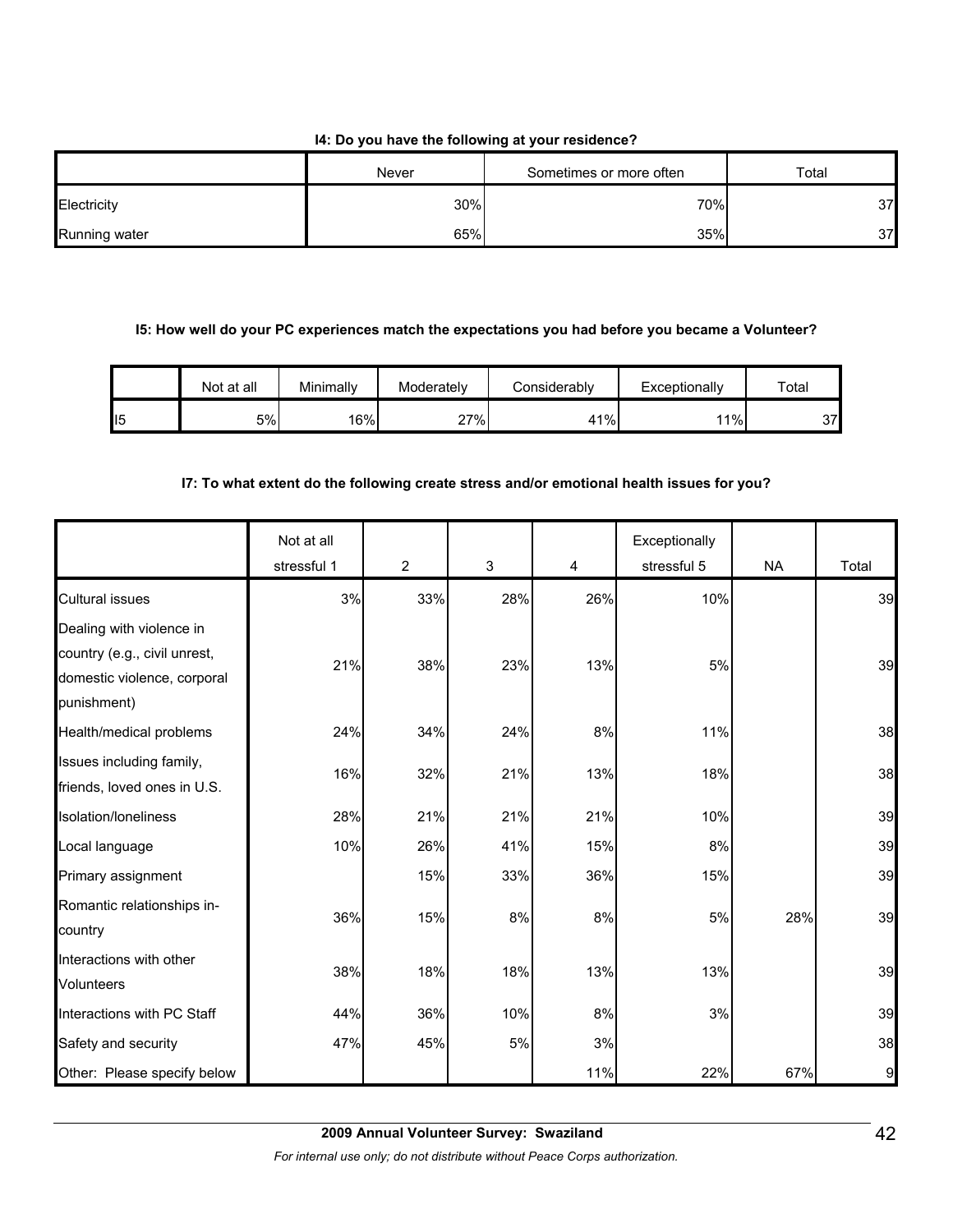|                |                                               | PCV Responses  | % Using This Stress<br>Reducer | <b>Total PCVs</b><br>Responding |
|----------------|-----------------------------------------------|----------------|--------------------------------|---------------------------------|
| \$18LessStress | Talk with PCVs outside my community           | 34             | 87%                            |                                 |
|                | Talk with friends and family in US            | 32             | 82%                            |                                 |
|                | Pursue personal hobbies                       | 30             | 77%                            |                                 |
|                | Leave the community for a time                | 30             | 77%                            |                                 |
|                | Do sports                                     | 28             | 72%                            |                                 |
|                | Get involved in other projects                | 19             | 49%                            |                                 |
|                | Talk with PC in-country staff                 | 15             | 38%                            |                                 |
|                | Talk with co-workers or friends (not<br>PCVs) | 14             | 36%                            |                                 |
|                | Talk with my host family                      | 11             | 28%                            |                                 |
|                | Pray                                          | 9              | 23%                            |                                 |
|                | Meditate                                      | 8              | 21%                            |                                 |
|                | Do other activity (specify)                   | 7              | 18%                            |                                 |
|                | Talk with PCVs in my community                | 5 <sup>1</sup> | 13%                            |                                 |
|                | Talk with Office of Special Services<br>staff | 11             | 3%                             |                                 |
|                | Total                                         |                |                                | 39                              |

#### **I8: Please mark all of the typical ways in which you cope with stress.**

\*Percents total to more than 100% since Volunteers were asked to "mark all that apply."

#### **I8: Others I talk with to reduce stress**

|                      |                                                | Percent | Number |
|----------------------|------------------------------------------------|---------|--------|
| <b>I8.OTHRS.TEXT</b> | Open-ended results. Non-responsive to request. |         |        |
|                      | Total                                          | 100%    | 41     |

## **2009 Annual Volunteer Survey: Swaziland**

*For internal use only; do not distribute without Peace Corps authorization.*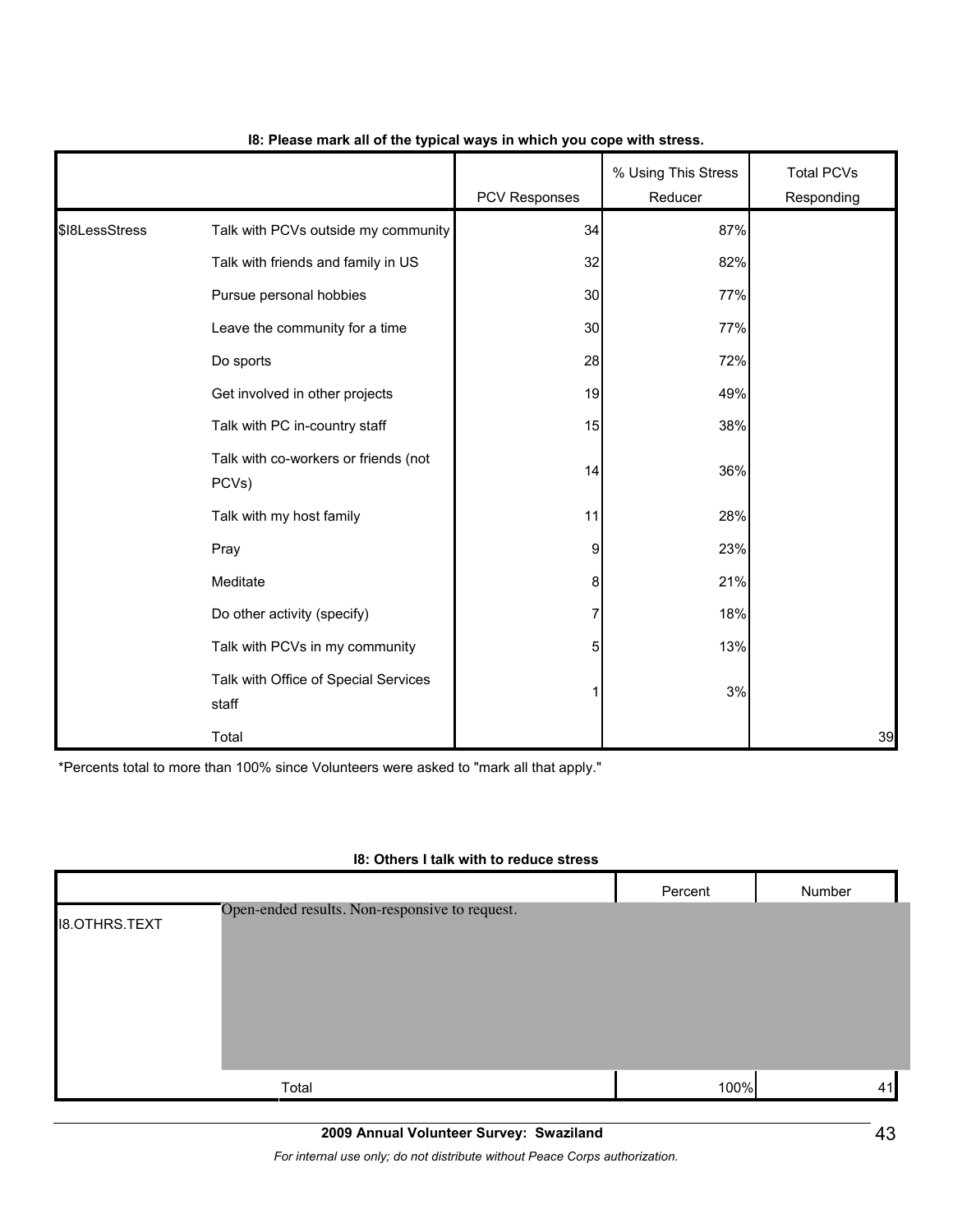|                         |                                                | Percent | Number |
|-------------------------|------------------------------------------------|---------|--------|
| <b>I8.OTHRACT.TEXT2</b> | Open-ended results. Non-responsive to request. |         |        |
|                         | Total                                          | 100%    | 41     |

#### **I8: Other activities to reduce stress**

# **I8: When asked about ways of coping with stress, Volunteers who**

#### **answered "No stress"**

|                     | No   | Yes, I have no stress | ⊤otal |
|---------------------|------|-----------------------|-------|
| <b>I</b> B.NOSTRESS | 100% |                       |       |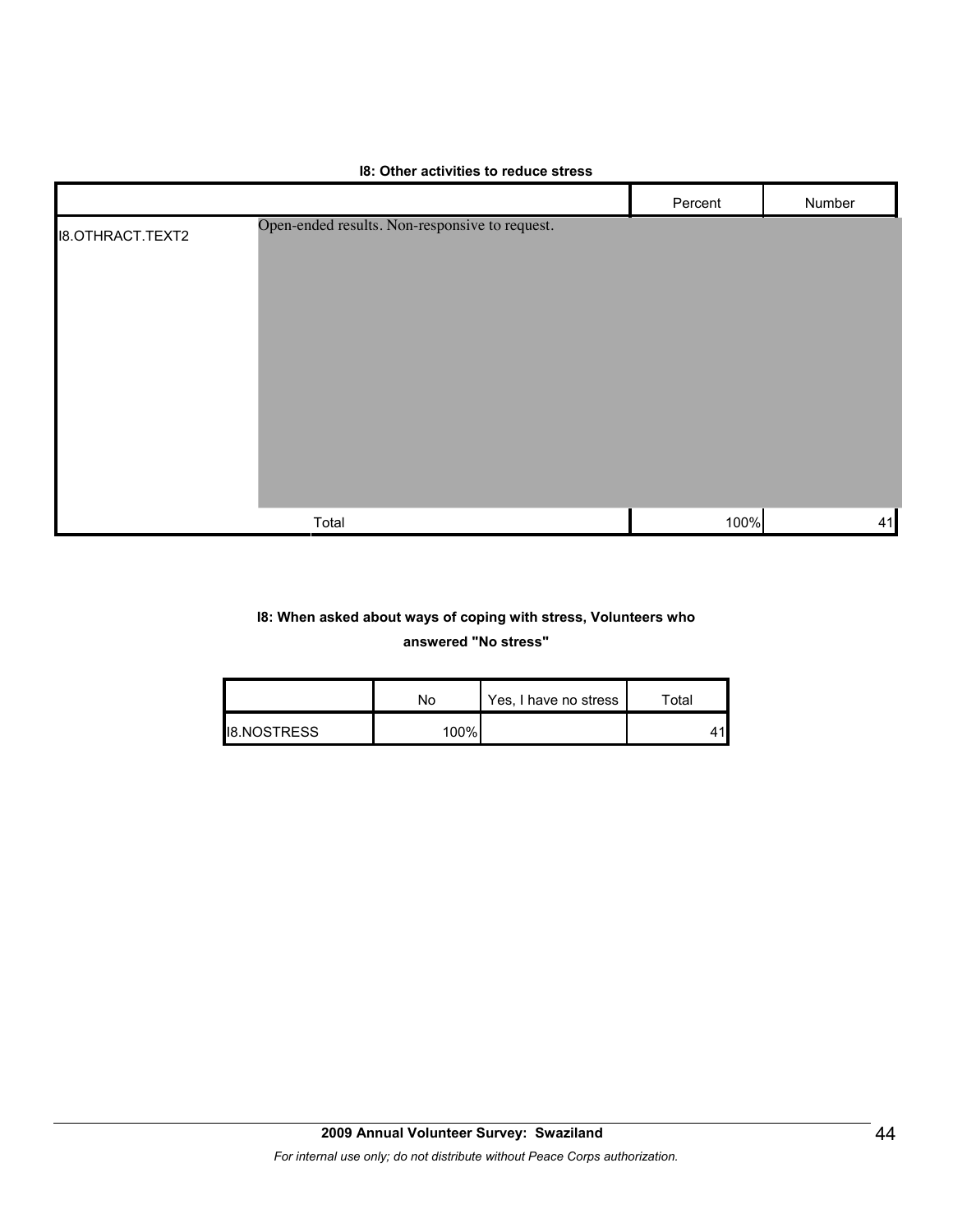# **J. Overall Assessment of Peace Corps Service**

*This section reports Volunteers' level of satisfaction with their Peace Corps service and their expectations about completing their service.* 

|                  | Not at all | Minimally | Moderately | Considerably | Exceptionally | Total |
|------------------|------------|-----------|------------|--------------|---------------|-------|
| J <sub>1</sub> A |            | 3%        | 23%        | 49%          | 26%           | 39    |

**J1a: How personally rewarding do you find your overall Peace Corps service?**



service?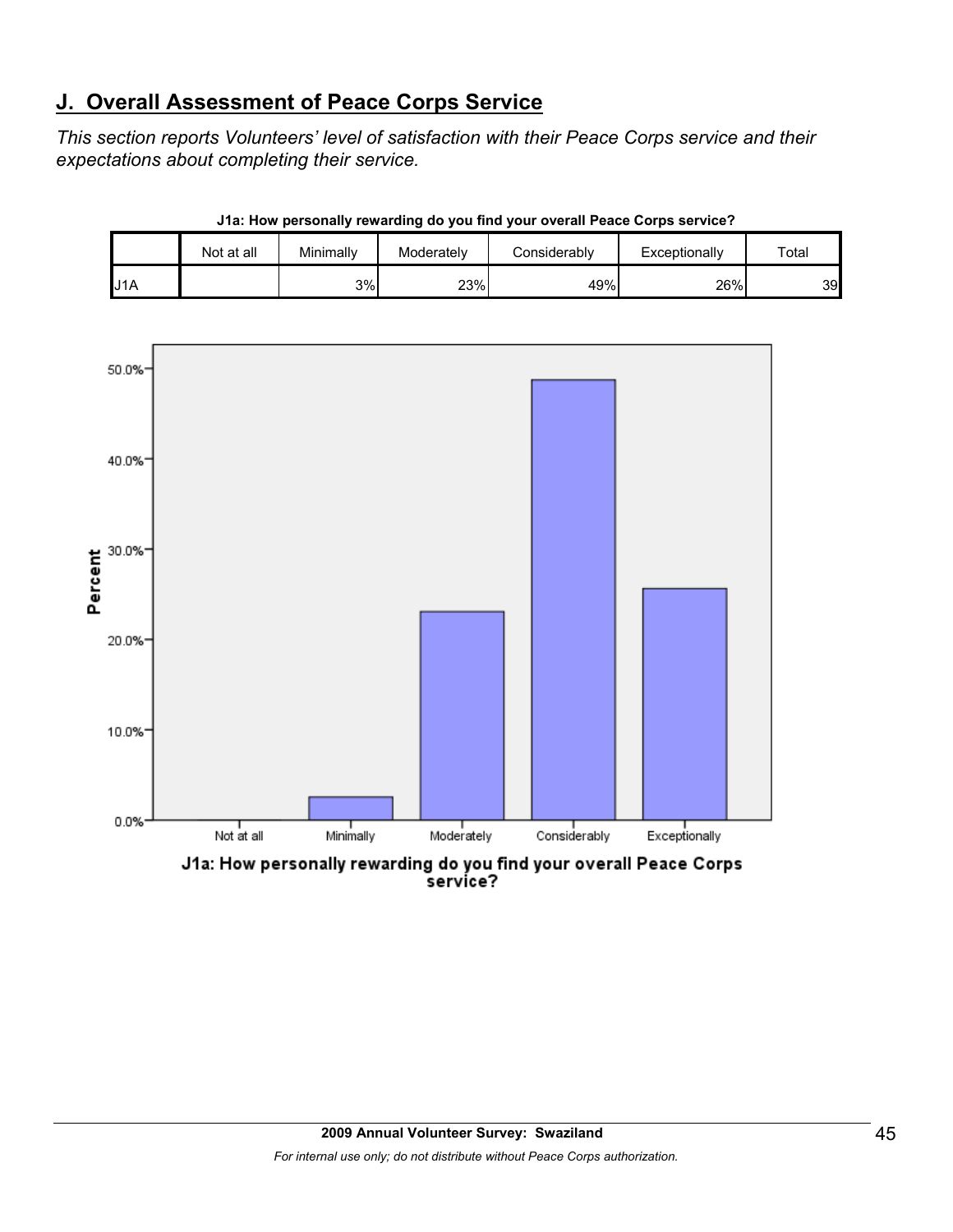





J1b: How personally rewarding do you find your community involvement?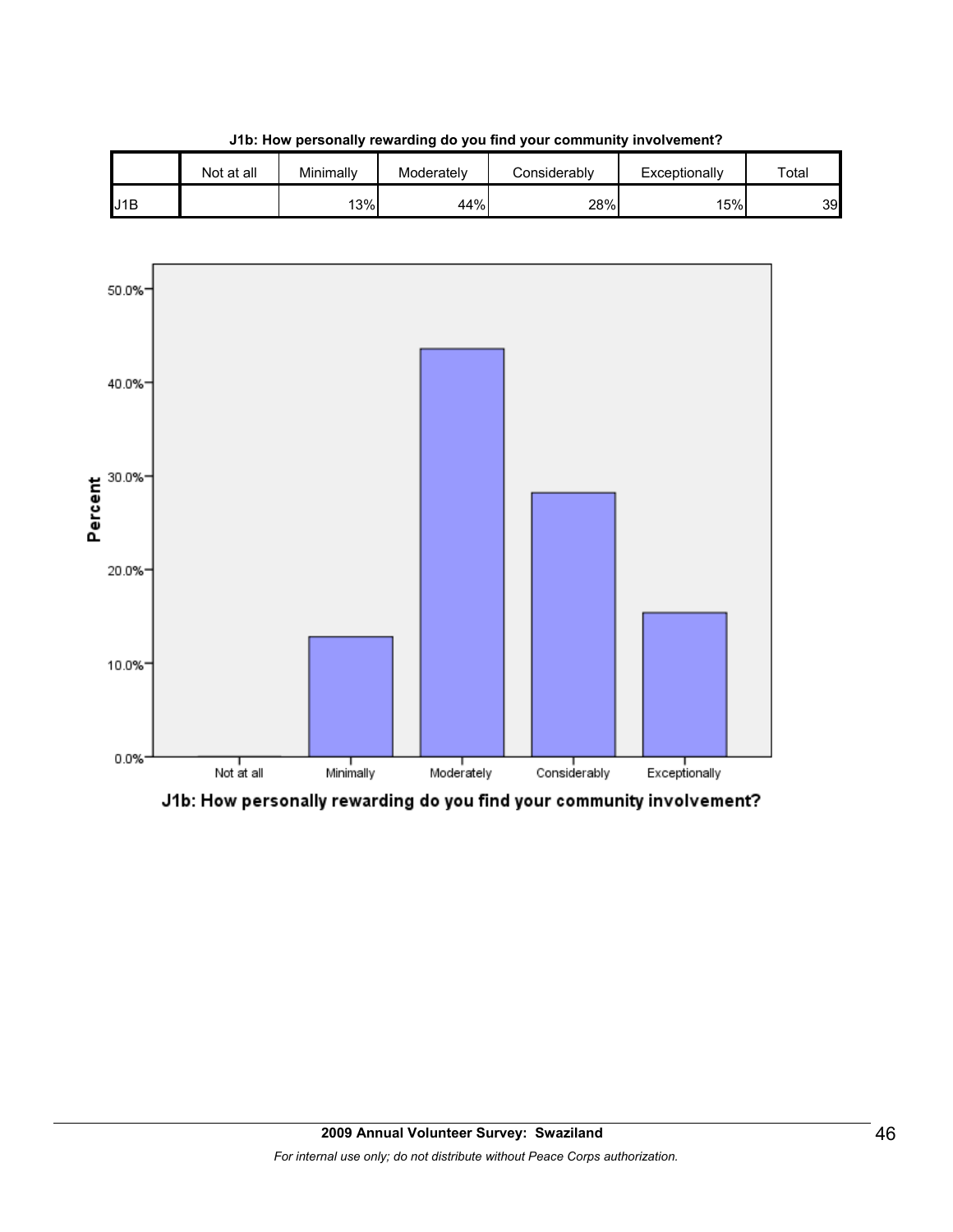

**J1c: How personally rewarding do you find your experience with other Volunteers?**

J1c: How personally rewarding do you find your experience with other<br>Volunteers?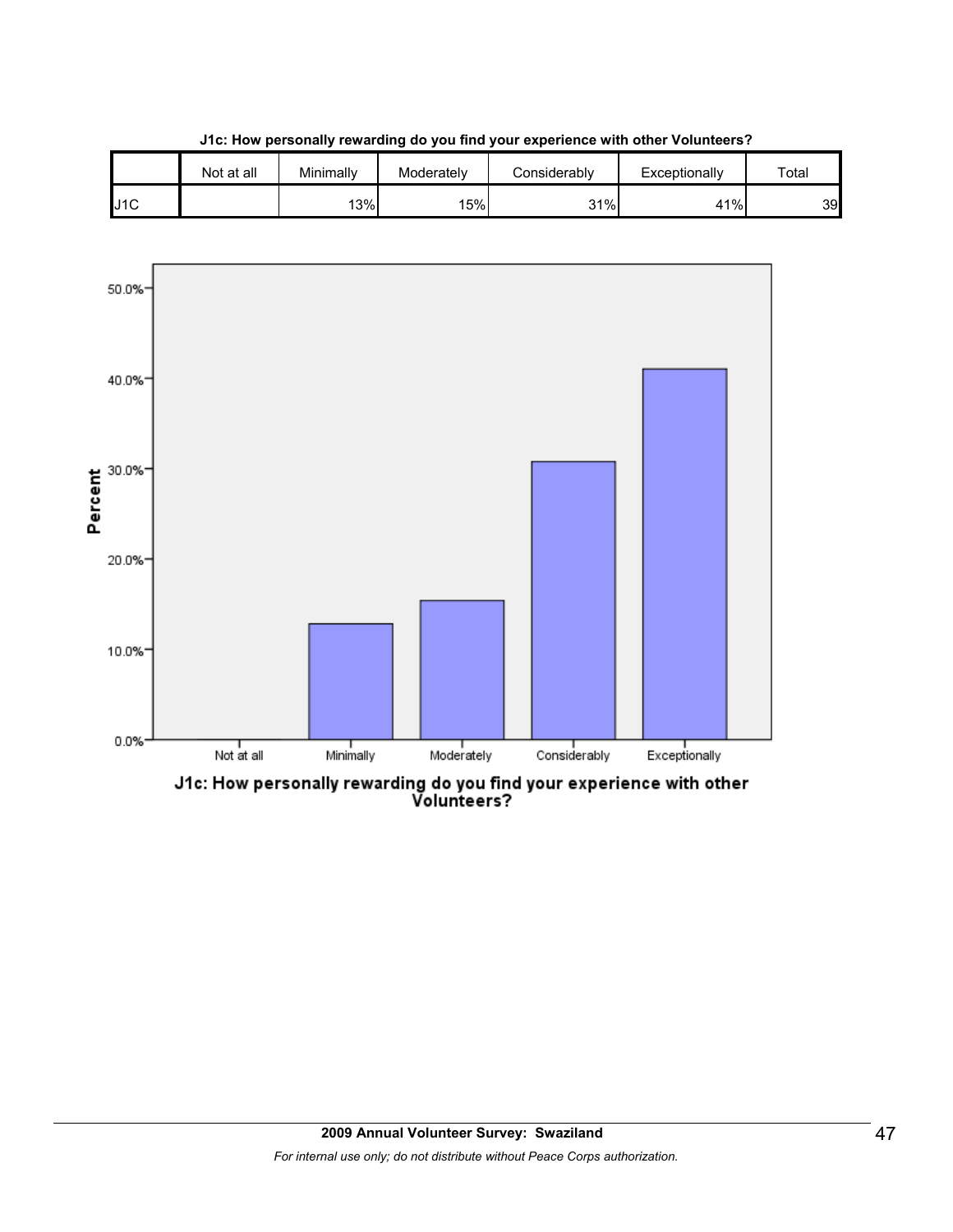





J1d: How personally rewarding do you find your work with<br>counterparts/community partners?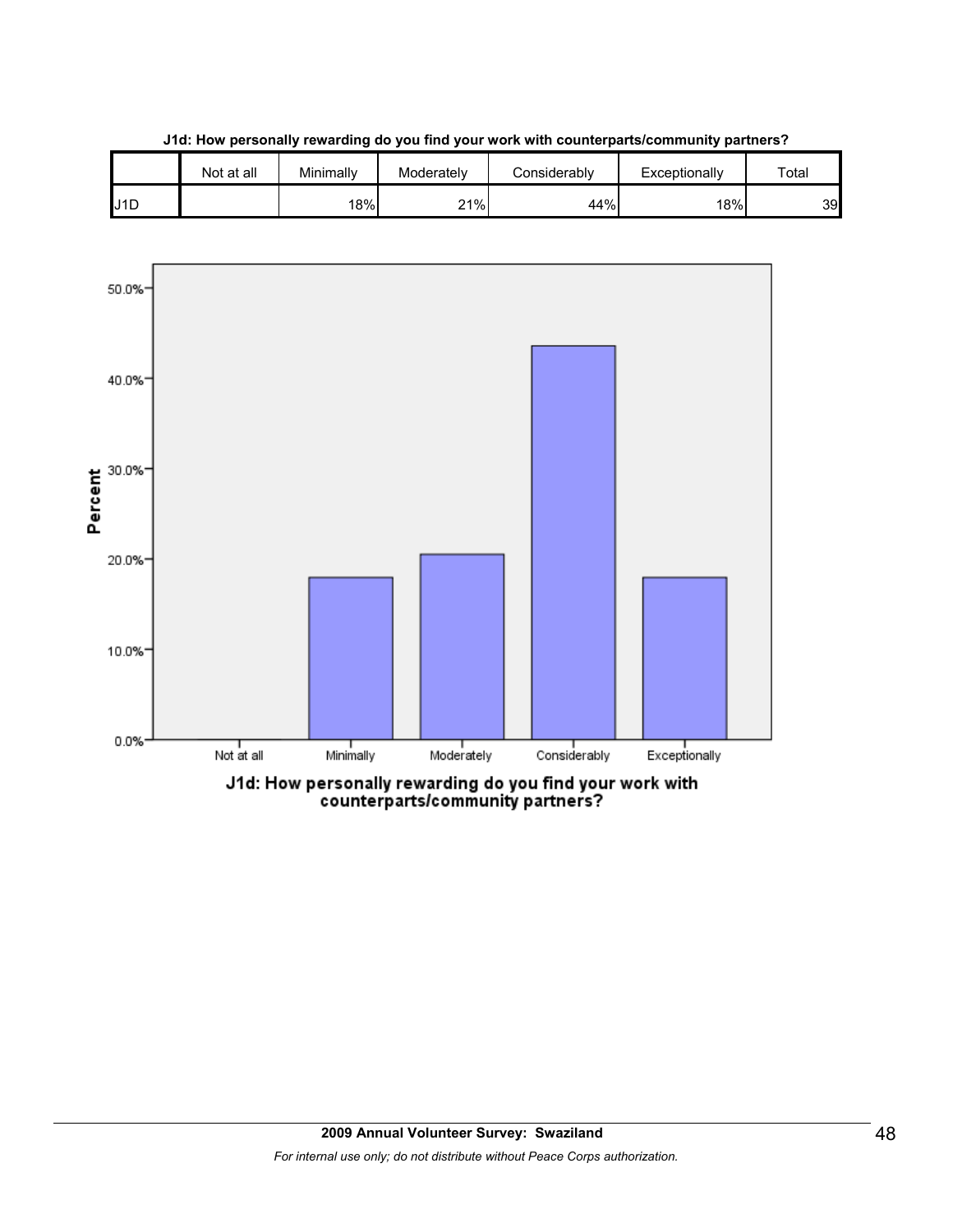

**J1e: How personally rewarding do you find your experience with other HCNs?**

Not at all | Minimally | Moderately | Considerably | Exceptionally | Total

J1e: How personally rewarding do you find your experience with other<br>HCNs?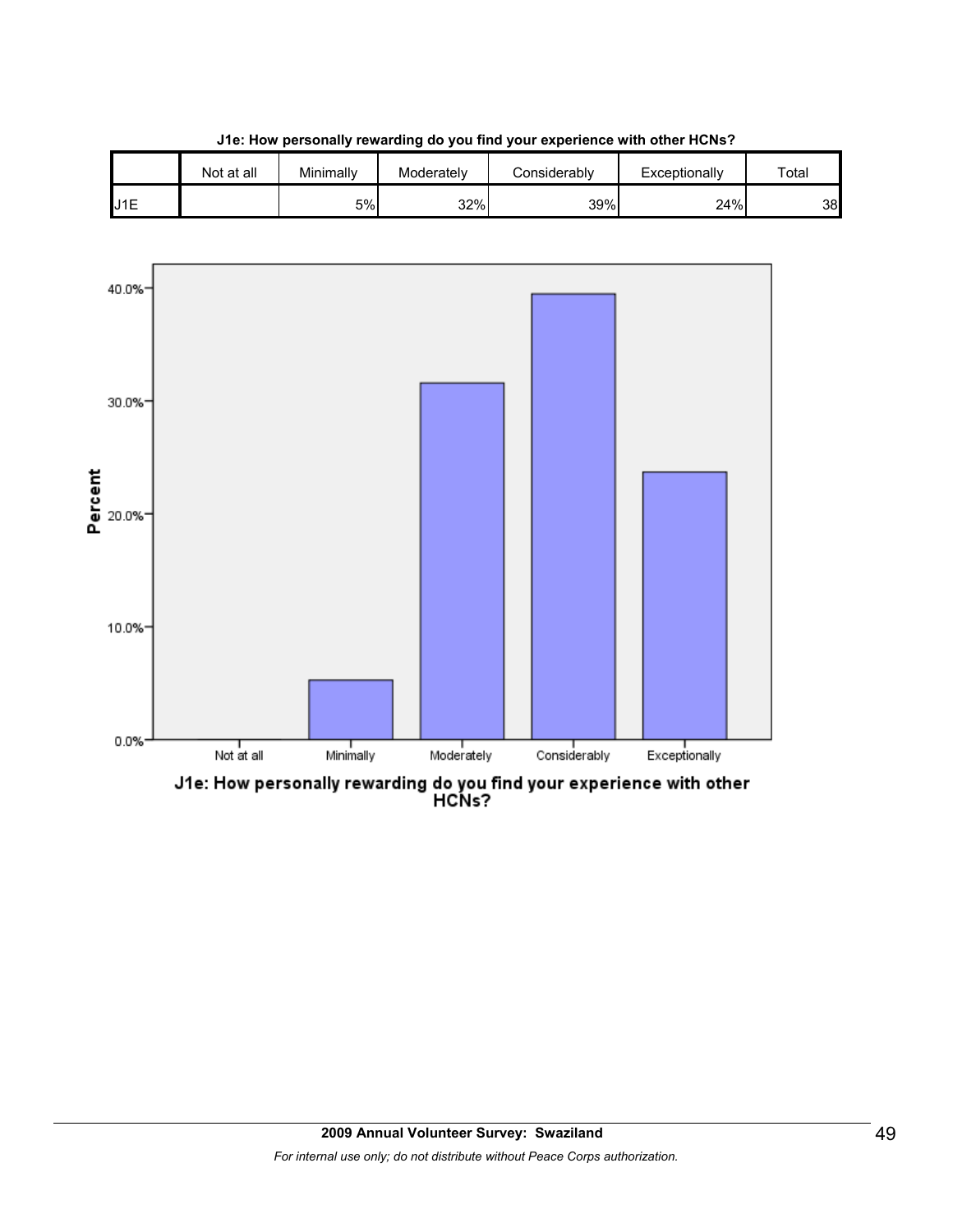

**J2a (PCVs at post 9 months+ months): Please rate how well you think you achieved Goal 1.**



J2a (PCVs at post 9 months+ months): Rate how well you think you<br>achieved Goal 1.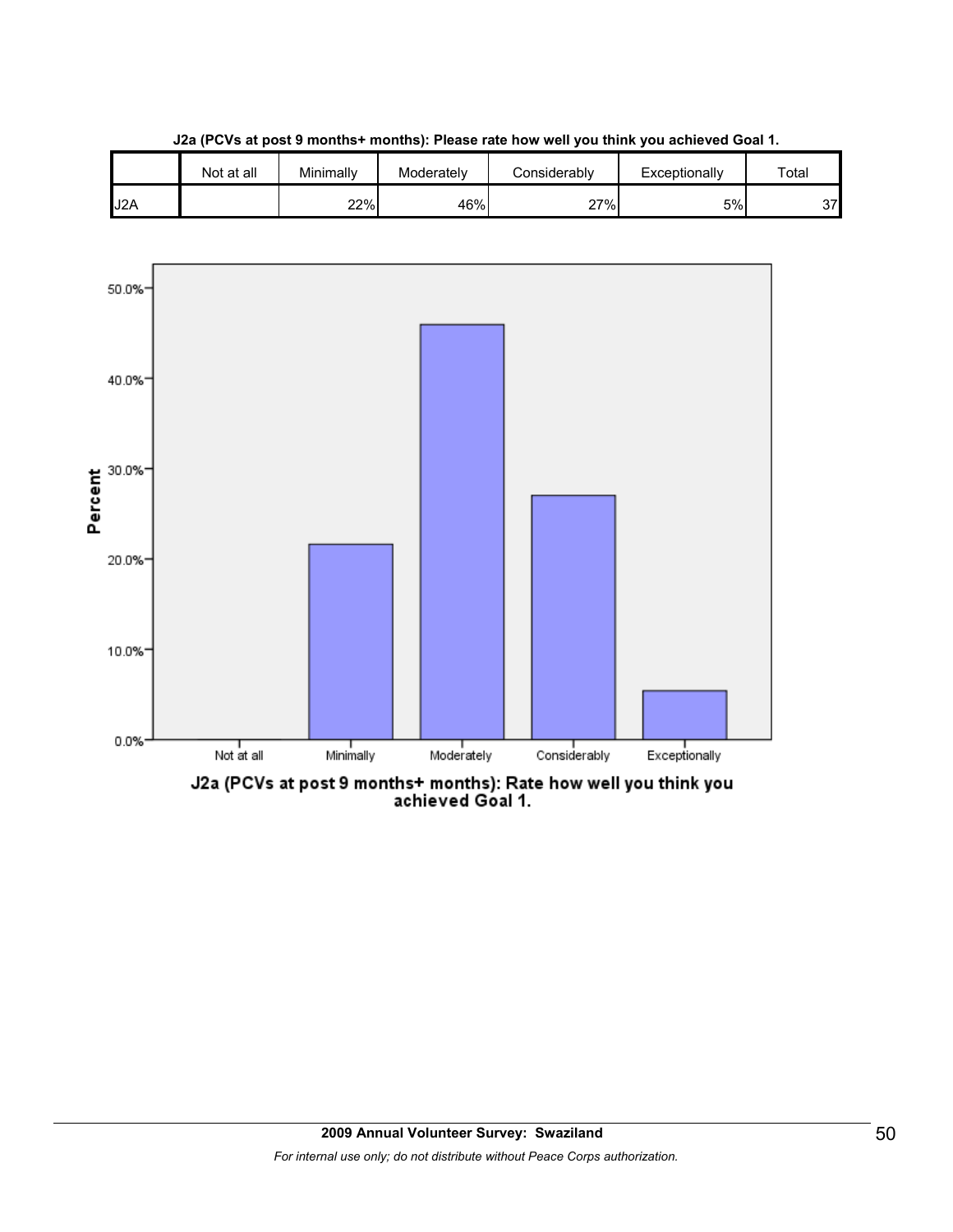

**J2b: (PCVs at post 9 months+ months): Please rate how well you think you achieved Goal 2.**

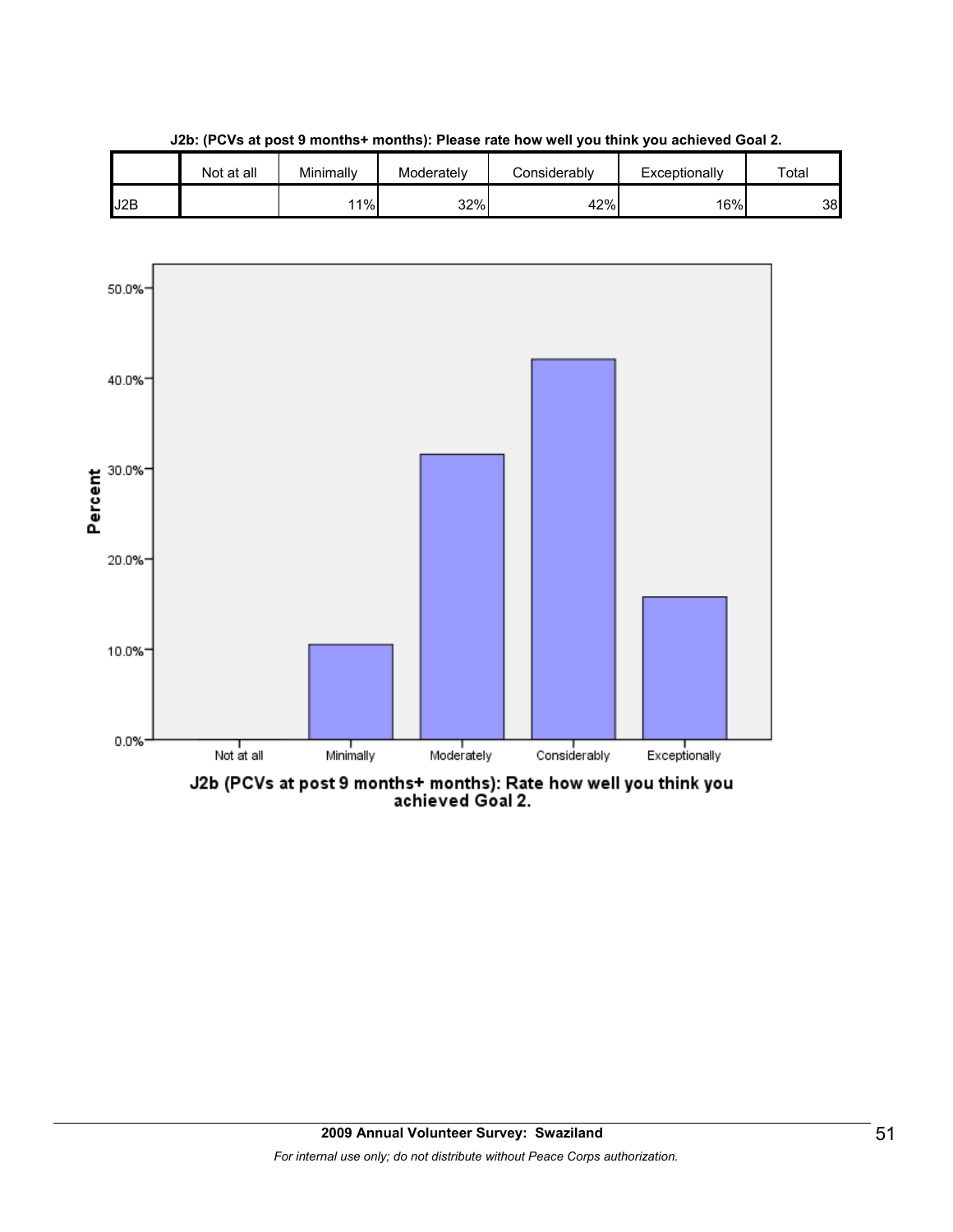

**J2c (PCVs at post 9 months+ months): Please rate how well you think you achieved Goal 3.**



J2c (PCVs at post 9 months+ months): Please rate how well you think you<br>achieved Goal 3.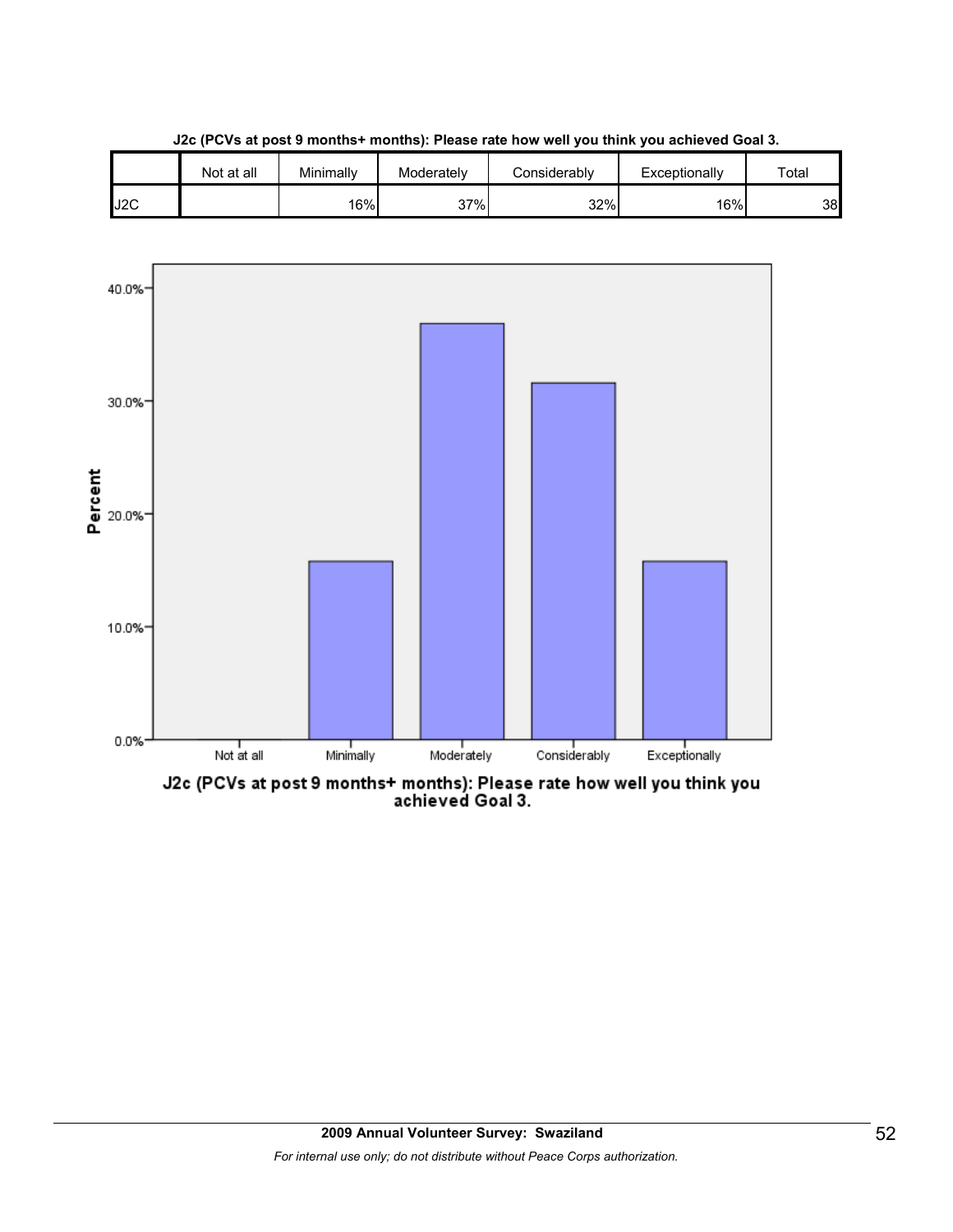**J3: Today, would you make the same decision to join the Peace Corps?**

|     | No | Not likely | Possibly | Probably | Definitely | Total |
|-----|----|------------|----------|----------|------------|-------|
| IJ3 |    | 8%         | 10%      | 8%       | 74%        | 39    |

**J4: Would you recommend Peace Corps service to others you think are qualified?**

|     | No | Not likely | Possibly | Probably | Definitely | Total |
|-----|----|------------|----------|----------|------------|-------|
| IJ4 |    | 5%         | 10%      | 10%      | 74%        | 39    |

**J5: Do you intend to complete your Peace Corps service?**

|                | <b>NO</b> | Not sure | Yes | Might extend | Total |
|----------------|-----------|----------|-----|--------------|-------|
| U <sub>5</sub> | 3%l       | 5%       | 76% | 16%          | 38    |

## **J6: Would your host country benefit most if the Peace Corps program was---?**

|    |              |         | Refocused/redesig |                  |          |       |
|----|--------------|---------|-------------------|------------------|----------|-------|
|    | Discontinued | Reduced | ned               | Maintained as is | Expanded | Total |
| J6 | 8%           | 5%      | 54%               | 15%              | 18%      | 39    |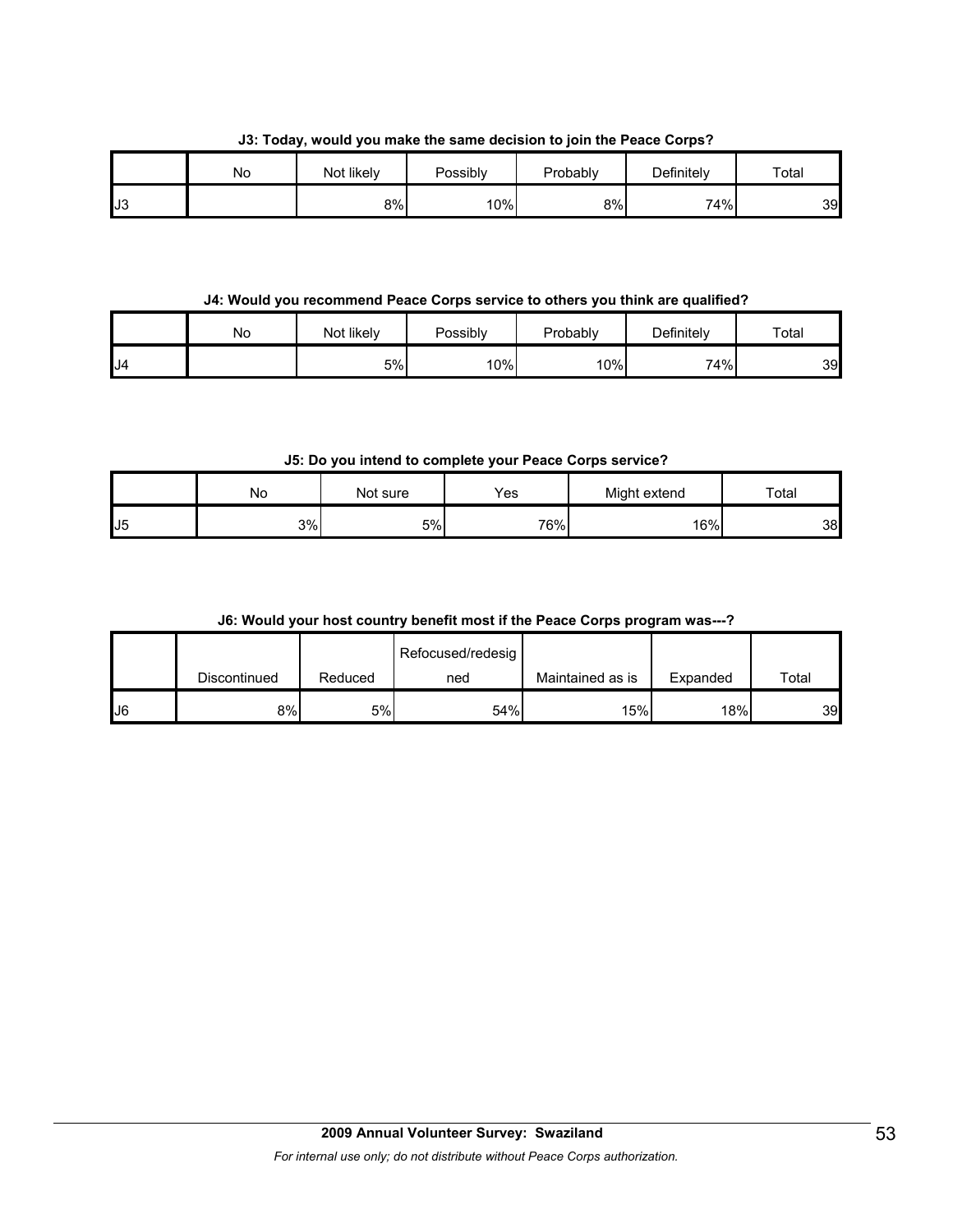# **K. Activities After Peace Corps Service**

*This section reports on Volunteers' plans for after they have completed their Peace Corps Service.* 

| Government  |                      |                    |   |  |  |
|-------------|----------------------|--------------------|---|--|--|
| In the U.S. | In your host country | In another country |   |  |  |
| 100%        | 0%                   | 0%                 | 5 |  |  |

#### **K1a: What are your plans after your Peace Corps service? Work in government.**

\* Percent of cases was used. Percentages will be greater than 100 since Volunteers were asked to select all that applied.

#### **K1b: What are your plans after your Peace Corps service? Work in the private sector.**

| <b>Private Sector</b> |                      |                    |   |  |  |
|-----------------------|----------------------|--------------------|---|--|--|
| In the $U.S.$         | In your host country | In another country | N |  |  |
| 100%                  | 0%                   | 0%                 |   |  |  |

\* Percent of cases was used. Percentages will be greater than 100 since Volunteers were asked to select all that applied.

#### **K1c: What are your plans after your Peace Corps service? Work for an NGO.**

| <b>NGO</b>    |                      |                    |   |  |  |
|---------------|----------------------|--------------------|---|--|--|
| In the $U.S.$ | In your host country | In another country | N |  |  |
| 33%           | 67%                  | 0%                 | 3 |  |  |

\* Percent of cases was used. Percentages will be greater than 100 since Volunteers were asked to select all that applied.

#### **K1d: What are your plans after your Peace Corps service? Work for PC Response.**

| Peace Corps Response |                                                 |     |   |  |
|----------------------|-------------------------------------------------|-----|---|--|
| In the U.S.          | In your host country<br>In another country<br>N |     |   |  |
| 50%                  | 0%l                                             | 50% | ົ |  |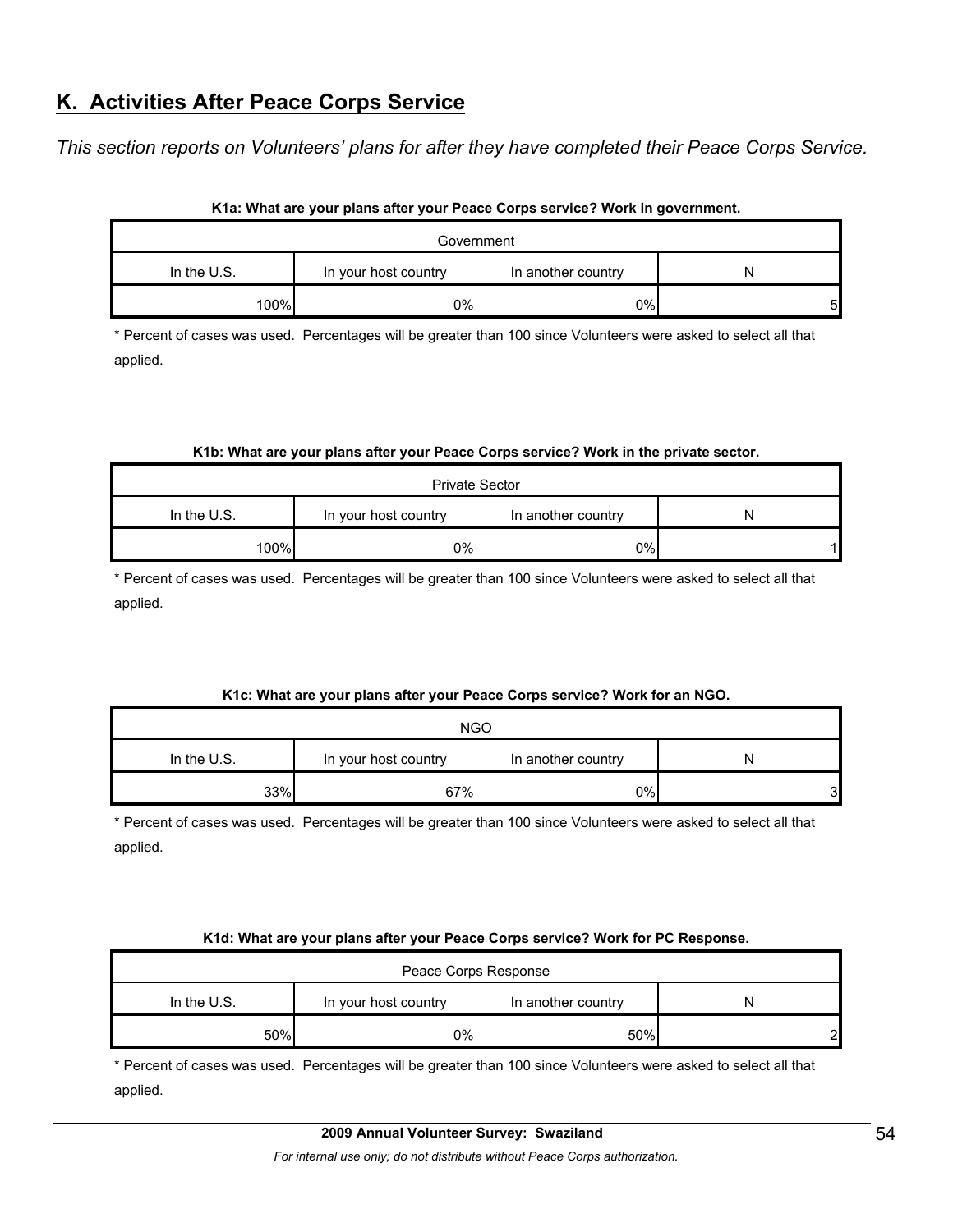|               |                      | <b>Volunteer Activities</b> |   |
|---------------|----------------------|-----------------------------|---|
| In the $U.S.$ | In your host country | In another country          |   |
| 100%          | 0%l                  | 0%                          | 5 |

#### **K1e: What are your plans after your Peace Corps service? Continue to participate in volunteer activities.**

\* Percent of cases was used. Percentages will be greater than 100 since Volunteers were asked to select all that applied.

#### **K1f: What are your plans after your Peace Corps service? Graduate school/academic credentialing.**

| Graduate School |                                            |    |   |  |
|-----------------|--------------------------------------------|----|---|--|
| In the U.S.     | In your host country<br>In another country |    |   |  |
| 100%            | 0%l                                        | 0% | 5 |  |

\* Percent of cases was used. Percentages will be greater than 100 since Volunteers were asked to select all that applied.

#### **K1g: What are your plans after your Peace Corps service? Travel.**

| Travel                                                           |     |     |   |
|------------------------------------------------------------------|-----|-----|---|
| In the $U.S.$<br>In your host country<br>In another country<br>N |     |     |   |
| 62%                                                              | 12% | 38% | 8 |

\* Percent of cases was used. Percentages will be greater than 100 since Volunteers were asked to select all that applied.

#### **K1h: What are your plans after your Peace Corps service? Other.**

| Other                                                     |      |    |  |  |
|-----------------------------------------------------------|------|----|--|--|
| In the U.S.<br>In your host country<br>In another country |      |    |  |  |
| 0%                                                        | 100% | 0% |  |  |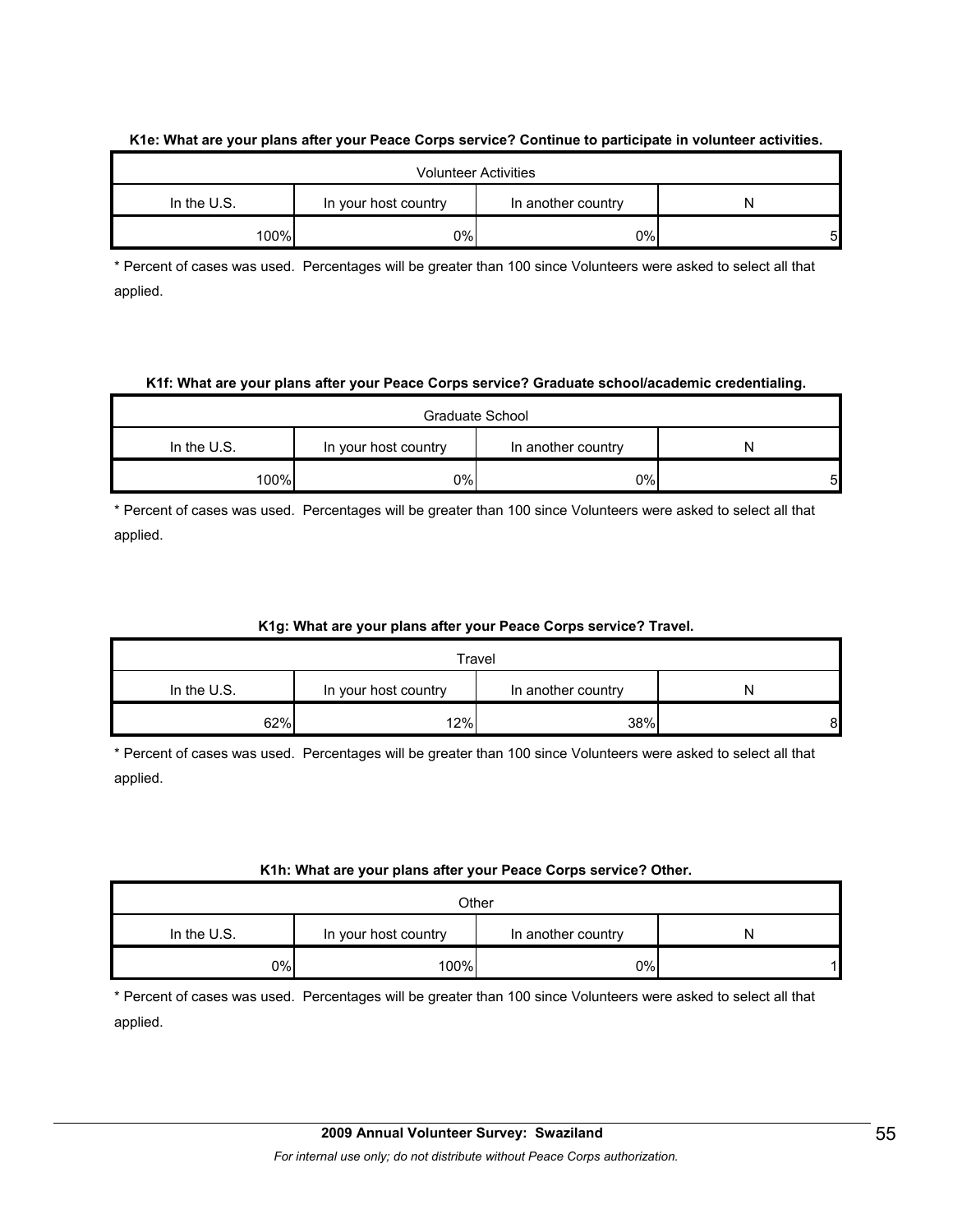# **K2:How prepared do you feel to share your Peace Corps experience and knowledge of your host country with others in the United States when you return?**

|                                  | Not at all | Minimally | Moderately | Considerably | Total |
|----------------------------------|------------|-----------|------------|--------------|-------|
| How prepared do you feel to      | 0%         | $0\%$     | 54%        | 46%          |       |
| share your Peace Corps           |            |           |            |              |       |
| experience and knowledge of your |            |           |            |              |       |
| host country with others in the  |            |           |            |              | 13    |
| United States when you return?   |            |           |            |              |       |

# **K3: How well do you feel Peace Corps has prepared you for life in the U. S. after you return?**

|                                    | Not at all | Minimally | Moderately | Considerably | Exceptionally | Total |
|------------------------------------|------------|-----------|------------|--------------|---------------|-------|
| How well do you feel Peace         | 8%         | 15%       | 46%        | 23%          | 8%            |       |
| Corps has prepared you for life in |            |           |            |              |               |       |
| the U.S. after your return?        |            |           |            |              |               | 13    |

# **K6: Have your life/career goals changed because of your Peace Corps service?**

|                                                | No  | Yes | Total |
|------------------------------------------------|-----|-----|-------|
| Have your life/career goals changed because of | 62% | 38% |       |
| your Peace Corps service?                      |     |     | 13    |

# **K7: How well informed are you about the following opportunities for returned Volunteers:**

|                                           | Not informed | Somewhat informed | Well informed | N  |
|-------------------------------------------|--------------|-------------------|---------------|----|
| Peace Corps Response                      | 8%           | 54%               | 38%           | 13 |
| Peace Corps' Fellows/USA program          | 8%           | 25%               | 67%           | 12 |
| Noncompetitive eligibility                | 0%           | 54%               | 46%           | 13 |
| RPCV Career Center in Washington,<br>D.C. | 0%           | 62%               | 38%           | 13 |
| <b>Returned Volunteer Services</b>        | 15%          | 31%               | 54%           | 13 |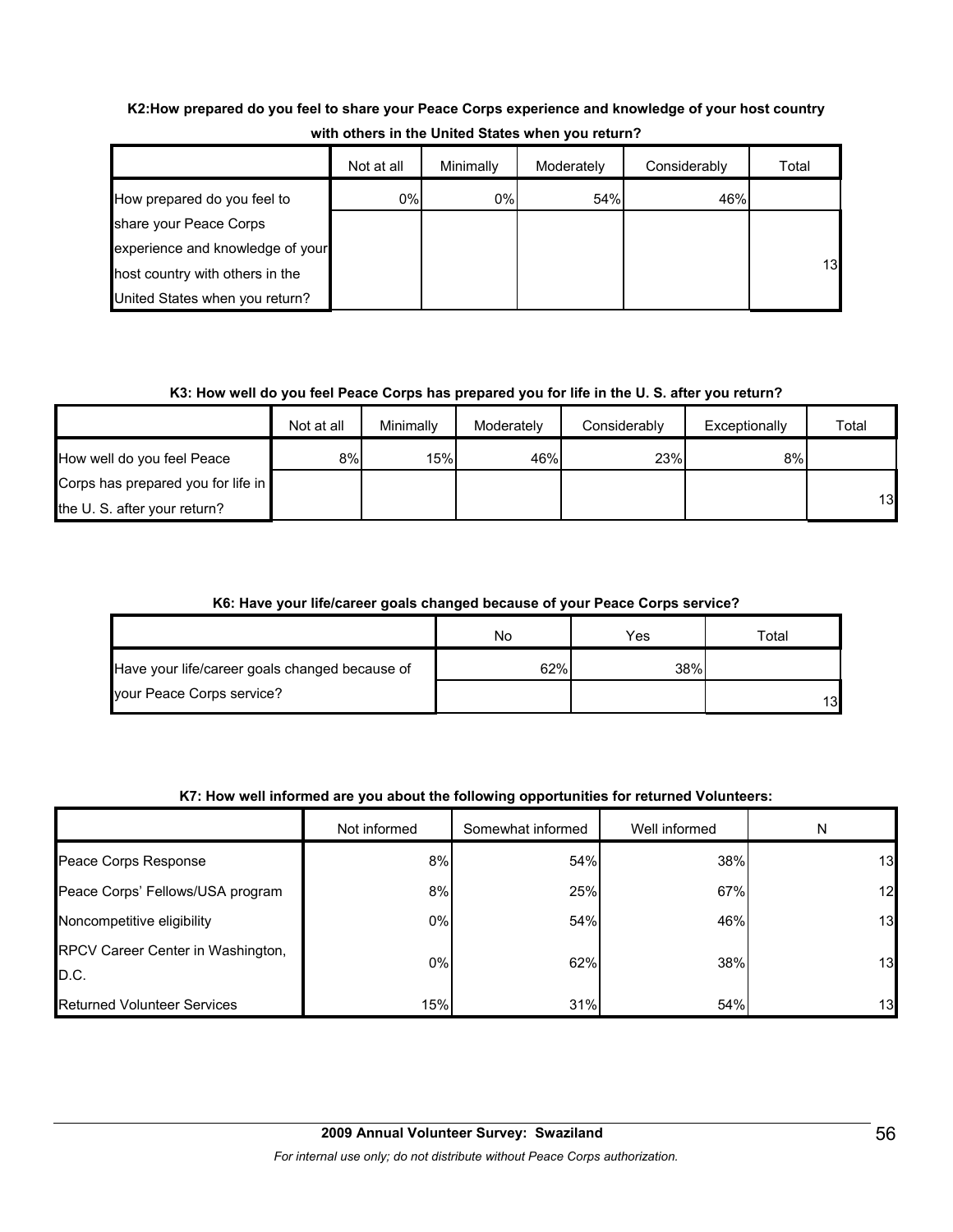| Learn about Fellows/USA program | PC Website                                 | 58%   |    |
|---------------------------------|--------------------------------------------|-------|----|
|                                 | From a recruiter                           | 50%   |    |
|                                 | From staff in the host country's PC office | 42%   |    |
|                                 | Word of mouth                              | 17%   |    |
|                                 | At IST                                     | 8%    |    |
|                                 | At COS Conference                          | 8%    |    |
|                                 | University website                         | 8%    |    |
|                                 | Hotline                                    | $0\%$ |    |
|                                 | At PST                                     | $0\%$ |    |
|                                 | Mid-service mailing from PC                | $0\%$ |    |
|                                 | At post's information resource center      | $0\%$ |    |
|                                 | Other                                      | $0\%$ |    |
|                                 | ${\sf N}$                                  |       | 12 |

#### **K8: How did you first learn about the Fellows/USA program?**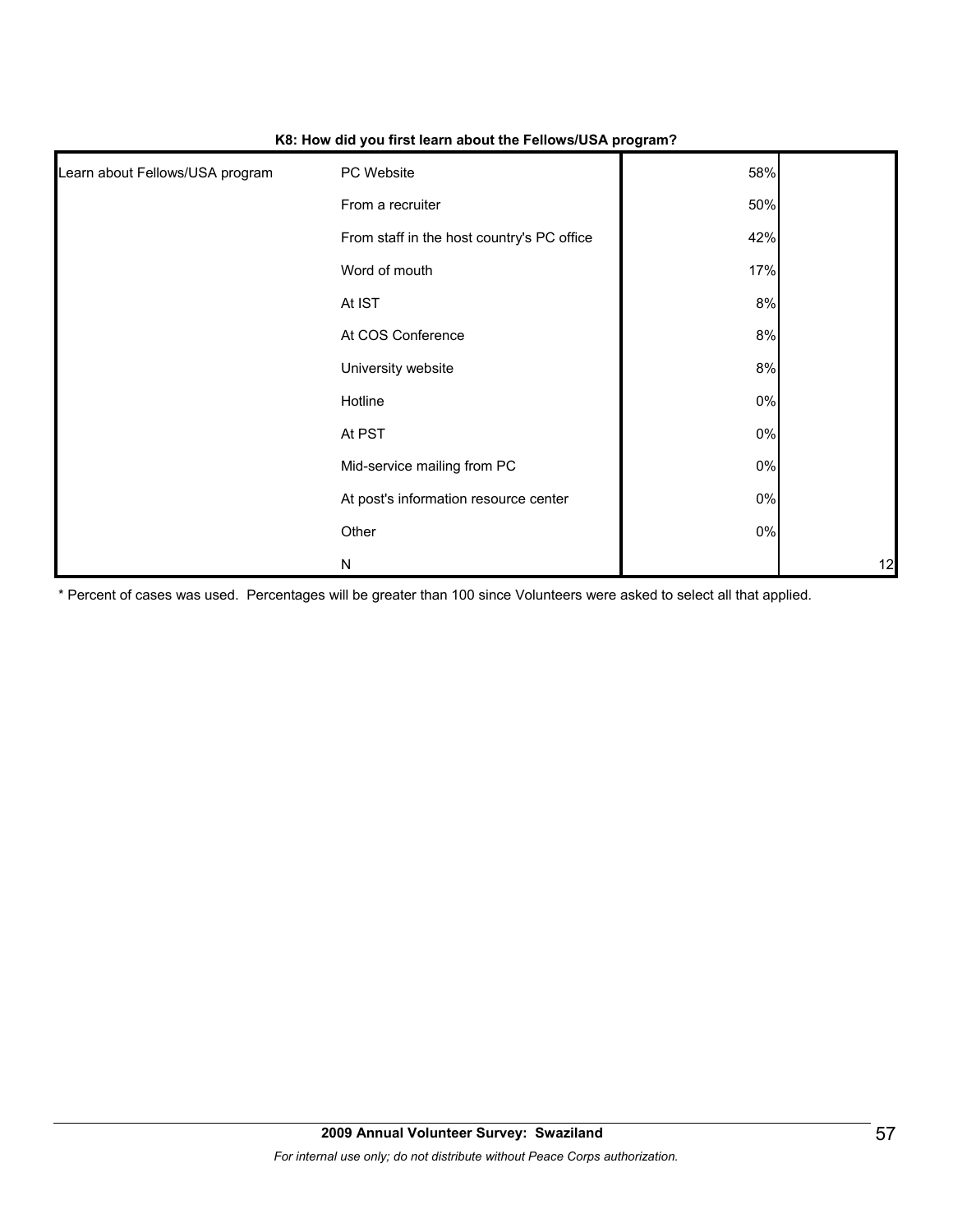| K <sub>9</sub> Resources | Applying to federal government with RPCV<br>noncompetitive eligibility | 54%   |    |
|--------------------------|------------------------------------------------------------------------|-------|----|
|                          | Electronic newsletter with job postings and career<br>advice           | 54%   |    |
|                          | Access to free job bulletins                                           | 54%   |    |
|                          | RPCV Handbook                                                          | 46%   |    |
|                          | List of RPCVs willing to talk to me about their<br>careers             | 46%   |    |
|                          | <b>Career Resource Manual</b>                                          | 38%   |    |
|                          | <b>NOT SURE</b>                                                        | 38%   |    |
|                          | RPCV career conferences                                                | 31%   |    |
|                          | Connection with RPCVs through a mentoring<br>program                   | 31%   |    |
|                          | RPCV job search webinars                                               | 23%   |    |
|                          | Guide to speaking about my PC service to others<br>(third goal)        | 8%    |    |
|                          | Self-assessment software (SIGI 3)                                      | 8%    |    |
|                          | Other                                                                  | $0\%$ |    |
|                          | N                                                                      |       | 13 |

#### **K9: Which of the following resources do you think will be helpful as you exit Peace Corps service?**